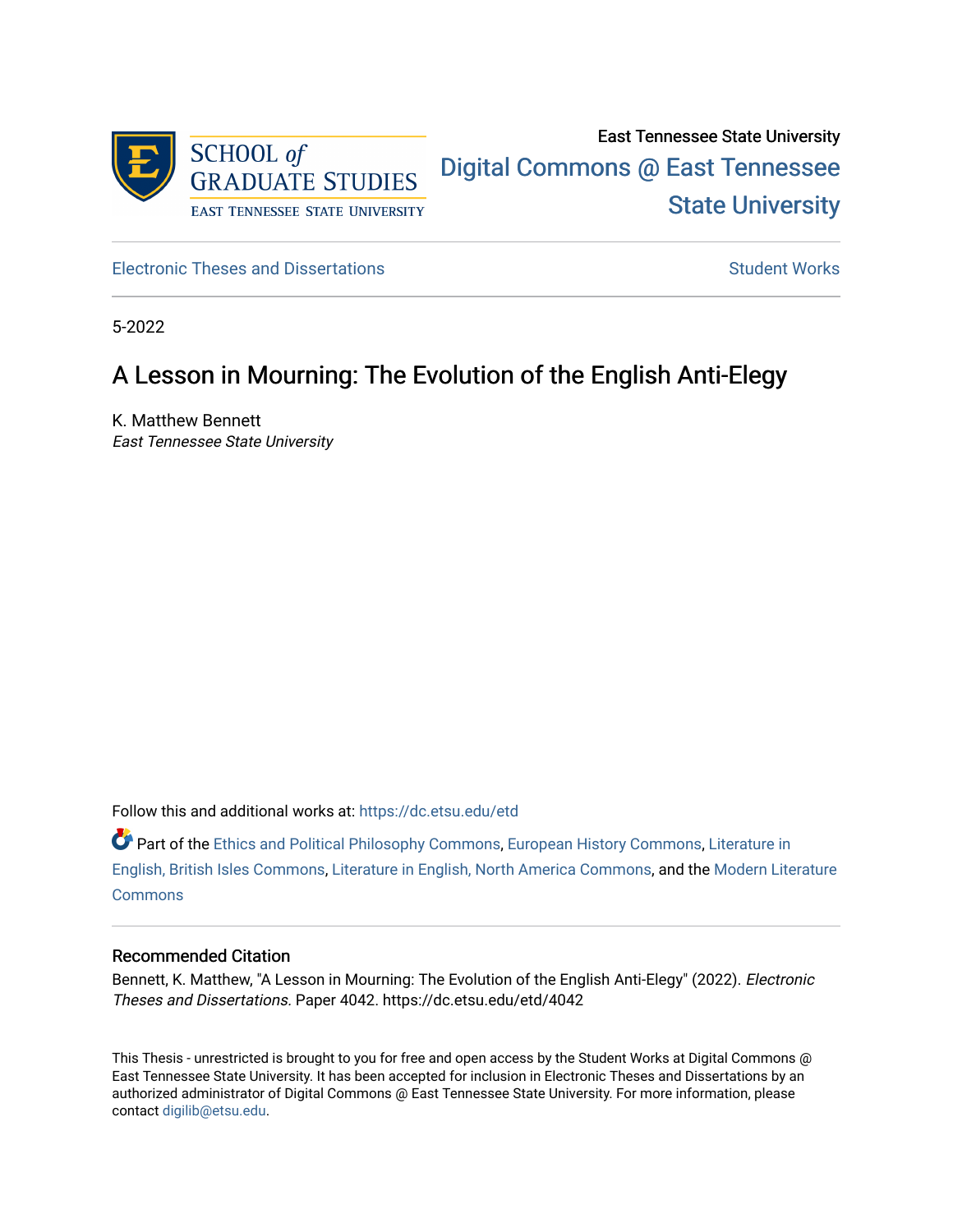A Lesson in Mourning: The Evolution of the English Anti-Elegy

A thesis

\_\_\_\_\_\_\_\_\_\_\_\_\_\_\_\_\_\_\_\_\_\_\_\_

presented to

the faculty of the Department of Literature and Language

East Tennessee State University

In partial fulfillment

of the requirements for the degree

Master of Arts in English

\_\_\_\_\_\_\_\_\_\_\_\_\_\_\_\_\_\_\_\_\_\_

by

K. Matthew Bennett

May 2022

\_\_\_\_\_\_\_\_\_\_\_\_\_\_\_\_\_\_\_\_\_

Dr. D Michael Jones, Chair

Dr. Daniel Westover

Dr. Matthew Holtmeier

Keywords: elegy, anti-elegy, mourning, capitalism, World War I, Thomas Hardy, Georges Bataille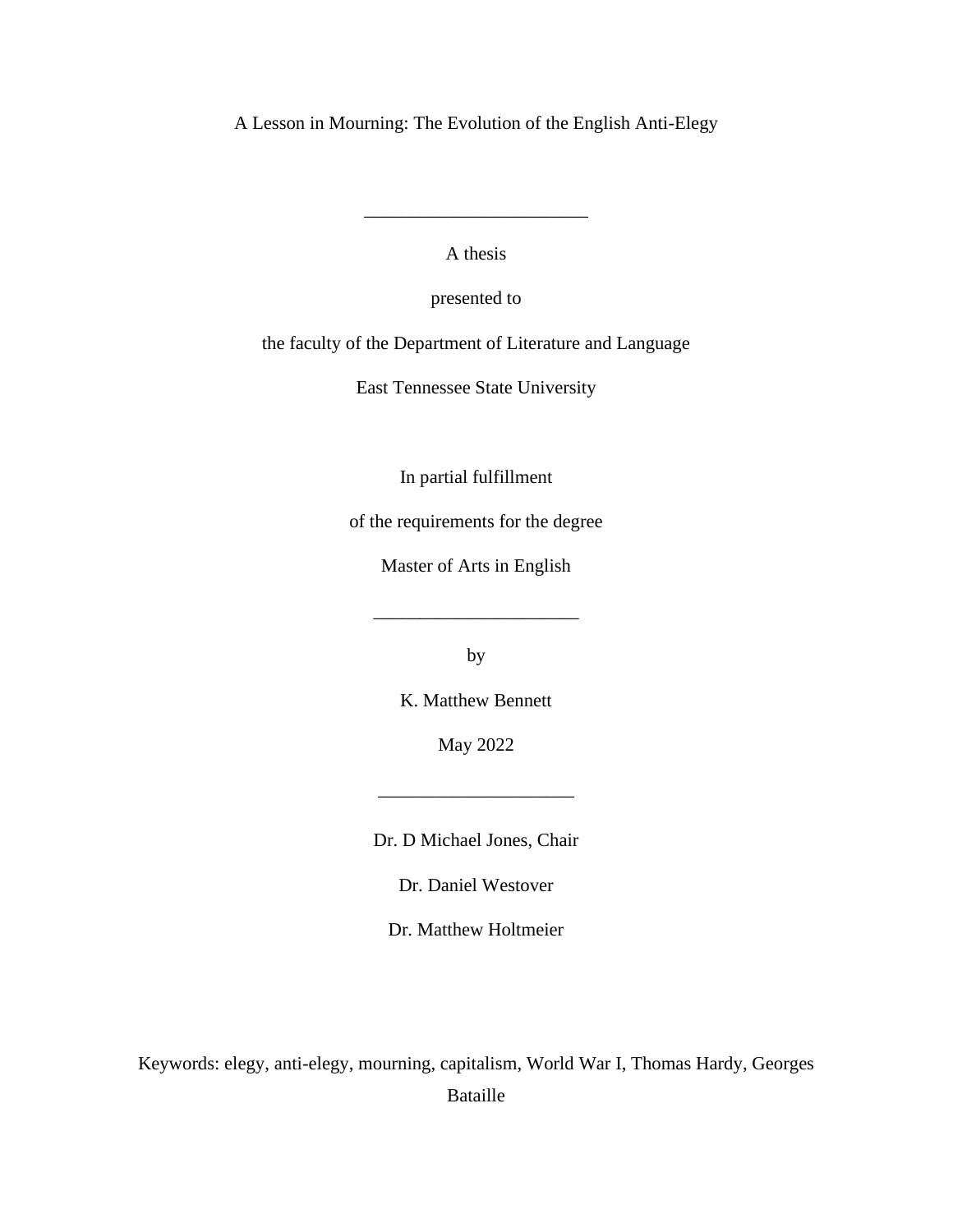#### ABSTRACT

#### <span id="page-2-0"></span>A Lesson in Mourning: The Evolution of the English Anti-Elegy

by

#### K. Matthew Bennett

This thesis analyzes the evolution of the anti-elegy originating with Thomas Hardy's elegiac sequence in memory of his wife Emma; *Poems of 1912-1913*. Using French post-structuralist Georges Bataille's *The Accursed Share* as a theoretical lens, Hardy's anti-elegies are analyzed and rhetorically connected to English war poet Siegfried Sassoon's anti-elegies. Hardy's antisentimentality, fatalistic outlook on death, and rejection of the Christian afterlife seeps into the language of Sassoon's war poems which serve as a protest to the dehumanizing effects of late capitalism witnessed during the First World War. Hardy and Sassoon's anti-elegies, with their hyper-focus on the elegized body, are corrupted by capitalism to diminish the human body into a interchangeable, unhuman cog; fully understood as Bataille's "thing." The anti-elegy, distorted by capitalism, creates the possibilities necessary for Randall Jarrell's "The Death of the Ball Turret Gunner" which protests humanity's objectification under capitalism while creating the ultimate anti-elegy for the anti-elegy.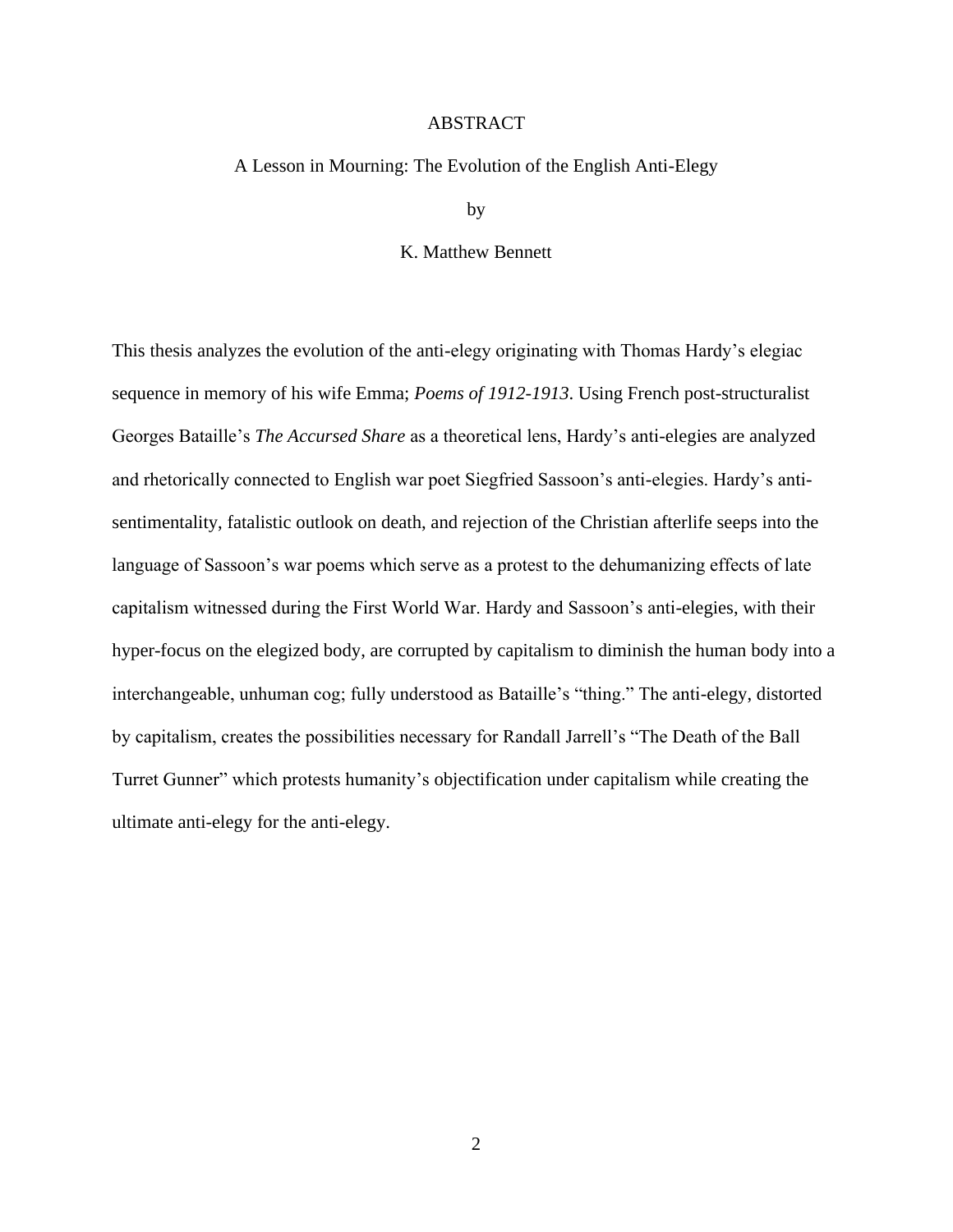# TABLE OF CONTENTS

| CHAPTER 3. "LYCIDAS" AND IN MEMORIAM AS TRADITIONAL ELEGIES 10 |  |
|----------------------------------------------------------------|--|
|                                                                |  |
|                                                                |  |
|                                                                |  |
|                                                                |  |
|                                                                |  |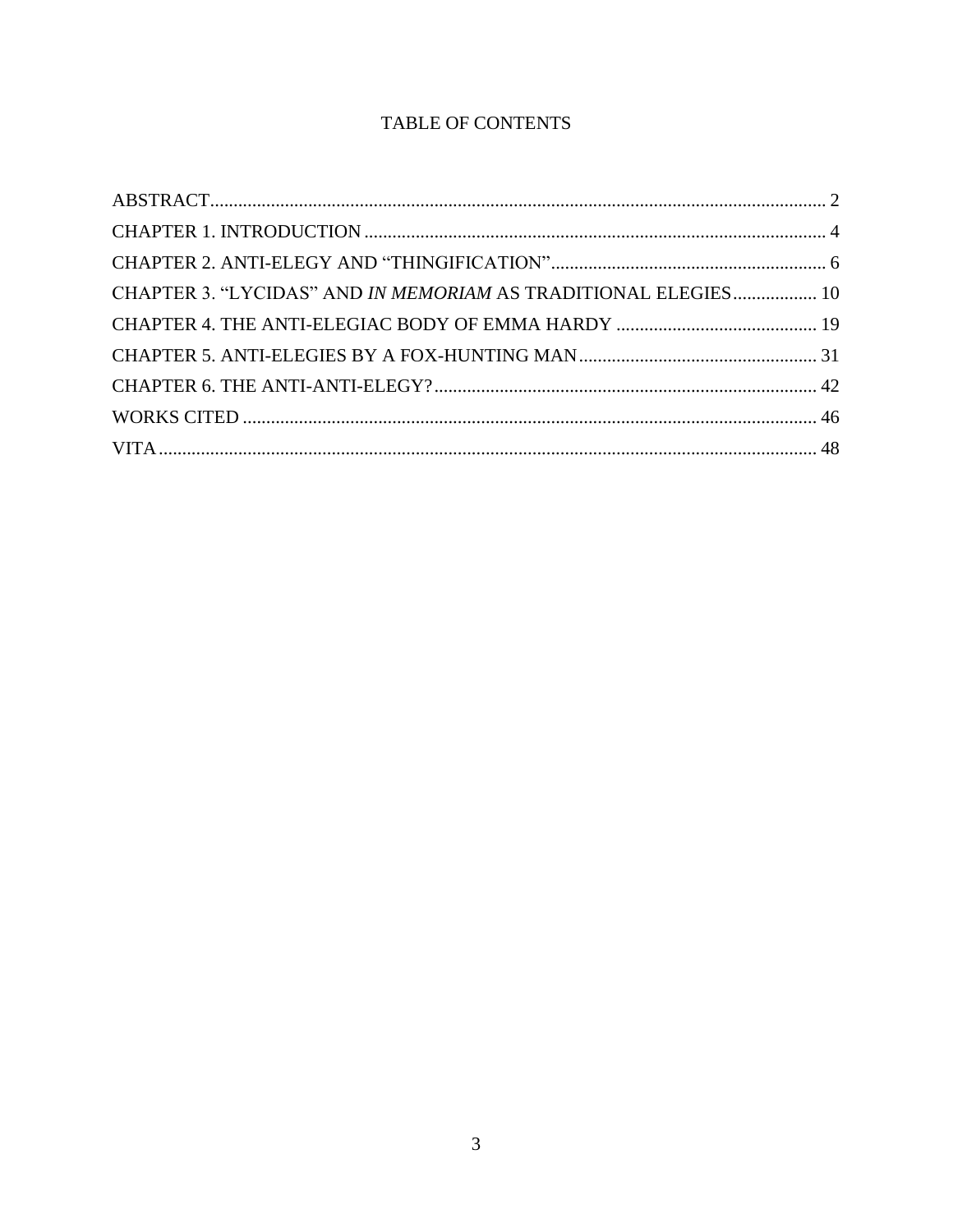#### CHAPTER 1. INTRODUCTION

<span id="page-4-0"></span>The elegy is a timeless poetic form written to mourn and come to terms with the loss of a beloved human being. John Milton's "Lycidas" and Alfred Lord Tennyson's *In Memoriam*  became two of the most influential elegies written in the English language after the form's development throughout the classical and Renaissance periods. These definitive poems contain Christian notions regarding death which are later mocked by the anti-elegiac verse of Victorian novelist turned proto-Modernist poet Thomas Hardy. Hardy plays with motifs of elegiac tradition in his *Poems of 1912-1913* where he mourns Emma, his wife of over thirty years, using antielegiac rhetoric. While the traditional elegy is bent on consoling the bereaved, the anti-elegy serves as an incessant vigil for the deceased via the written word. Specifically, the anti-elegy dismisses the Christian idea of the soul to focus on mourning the loss of the individual via poetry centered around the corporeal body.

Hardy's anti-elegiac influence is traceable to the British war poet Siegfried Sassoon in that his cynical dismissal of the Christian afterlife reappears in Sassoon's anti-elegies based on his experiences in the trenches of the First World War. His famous war poems help shape humanity's collective understanding of modern warfare as a hellish machine operated by humans yet horrifically designed to grind soldiers into oblivion. By exposing the brutality of warfare, Sassoon's anti-elegies protest the dehumanization of bodies witnessed during the massive, imperial, capital fueled conflict which was the First World War. Though the anti-elegiac poses itself as a means for ethical mourning, the "humans as thing" rhetoric found in French poststructuralist Georges Bataille's *The Accursed Share* provides a fascinating critical lens for an enhanced study of Hardy and Sassoon's poetry. Bataille's text demonstrates how capitalism cannot allow for the human body to be sacred, spurring the economic system's assimilation of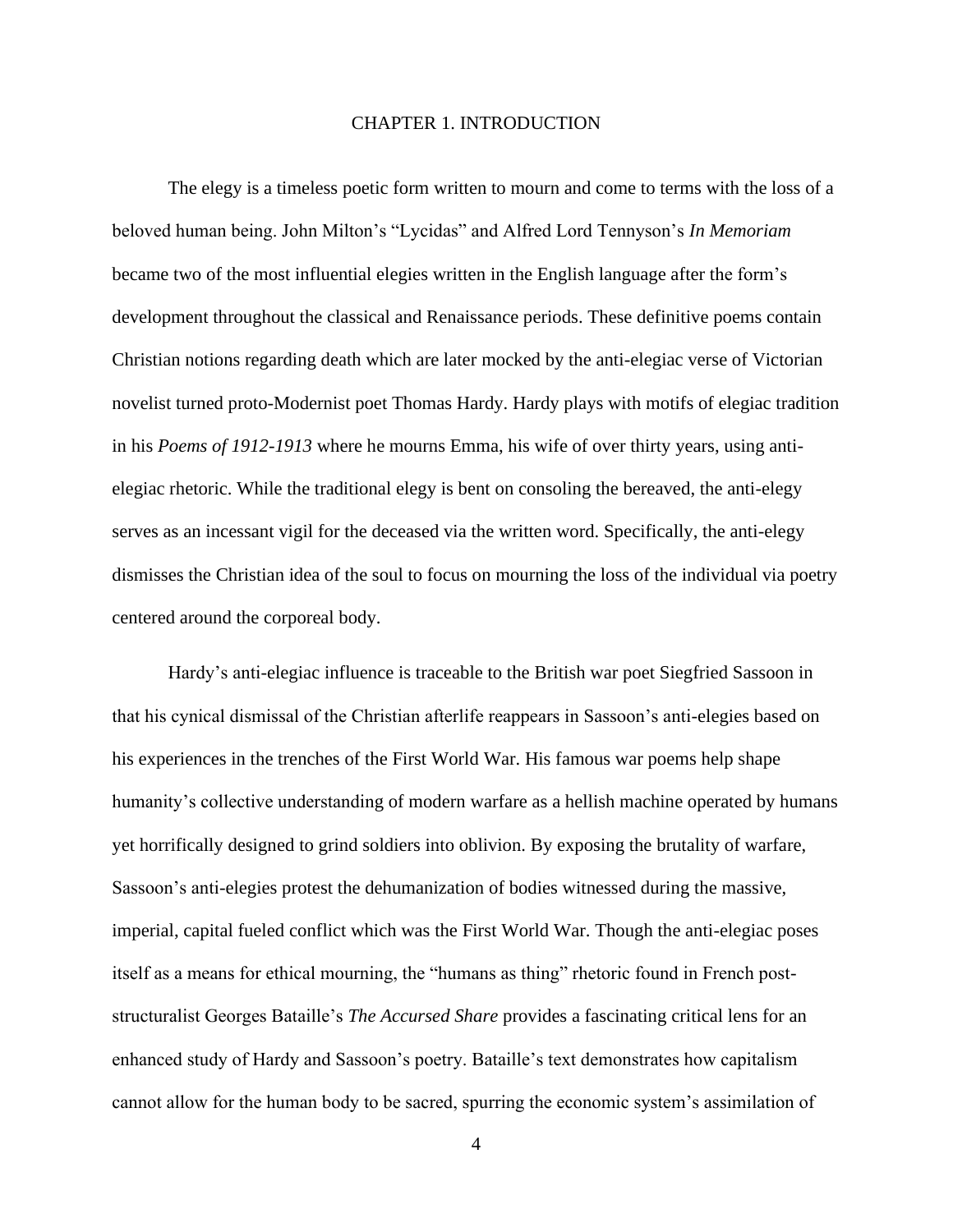anti-elegiac rhetoric to solidify humanity's status as commodity; fully understood as Bataille's "thing." The "thingification" of the human body spurs the evolution of the anti-elegy, developing throughout Hardy and Sassoon's poems, and concludes its transformation with Randall Jarrell's "The Death of the Ball Turrett Gunner". Using a Bataille-enhanced reading of Jarrell's poem as anti-elegy, we can see the form grieve its initial promise of ethical mourning due to the commodification of the human body in our global capitalistic society. At the same time, Jarrell's poem resists the body's diminishment by giving voice to the ruined corpse as means to protest its reduction into thingness, thus creating the anti-elegy for the anti-elegy.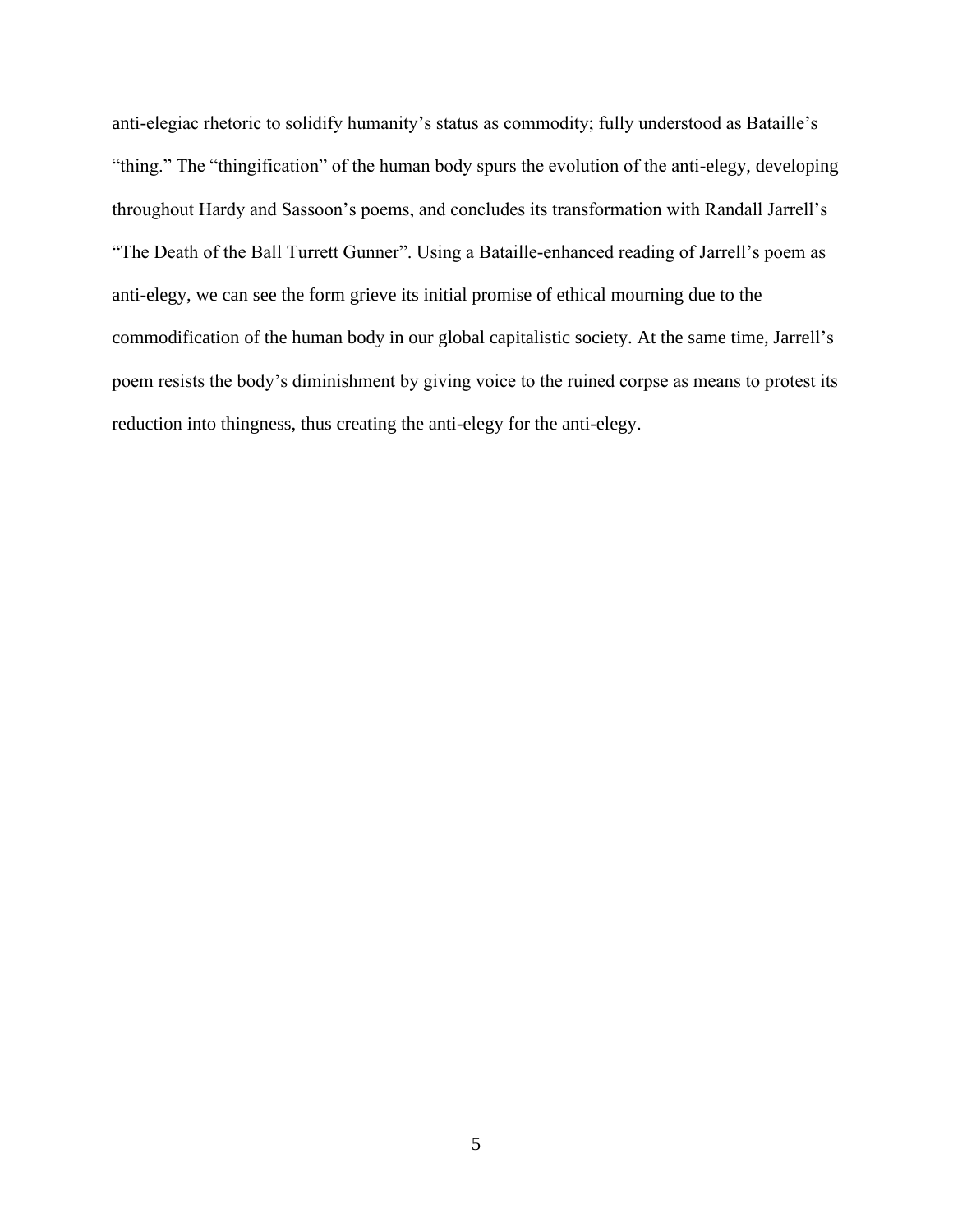### CHAPTER 2. ANTI-ELEGY AND "THINGIFICATION"

<span id="page-6-0"></span>R. Clifton Spargo in his work *The Ethics of Mourning: Grief and Responsibility in Elegiac Literature* dedicates a chapter to examining the ethical rhetoric of the anti-elegy. In said chapter, Spargo clearly defines the ostensible mission of the anti-elegiac form when he states, "[The] anti-elegiac turns against the history of consolation and the strategies of commemoration implicit in the very conventions of elegy—they make an ethical demand on us." (128). For Spargo, the anti-elegy is more than just a rejection of the classical motifs. He poses the anti-elegy as a refusal to consolation and instead opts for incessant mourning over the elegized body to protect the dead from a fate worse than death—being forgotten (Spargo 145). While Spargo provides a working definition of the anti-elegy, Georges Bataille in his *The Accursed Share* explains capitalism's "thingification" of the human body which leads to the corruption of the anti-elegy.

Bataille's *The Accursed Share* critiques the rise of global capitalism and mass industrialization in the late twentieth century. Bataille argues the mass human sacrifices in the First and Second World War mimic the ritual sacrifices of the Aztecs, and he uses this analogy throughout his text to critique the human sacrificial nature of a capitalist society. *The Accursed Share* is haunted by the repeated mass experiences of industrialized death. The mechanization of death in the 20th century leads Bataille to conceptualize human beings in a capitalist society as objects to be consumed, making traditional elegies impossible, florid, and sentimental—in short not real nor functional anymore.

Bataille argues that humanity is doomed to complete this vicious cycle, or rather ritual, of consuming the bodies and identities of individuals to maintain the status quo. He proposes, "The general movement of exudation (of waste) of living matter impels [man], and he cannot stop it . .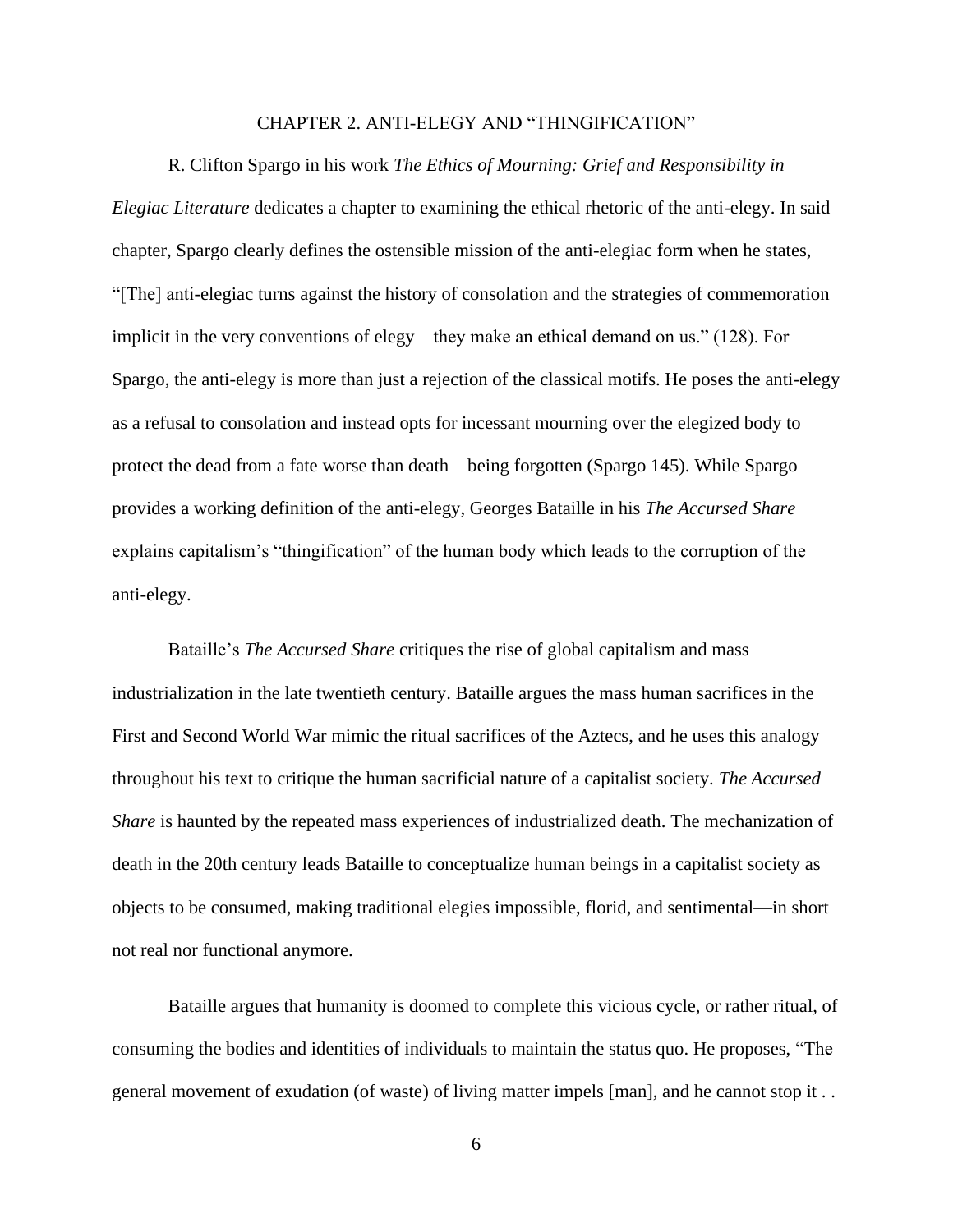. it destines him, in a privileged way, to that glorious operation, to useless consumption" (23). Bataille contends that due to the vast framework of capitalism in the modern world, humanity is fated to consume every object, including the identities and bodies of their own species. This point is intriguing because it helps form the capitalism-corrupted reading of the anti-elegy. Despite its intended purpose, the bodily language becomes a form of dissection and consumption. The slow movement of the poems from images of the face, voice, and limbs suggests the textual digestion of the elegized body only a useless object meant for consumption.

The problematic consumption of others makes better sense considering Bataille's understanding of capitalism. He explains, "in general a capitalist society reduces what is human to the condition of a thing (of a commodity)" (129). The human body's diminishment into a commodity is not inconceivable considering the anti-elegy. Its rejection of Christian romanticism inadvertently aids in capitalism's reduction of the innately human to Bataille's thing. With capitalism's exploitation of the form in mind, let us briefly turn to the first poem in Thomas Hardy's sequence titled "The Going" to better exemplify what the anti-elegy is supposed to be.

The first few lines in the first stanza of "The Going" capture humanity's lack of understanding concerning death. Hardy asks:

Why did you give no hint that night That quickly after the morrow's dawn, And calmly, as if indifferent quite, You would close your term here, up and be gone Where I could not follow (1-5).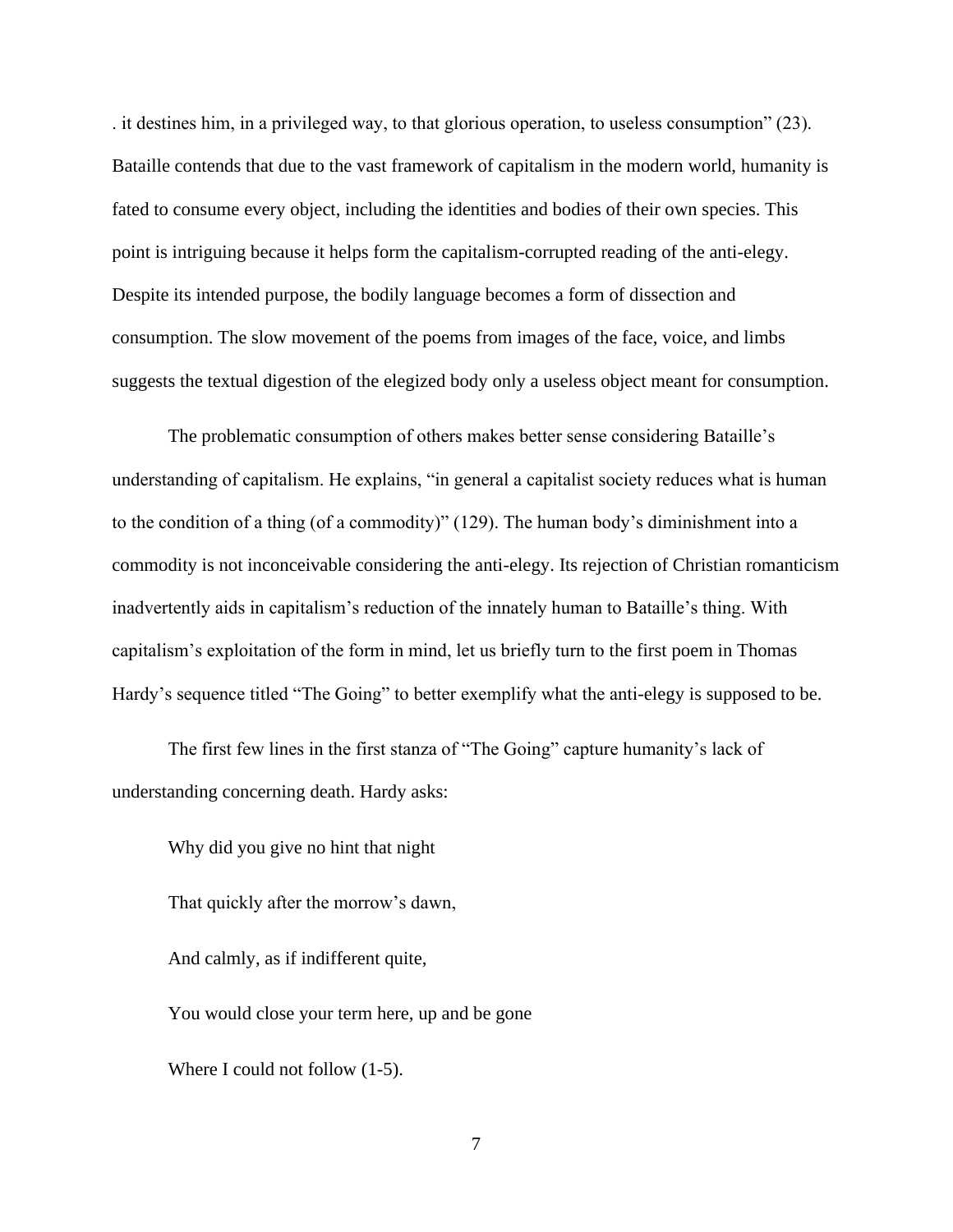While the speaker's emotions regarding the loss of his beloved are valid, logically speaking the death of another fundamentally has no meaning. Though death's uncertainty creates the necessity and attraction of religious faith for some, other secular individuals find the enigmatic status of death as nonsensical. Certainly, every human's body eventually stops functioning, hence the phrase "died of natural causes," but to try to apply meaning to another's death is strictly for the living to work towards closure. The emotional work of the living to comprehend death explains why Hardy is trying to make sense of his beloved's death in the quotation above. To use the language of said quote: though tomorrow's sunrise is almost certain to come, the elegized will still be gone where he cannot follow. The lack of description for where she went references Hardy's own suspicions concerning what comes after life. Regardless of what language the elegist gives the elegized, the dead need not and cannot explain their own death, therefore justifying Hardy's somewhat bitter reference to her indifferent attitude of going, as if she could have predicted her own death. At the end of the day, she is still gone, hence the title of Hardy's "The Going."

The speaker acknowledges the definitive yet illogical nature of death by paradoxically speaking directly to the person being elegized throughout the entire poem. The use of a "term here" in the fourth line suggests another state of being elsewhere, likely to be the state of decay in the grave. This makes sense as the speaker later notes how the blankness of nonexistence sickens him (21). His acknowledgement of nothingness in death spurs the speaker not to articulate the dead in some beautiful afterlife, but to honor them by simply remembering the deceased as they lived: this is the mission of the anti-elegy. This becomes clearer when Hardy observes, "You were she who abode / By those red-veined rocks far West" (22-3). These lines mean to do the greatest justice to the elegized, acknowledging the existence of the elegized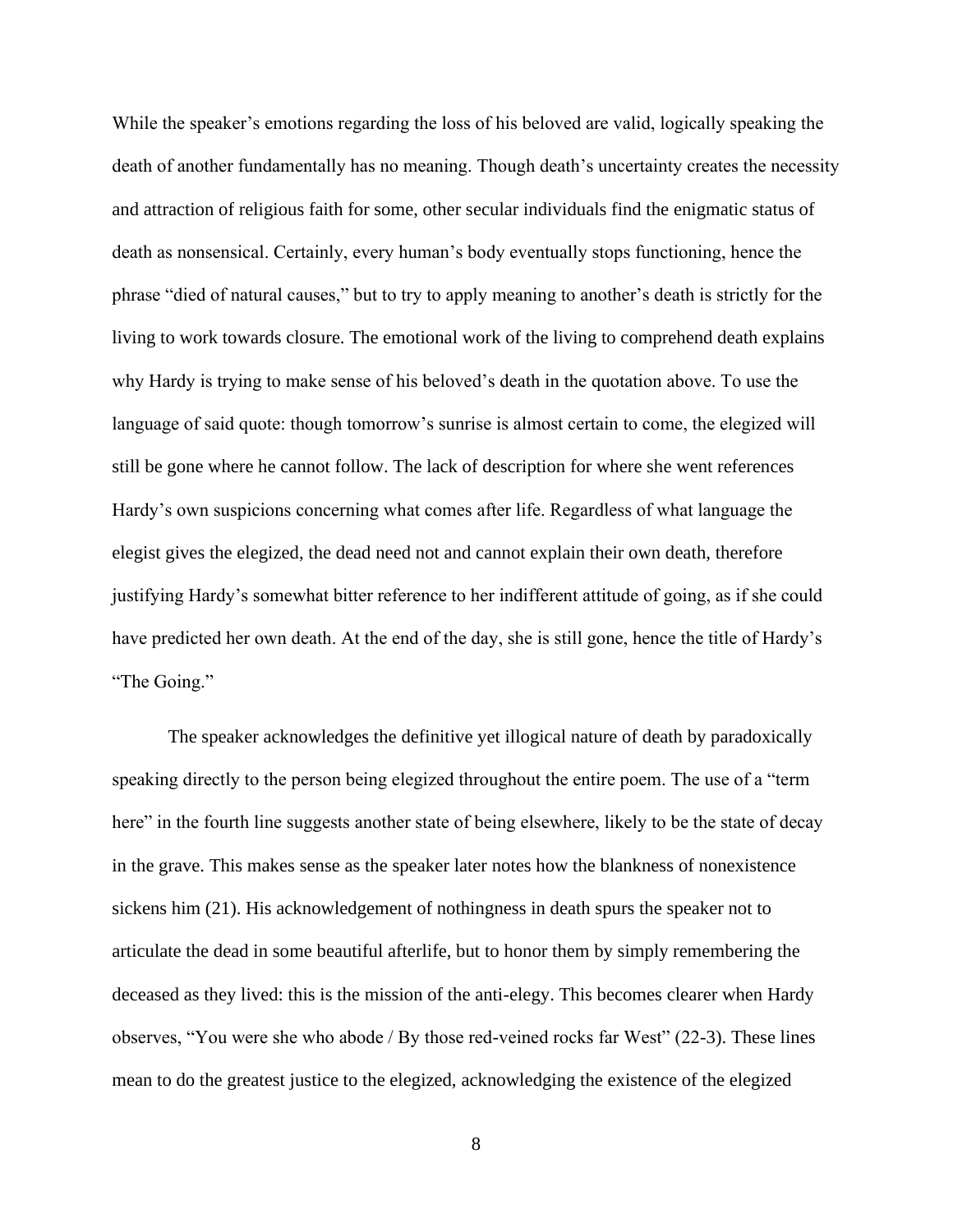individual, with those first three words: "You were she." These lines precede a continuing humble acknowledgement of her existence as someone who loved to travel and ride horses (24). In this sense, "The Going" is an effective anti-elegy because it modestly yet intimately reminisces on the departed without the Christian romanticism regarding the afterlife.

Hardy's refusal to let go of the past connects to a point Andrew J. Ball makes in his article on redemptive mourning. Ball remarks, "By remaining open to a past that is never fully past, never wholly absent, the counter-elegist's vigilant remembrance continues to responsibly bear witness to the other, to refuse the unethical closure of consolation." (30). Likewise, Hardy's "The Going" mourns the dead through vigilant remembrance of the lost individual rather than envisioning the dead in heaven or throughout romantic visions of nature in traditional elegies. Now that we have a sense of how the anti-elegy functions, let us briefly explore the traditional elegy to show what the anti-elegy is against using minor close readings of two of the most famous elegies in the English language: Milton's "Lycidas" and Tennyson's *In Memoriam*.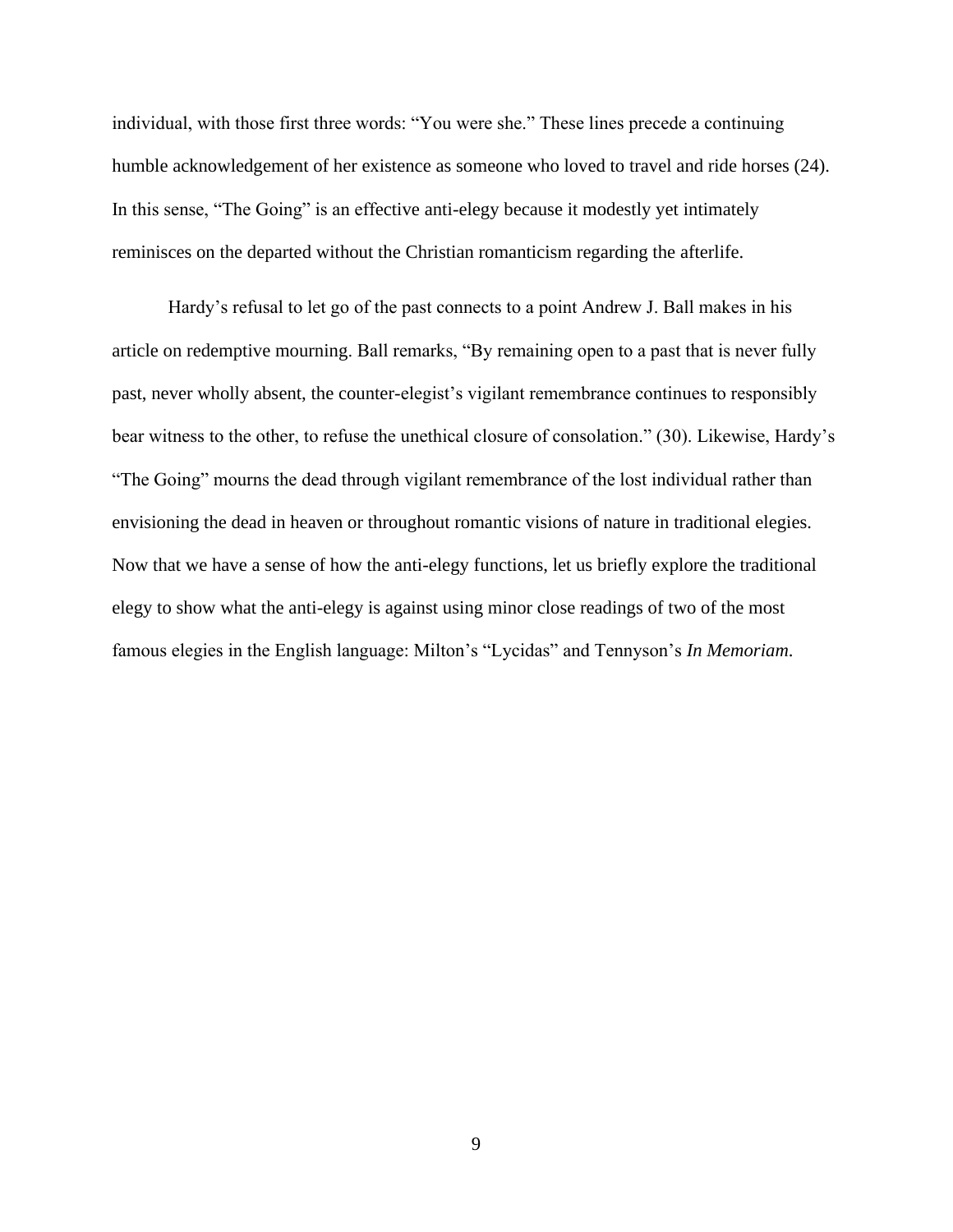#### CHAPTER 3. "LYCIDAS" AND *IN MEMORIAM* AS TRADITIONAL ELEGIES

<span id="page-10-0"></span>Though the elegy's roots date back to ancient Grecian rituals, this discussion uses a contemporary understanding of the elegy to carry the conversation forward. Robert Hass quotes Peter Sacks' *The English Elegy* to explain the purpose of the form: "The elegy, as a poem of mourning and consolation, has its roots in a dense matrix of rites and ceremonies, in the light of which many elegiac conventions should be recognized as being not only aesthetically interesting forms but also the literary versions of specific social and psychological practices" (295). The elegy as we know it today emerged from a complex web of customs to create a poetic form designed to bring comfort to the bereaved while venerating the life of the deceased. The elegy's inclination to honor the deceased subject connects the form to the ode, though the forms are inherently different. Whereas an ode praises the qualities of someone, the elegy mourns the loss of those qualities due to the loss of the person. Moreover, the ode is meant to be heard by the person being honored while the elegy is intended as a means of mourning and consolation for the grieving or, more clearly, the speaker of the poem. This movement from mourning to consolation mentioned by Sacks defines the traditional elegy and is in both John Milton's "Lycidas," one of the greatest English elegies of the seventeenth century, and Lord Alfred Tennyson's *In Memoriam*, a thorough demonstration of Victorian romanticism in elegiac form.

Classic elegies such as "Lycidas" boldly defend the possibility of the everlasting soul whereas the anti-elegy refuses this idea. At a basic level, the anti-elegy critiques the Christian doctrine found throughout traditional elegies no longer possible because, in Bataille's view, humans under modernity have been reduced to status of a commodity. To resist "thingification" and the sentimentality of traditional elegies, the anti-elegy requires the reader to witness the loss of the other by reading the poem as means to share in the speaker's mourning. However, as we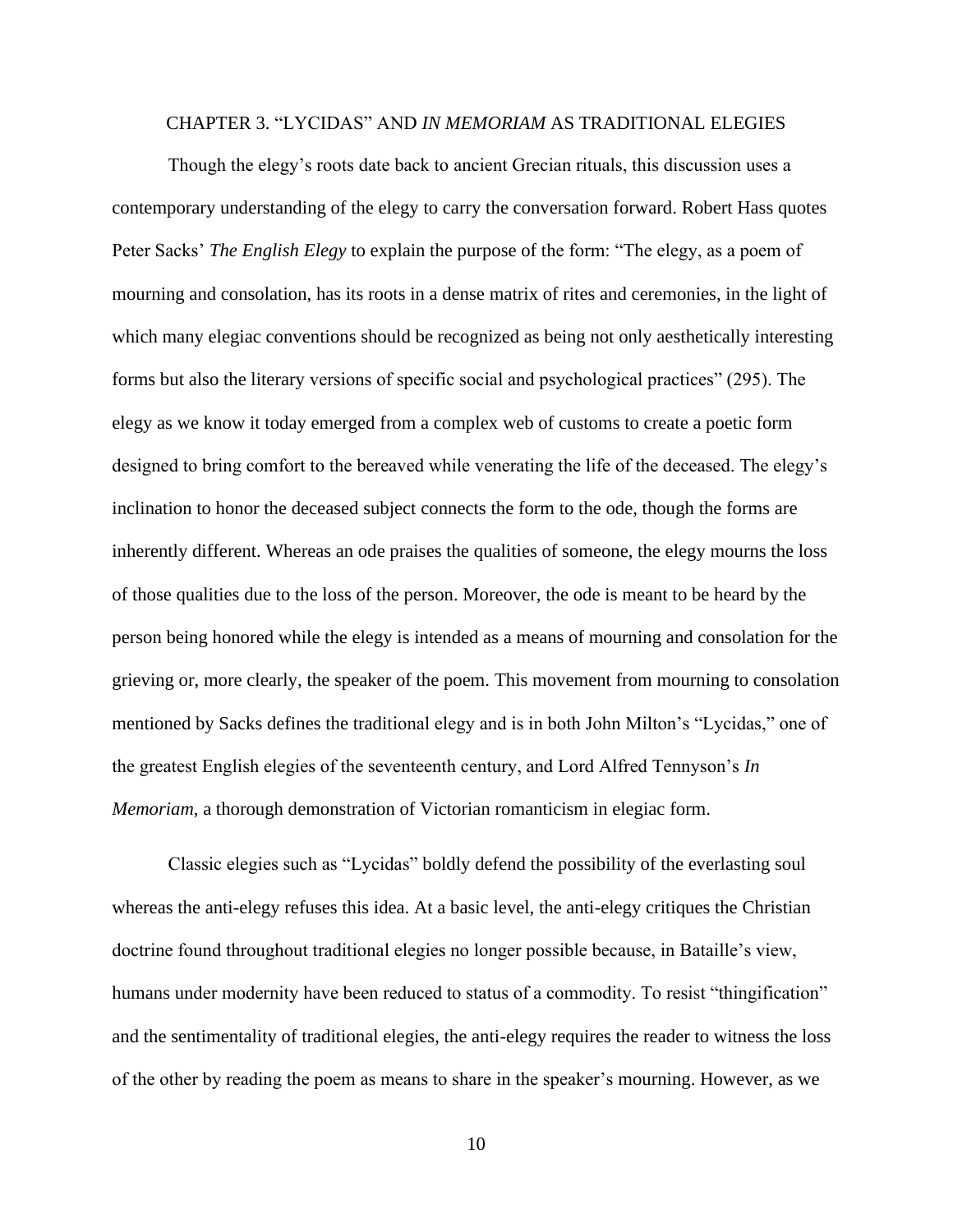shall see the consolatory return of the dead is a common theme in traditional elegies such as "Lycidas" and *In Memoriam*. A close reading of Milton and Tennyson's elegies to show what, precisely Thomas Hardy and Siegfried Sassoon are writing counter in their anti-elegies from the early twentieth century.

John Milton's "Lycidas" is a pastoral elegy written in memory of Milton's college classmate Edward King who died at sea. "Lycidas" is a definitive example of an elegy because it carefully captures the traditional movement from mourning to consolation observed above by Peter Sacks. The poem's popularity resides in its elegant nearly two hundred lines filled with profound images of sorrow, nature, and faith which push the poem from grieving towards solace. The first two lines of the poem reflect the seasonal return of plants. Milton writes, "Yet once more, O ye laurels, and once more / Ye myrtles brown, with ivy never sere" (1-2). The lines also remark on the ceaseless need for elegy as everyone must die at some point, like the passing of seasons. The speaker beckons these symbolic organisms for poetic strength to reflect on the death of his fellow shepherd, Lycidas. The grieving shepherd remarks, "For Lycidas is dead, dead ere his prime, / Young Lycidas, and hath not left his peer" (8-9). The loss of Lycidas at such a young age severely hurts the shepherd as implied by the repetition of "dead," heightened by the observation that Lycidas' death leaves no equal party to fill the void of his absence. The latter half of the line suggests Lycidas' uniqueness is lost from the world and will never be experienced again thus highlighting the forsaken individuality of the deceased, a key motif of many traditional elegies. In fact, Lycidas was such a great individual that the speaker asks, "Who would not sing for Lycidas?" (10). In other words, the speaker asks who would not mourn Lycidas considering his lost corpse and that he perished so young. The idea of a person killed before their life has begun creates dramatic tension while invoking further pity from the reader.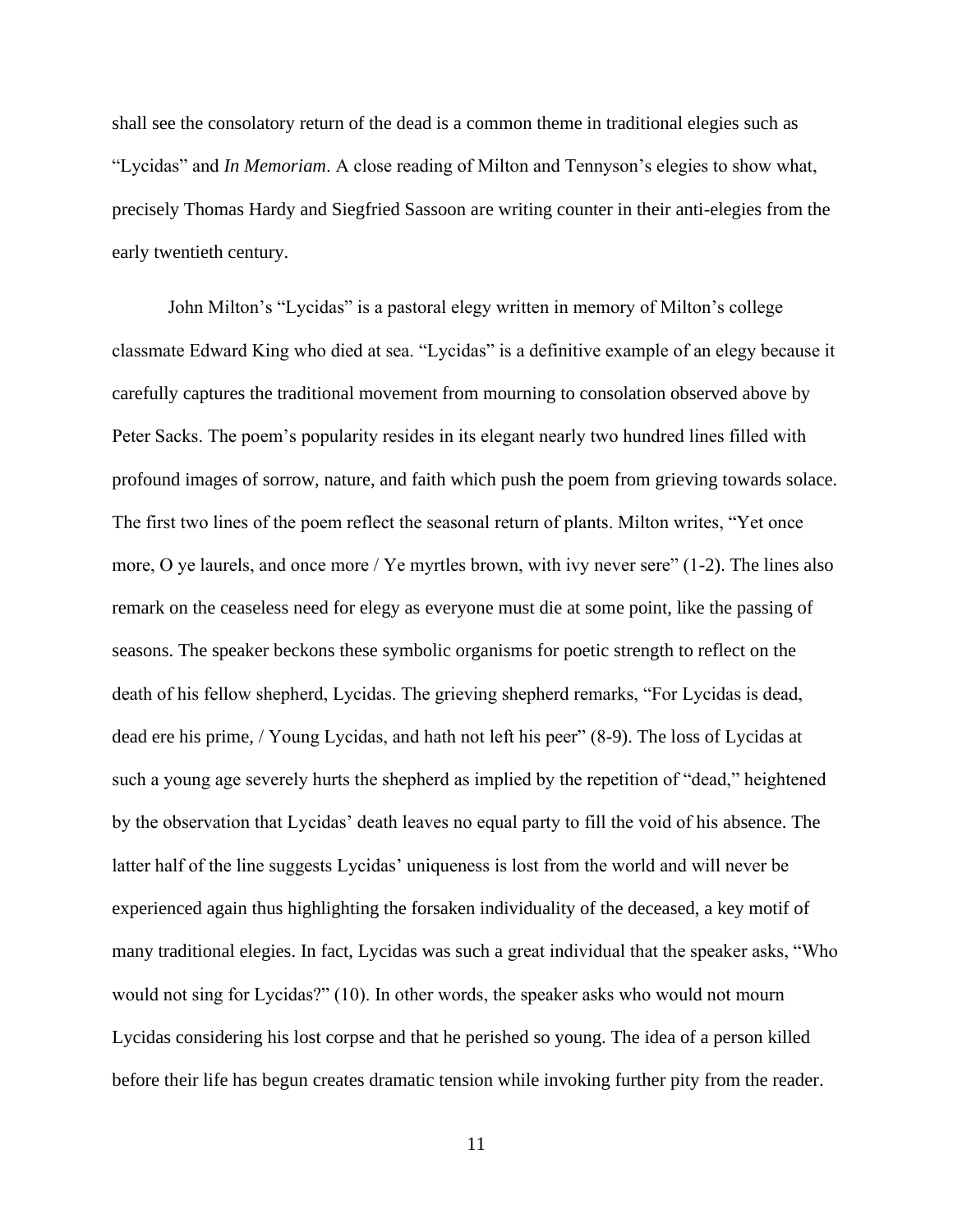To help elicit pity from the reader, the speaker then recalls his dearest memories with Lycidas. He reflects, "For we were nursed upon the selfsame hill, / Fed the same flock, by fountain, shade, and rill" (23-4). This remark relates how the speaker and Lycidas had been together since their births, essentially making them brothers. The speaker's recollection justifies and forecasts the depths of grief he will explore in later lines of the elegy. The poem's probing of the speaker's sorrowful memory serves as a poetic alternative to the impossible task of retrieving Lycidas' physical body from the depths of the sea. Equally, the establishment of memories with the elegized other is yet another key move in conventional elegiac form as it provides the ultimate purpose of elegy: to remember those who have passed away. This idea of the human self as sacred, via the infinite glory of God, is what Hardy and Sassoon later attack in their antielegies as their poems explore the temporal fragility of human flesh.

The speaker's recollection of the earliest memories with Lycidas relates to twentieth century philosopher Pierre Klossowski's idea of the phantasm. Klossowski explains, "Every living being interprets according to a code of signs […] Whence come images: representations of what has taken place or what could have taken place – thus a phantasm" (47). The speaker creates a phantasm of Lycidas based on his own bittersweet memories of his beloved friend. As the poem progresses, the reader witnesses the development of Lycidas' phantasm through the speaker's specific memories. In this way, the phantasms which emerge from traditional elegies are subjective conceptions of the elegized individual created by the speakers of their respective elegies. As seen here with Milton's "Lycidas," the speaker is acting alone in his mourning, and it is only his experiences of Lycidas which are being shared, therefore creating the phantasm. Returning to R. Clifton Spargo's *The Ethics of Mourning*, he writes about Milton's poem: "the mourner turns to idealization—as is the case with Milton's 'Lycidas' (1637)—to avert the crisis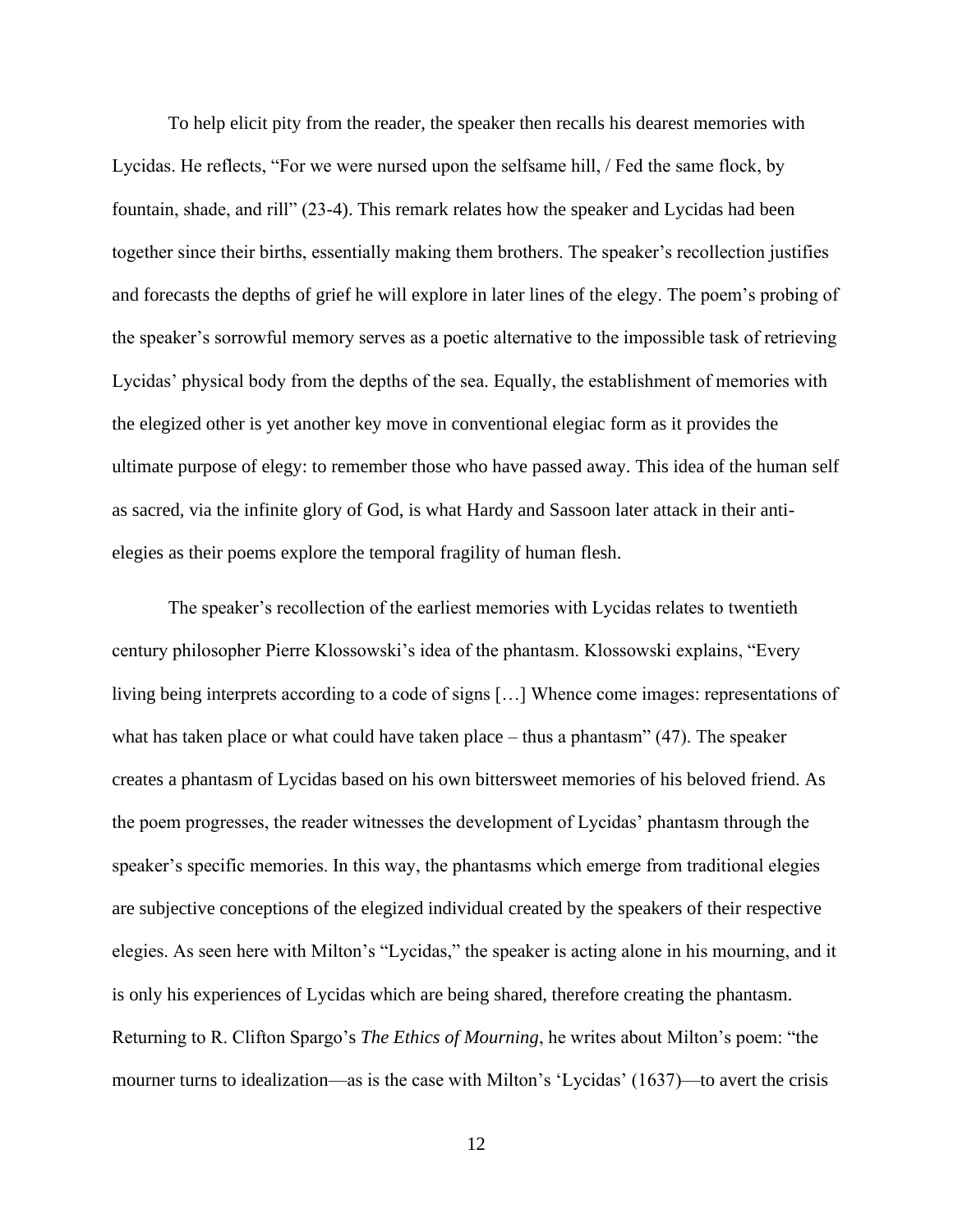in reciprocity precipitated by the other's death" (130-1). Due to this reasoning the traditional elegy is considered unethical by Spargo because individuals are too complex to be only defined and mourned only by one other person. The grief expressed by the speaker for the dead is valid, but the phantasm he has created of his friend is an idealized, and inaccurate, representation of dead.

Despite the speaker's reminisces, he cannot sense Lycidas' spirit near him. He weeps, "But O the heavy change, no thou art gone, / Now thou art gone, and never must return!" (37-8). The loss of Lycidas weighs heavily on the speaker as the repetition of "gone" mimics the recurrence of "dead" in line eight. The change from "dead" to "gone" foreshadows the poem's larger movement toward consolation found by the last few stanzas. In fact, the usage of "gone" and "return" in place of "dead" suggests the departed has went on a journey or an adventure rather than perishing. The hope for the return of the dead is another idea which Hardy and Sassoon also satirically critique in their anti-elegies. Hardy ironically puppets a ghostly caricature of his wife in his anti-elegies and rotten corpses of soldiers reappear from the ground in Sassoon's poems, a parody of the idealized resurrection in traditional elegies. Certainly, Lycidas can never physically return but the speaker's insistence that he cannot return at all is a false negative proved by the ending lines which reveal Lycidas' spirit guards the shore (183). The gesturing of hopelessness regarding the death of the elegized is another device used in traditional elegies to create the illusion of friction and keep the reader invested until the poem's resolutory turn toward closure.

Noticeably, the call upon the earth in the beginning of the poem precedes an invocation of the nine Greek muses (15) as the speaker proceeds to mourn the loss of his friend from birth. Rather than beginning the poem with an invocation of the muses, common in poetry at the time,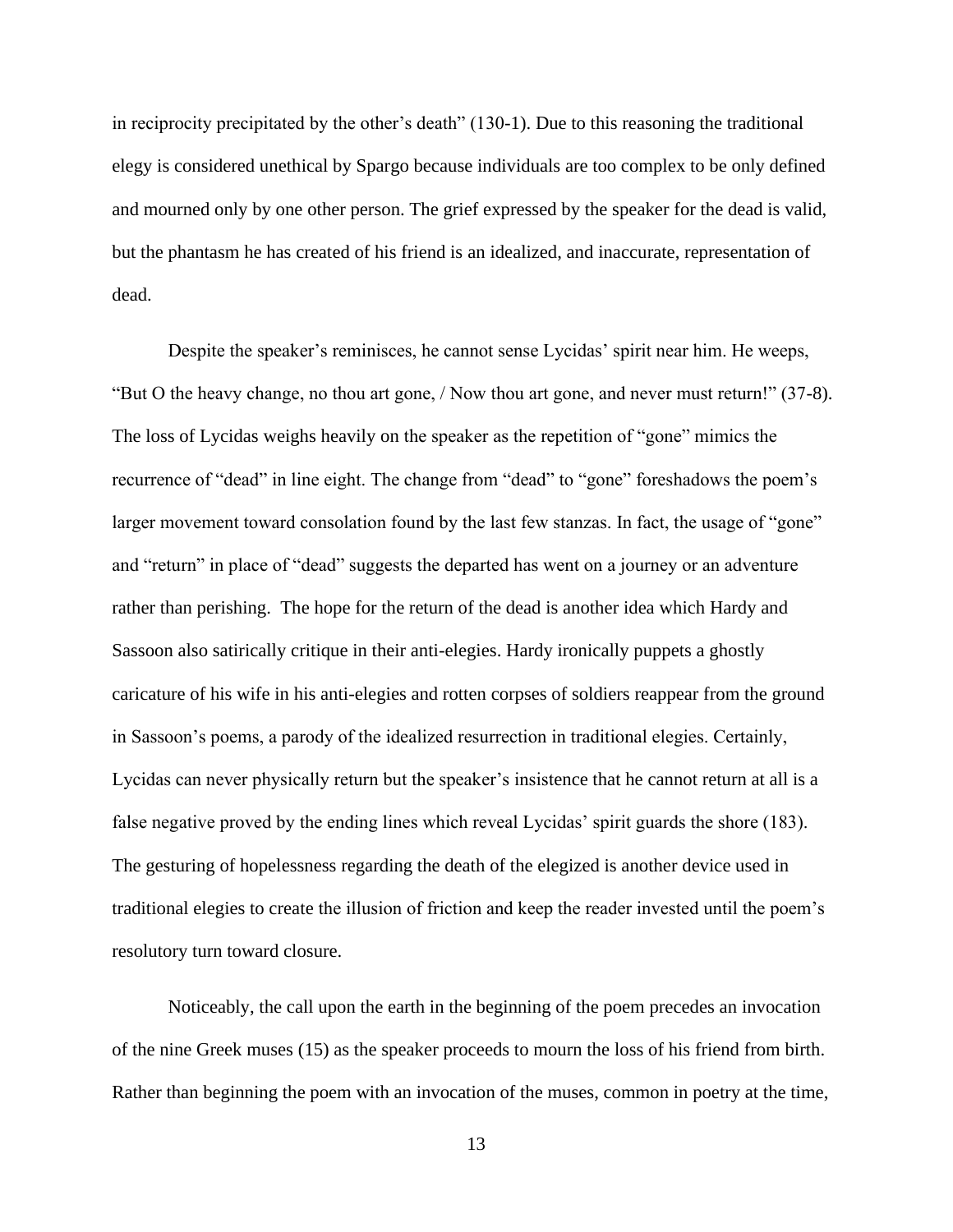the elegy commences with a call on the natural environment to give the poet strength to grieve. This detail concerning the natural world is significant as Lycidas' corpse is revealed to be lost at sea (50-1) yet by the poem's end his soul returns to be the guardian spirit of the shore. The poem puts the power of nature above the faculty of the nine muses thereby suggesting that nature is more powerful than the ancient muses. The poem implies that the environment is strong enough to carry Lycidas's spirit, like the natural environment that houses his corpse.

John Milton's "Lycidas" is meticulously composed of proto-romantic environmental images balanced with allusions to the Greek, Roman, and Christian faiths. Likewise, Lycidas' rest in and return from nature invokes a well-known verse from Genesis. The line in the King James Version reads, "for dust thou art, and unto dust shalt thou return" (Gen. 3.19.). This famous Christian burial sacrament supports the poem's movement as the speaker himself moves through the different stages of grief. Embodying the stage of anger, the speaker throws harsh accusations against Apollo and St. Peter before quickly moving to acceptance in a delicate closing of the matter with newfound faith that Lycidas' spirit lives on in the Christian afterlife. The speaker's movement into closure is witnessed by another voice which appears in the final lines of the poem. The voice observes the shepherd moving on, remarking, "Tomorrow to fresh woods, and pastures new" (193). The final line of the poem remarks on the infinite beauty and possibility of rebirth in the environment which is captured throughout Milton's "Lycidas." This poem largely begins the elegiac tradition of turning to the natural world to try to make sense of the unjustified deaths of young men. While the romantic closure of Milton's elegy is a wholesome means of overcoming the death of a single loved one, the practice becomes problematic in the hands of imperialistic capitalists using said elegiac ideal to justify the deaths of hundreds of thousands caught in nationalistic conflict. This point will be discussed in detail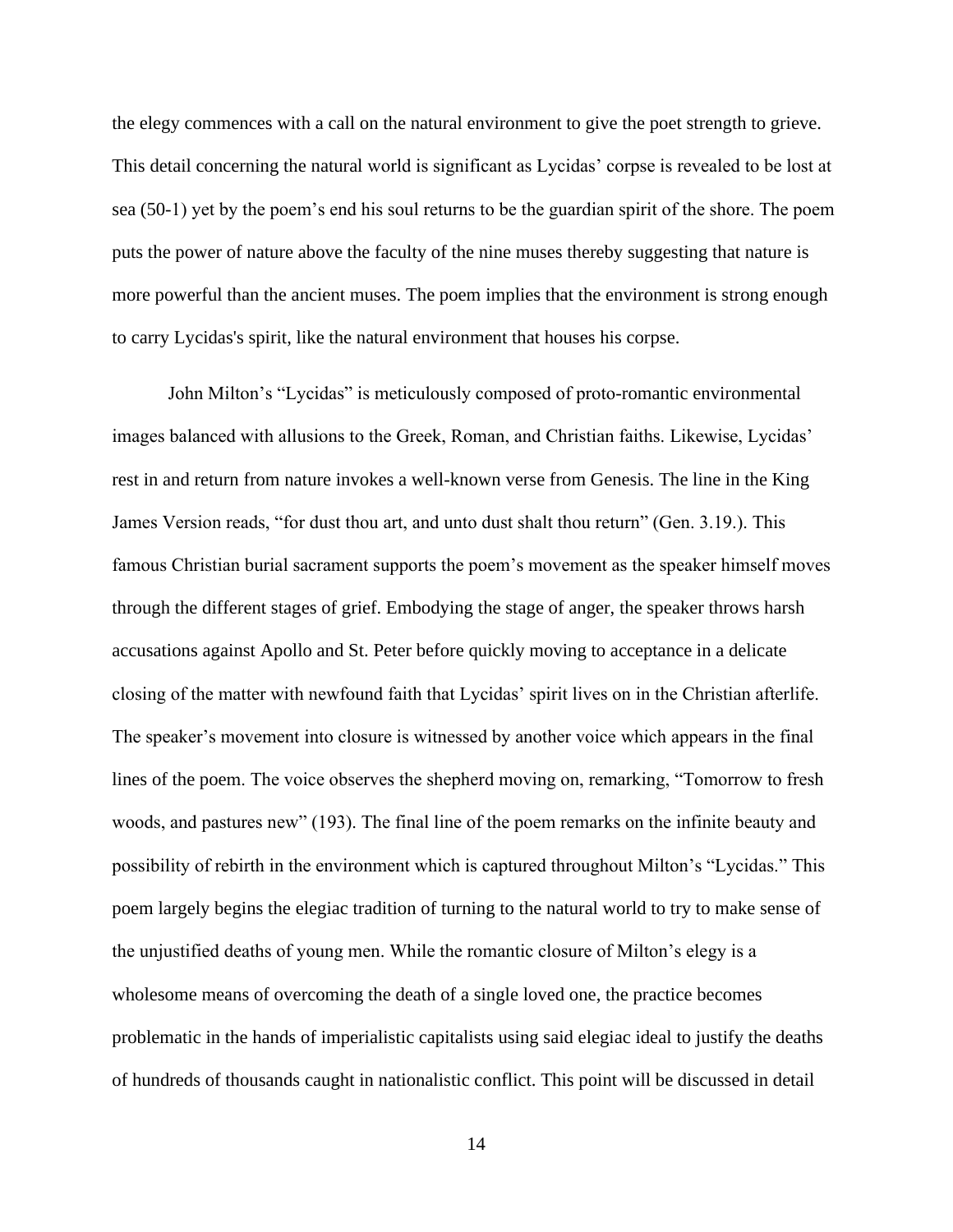later with an exploration of the anti-elegies of Siegfried Sassoon. Regardless, "Lycidas" reflects on the natural world as a space of death, but also as place of rebirth or immortality which Tennyson's *In Memoriam* ruminates beyond.

Two centuries after the publication of Milton's "Lycidas" comes Lord Alfred Tennyson's *In Memoriam A. H. H* published in 1850. Tennyson's *In Memoriam* is the definitive English elegy for the nineteenth century based on its sincere personal contemplations of the return of the dead against the ever-encroaching atheism of modern science. Tennyson wrote this elegy for his close friend Arthur Hallam who unexpectedly passed away at age twenty-two from a stroke. However, a deeper reading of this elegy reveals a devout attempt to resurrect the Christian faith from the ever-growing skepticism of the mid-nineteenth century. The poem, which consists of over one hundred sections, written over seventeen years, contains the traditional elegiac movement from mourning to consolation, but with a Victorian variation consisting of a movement from skepticism to devout Christian faith, creating an impactful and relevant poem for Tennyson's fellow skeptical Victorians. Using *In Memoriam*, Tennyson creates a phantasm of Hallam, as Milton does in "Lycidas," using memories of his beloved colleague. Like Lycidas, Hallam returns through the power of God and nature, but also as an artificial vision created by Tennyson through the very written words which tell of his return. *In Memoriam* resists the commodification of Hallam's body using vivid recollections which suggests the poem is an antielegy. However, the poem's movement from mourning to closure, enhanced by Christian doctrine, identifies it as a traditional elegy.

The first line of the prologue to *In Memoriam* calls upon the son of God, Jesus Christ before diving into proclamation and defense of faith (Tennyson 1). The line firmly establishes the poem in the theology of the Christian faith, vehemently opposed to the rising skepticism of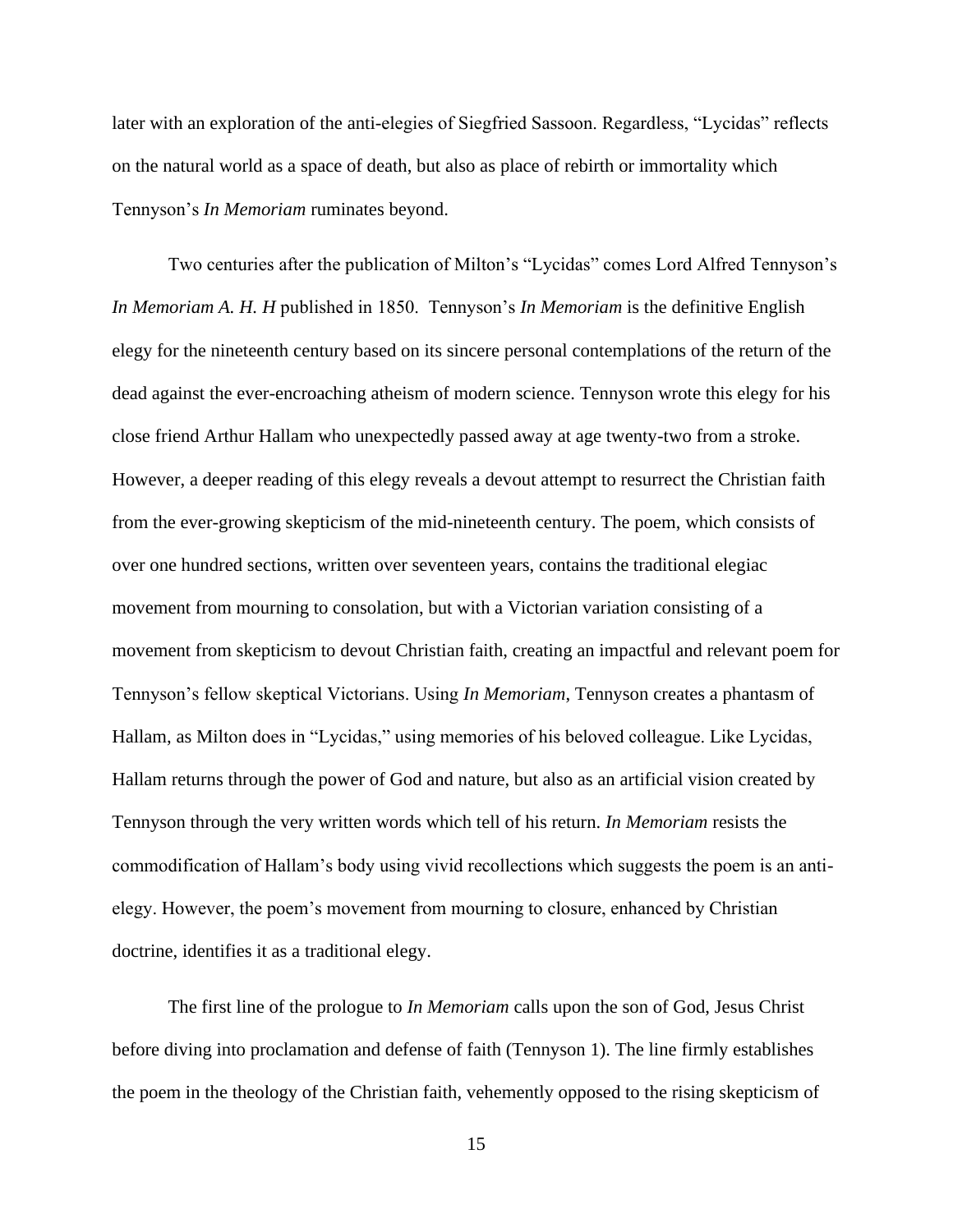the mid-Victorian age. The faith versus science binary underlines the proceeding segments of the elegy as it pushes towards closure using descriptions of a soul-encapsulating, yet boundless cosmos created by God. Unlike "Lycidas," *In Memoriam* is unique because it was written during a time of rapidly advancing science and technology. By the late 1850s, discoveries in geology along with Darwin's groundbreaking *On the Origin of the Species* had disproven the cosmic timeline of the Old Testament (Altick 225). Although these discoveries would not be made until nearly ten years after the publication of *In Memoriam*, distrust of the sacred still haunts the speaker, but the rising skepticism only makes him stronger in his faith. He asserts:

Our little systems have their day;

They have their day and cease to be;

They are but broken lights of thee,

And thou, O Lord, art more than they. (17-20)

The speaker claims that the major breakthroughs and inventions of the nineteenth century are only small phases. In contrast, God is infinite and all-enveloping, and by proxy, so is the human soul. Though these scientific advancements may have been created by God as hinted by the usage of "thee," they are only diffusers of darkness clouding the truth of the Lord. Therefore, *In Memoriam* serves not only to save Hallam's memory from oblivion but also to save the concept of the soul from being devoured by the secular void of science. Likewise, the poem's prologue, filled with praises to the Lord, foresees the elegy's inevitable salvation-filled conclusion.

To sanctify Hallam's phantasm and combat secularism, *In Memoriam*'s speaker strategically trains his praises to Jesus Christ, the son of God and creator of life under the Christian faith. The speaker tells Jesus, "[Man] thinks he was not made to die; / And thou hast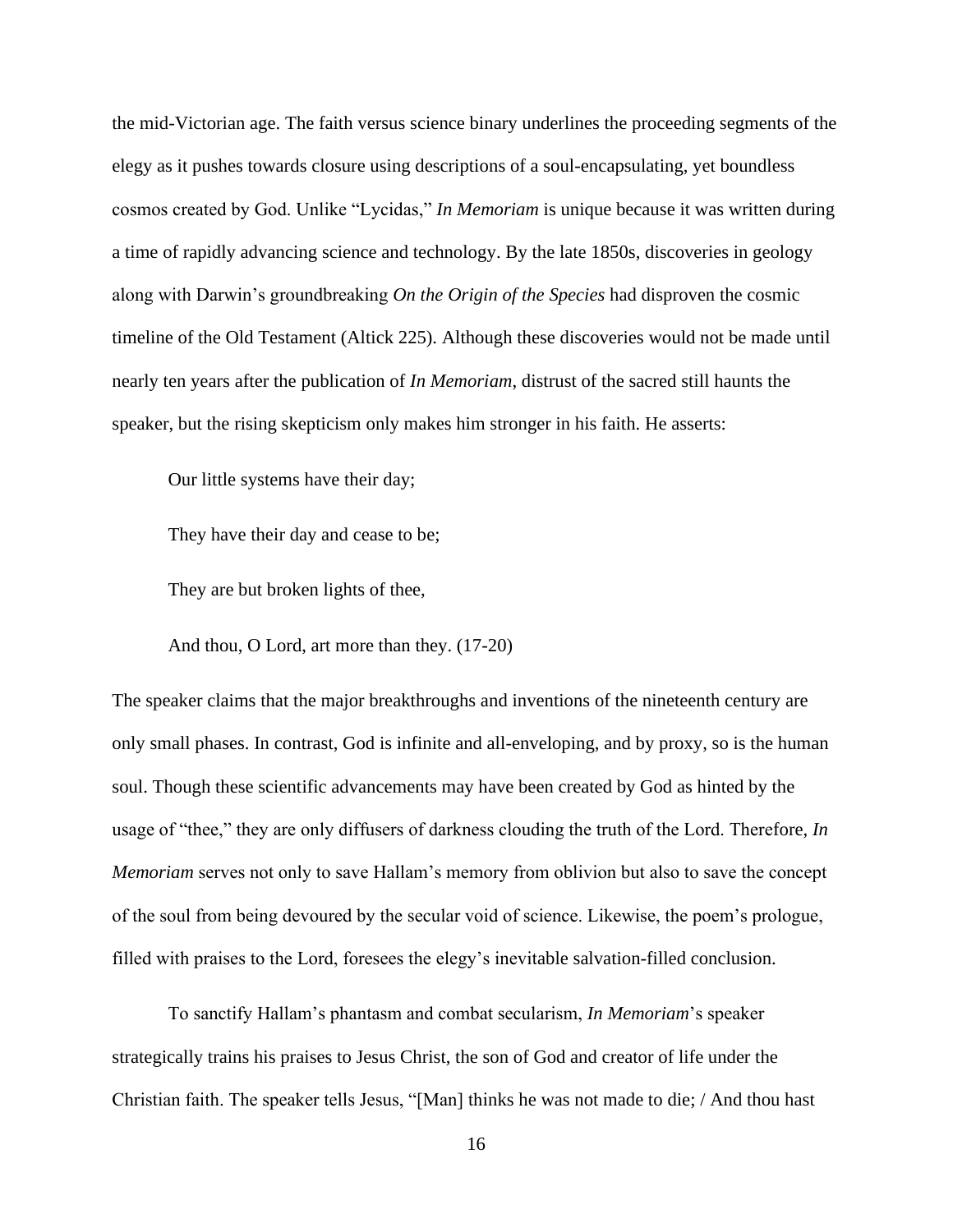made him: thou art just" (Tennyson 11-2). Like God's creation of the universe, Tennyson views his creation of Hallam's phantasm as justified in his hundred some lyrics dedicated to the memory of his friend. At the same time, Tennyson's romantic pondering on the infinitude of Hallam's phantasm is built on Christian orthodoxic ideas of the resurrection and the infinite human soul against secular industrial capitalism's diminishment of the individual into simply flesh and bone.

The speaker recognizes that Christ, the man himself who died and rose again, has not left humanity in the dust (9). Instead, he believes that Christianity offers immortality through faith in God and the sacrifice of Jesus Christ, opening the gates of heaven for all those who believe. The speaker supposes that through his Christian faith, he and his departed friend can live together, forever. His hopes to meet his friend again in heaven is supported by the following line from the second to last stanza of the prologue. Tennyson acknowledges, "I trust he lives in thee, and there / I find him worthier to be loved." (39-40). With these lines Tennyson definitively plants his phantasm of Hallam within the Christian faith. More specifically, Hallam's phantasm is validated and augmented by Christian romanticism. R. Clifton Spargo confirms the idea of Hallam's phantasm when he writes, "Tennyson does not doubt that Hallam continues to speak to him; it is only that the poet has trouble hearing him" (189-90). The idealization of reciprocation fuels the over one hundred sections which defend the Christian faith from the secularism of the midnineteenth century and offer ample textual space to produce Hallam's phantasm.

Both Milton's "Lycidas" and Tennyson's *In Memoriam* blithely end with intense belief that the soul as phantasm of the elegized dead carry on through nature as God. As mentioned previously, the anti-elegy considers the traditional elegy's romantic notions of the afterlife an unethical dismissal regarding the loss of the individual and instead focuses on mourning the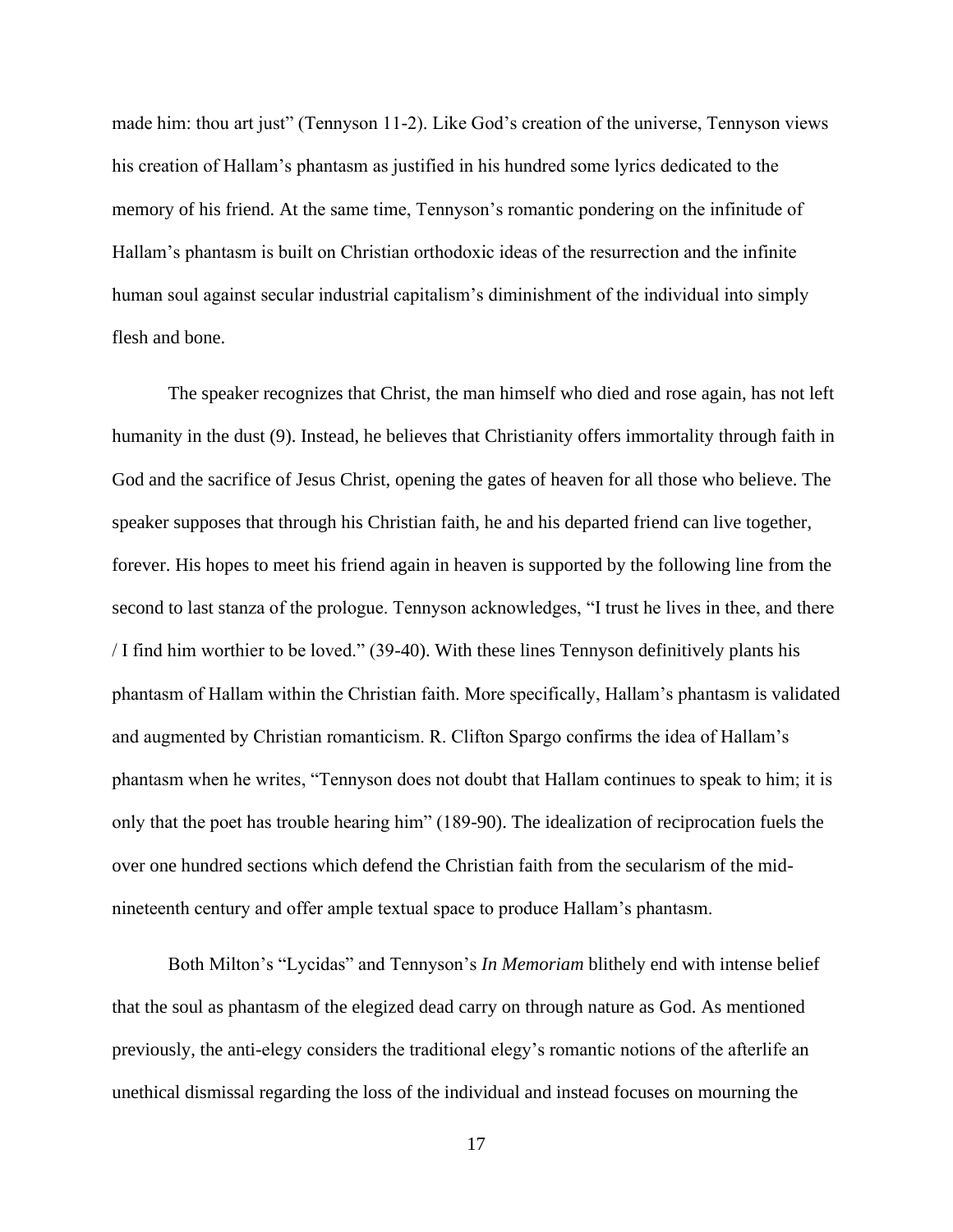decaying human body, the previous vessel of the individual, rather than believing in a residual spirit. As was the issue in Milton's "Lycidas," the specific spirit or rather phantasm that emerges from *In Memoriam* is strictly tied to the speaker's perception of Hallam and therefore does not portray a full picture of the individual. Now with a better understanding of what anti-elegy is working against, let us finish our reading of Thomas Hardy's "The Going."

Hardy's "The Going," ends with exclamations from the speaker. He says, "Well, well! All's past amend, / Unchangeable. It must go" (36-7). While these lines appear to bitterly dismiss his memories of her from the fourth stanza or the broken dreams of the previous stanza (34-5), reading this poem as an anti-elegy discloses these lines as a stern declaration of continuous mourning after reflecting on the irreversible death of the elegized other. Her death is in the end unalterable, as there is no reference to the afterlife in this poem, so his mourning of her must go on. Indeed, anti-elegies refuse the closure of believing in the everlasting soul and instead incessantly mourn the dead body. Whereas Tennyson's *In Memoriam* tries to maintain the Christian idea of the soul, Thomas Hardy forwards the elegiac-conversation by challenging longheld beliefs with his evolution of the form: the anti-elegy.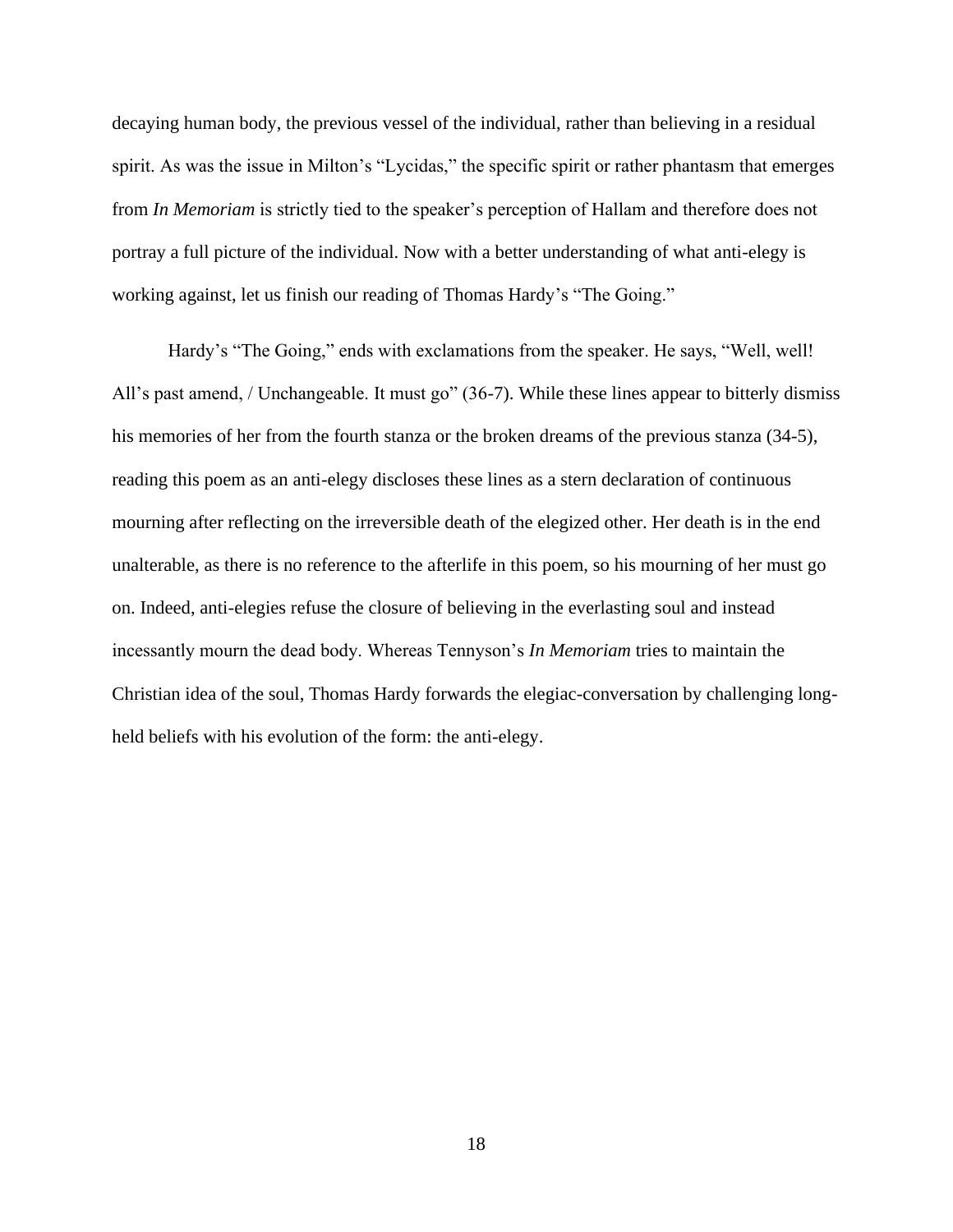#### CHAPTER 4. THE ANTI-ELEGIAC BODY OF EMMA HARDY

<span id="page-19-0"></span>Thomas Hardy used his successful career as a novelist to establish himself as an eminent Victorian. His famous works *The Return of the Native*, *Tess of the d'Urbervilles*, and *Jude the Obscure* all aided Hardy's vocation, cementing his status as an English man of letters. While his novels are indeed remarkable, Hardy is a substantial figure for this discussion due to his transformation into a proto-Modernist poet during his elder years. His marriage to Emma Gifford in the late nineteenth century created the dire yet necessary experiences for Hardy to craft some of the most haunting English elegies of all-time: *Poems of 1912-1913.*

Following Hardy's "The Going" in his sequence comes "Your Last Drive," a modest reflection on Emma's last return from visiting the town before her death. Hardy recalls:

Here by the moorway you returned,

And saw the borough lights ahead

That lit your face—all undiscerned

To be in a week the face of the dead, (1-4).

Hardy recalling the individual's face while she was alive suggests there is an inherent reduction into Bataille's "thingness" after death. This is best expressed when Hardy remarks on, "the face of the dead" (4). The phrase reflects on how all corpses seem to share the same, solemn expression of a deep sleep, implying the bodies of the dead are interchangeable. Hardy notices this sameness in death rather than suggest her uniqueness lingers in the infinite as seen in traditional elegies. There is no clear nor romanticized phantasm which emerges from Hardy's anti-elegies. The anti-elegy rejects the idea of the phantasm because the latter is a biased construct of the elegized by the bereaved poet. R. Clifton Spargo confirms, "the other has been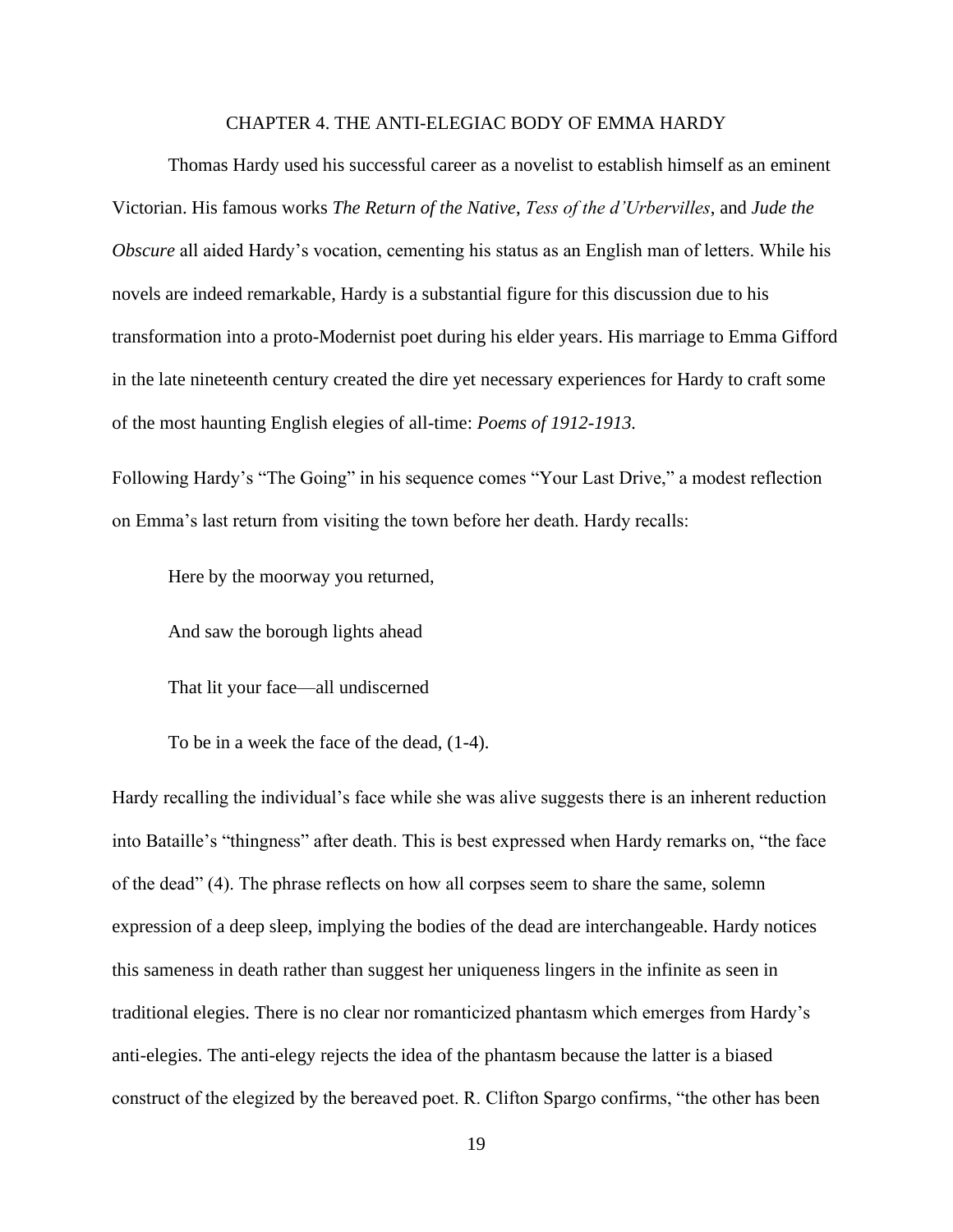made familiar, objective, and knowable by being put in relation to a history of others like him or to the mourner's historical memory of her, […] Anti-elegy opposes itself to this, the ordinary progress of our grief" (136). With Bataille's theory in mind, the phantasm is a commodified idealization of the lost other, built by nostalgia this unreciprocated desire. Therefore, the antielegy recognizes the phantasm as a selfish, unethical concept for the bereaved to move more quickly towards closure.

The speaker's sadness regarding the loss of his dead beloved's individuality is highlighted again when he recalls her remarks on the town's streetlights. Hardy writes, "And you told of the charm of that haloed view / That never again would beam on you" (5-6). The beginning of the fifth line implies the speaker misses the voice of his love by remembering how she told him about the angelic streetlamps. At the same time, the articulation of the streetlamps as angel's halos is ironic considering the secularism of the poem.

The speaker's disbelief in the soul is replaced with concentration on mourning the physical body. He remarks, "And on your left you passed the spot / Where eight days later you were to lie" (Hardy 7-8). Here Hardy's skepticism of the afterlife appears in the form of harsh irony by regarding on the spot where soon the mourned would be buried. The poem's focus on the burial mound makes sense as the grave houses the decaying body of the speaker's love. Therefore, the burial mound of the elegized in "Your Last Drive" is truly her final resting place, justifying the speaker's detailed attention to her grave. His rejection of belief in the soul and his acceptance of death's definiteness is best captured in the last line of the second stanza. Hardy confirms, "You soon would halt everlastingly" (12). On one level, this brief line addresses Emma's frequent movement away from her husband during the last years of their marriage and the subsequent ceasing of her travels when she became too ill. The obvious reference of course is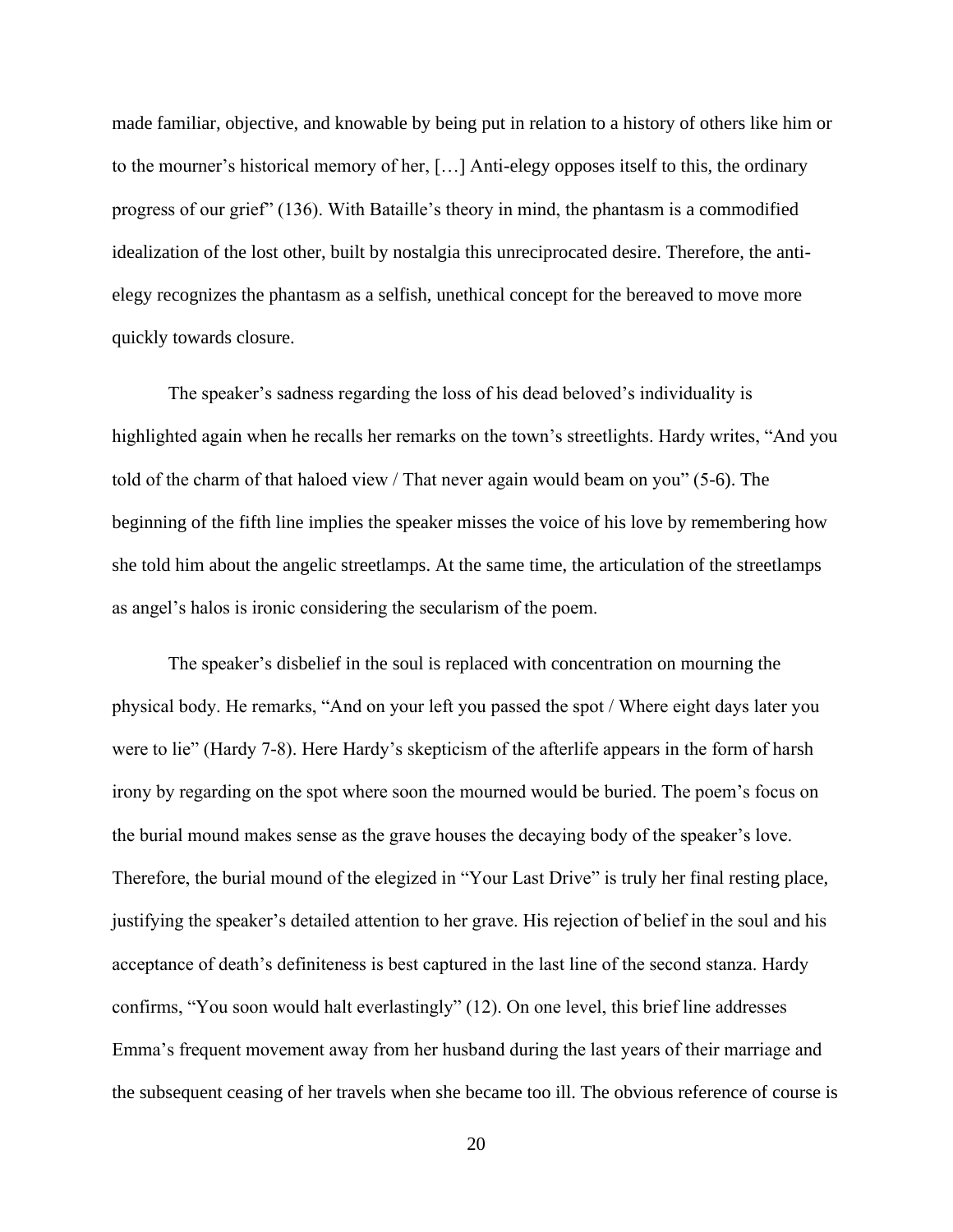to her halting forever in death. There is no evidence or suggestion of the afterlife in this antielegy, explaining the title "Your Last Drive." The individual dies with the body, anticipating Hardy's pessimistic outlook on life and cynicism regarding the hereafter.

Hardy's pessimism continues into stanza three when the speaker recalls his last look at her face when she was still alive. He recalls what her face said to him, "You may miss me then. But I shall not know / How many times you visit me there" (19-20). The speaker eerily ventriloquizes the dead to berate himself for not loving her more. He does this because he knows a corpse cannot truly appreciate how many times it is visited. These lines speak to the logic of anti-elegy as the soul and the body are one, leaving only the decaying corpse to mourn. She will never know how much he misses her as there is no everlasting soul present in this poem, only the speaker's bitter articulation of her voice used to mock his little hope. This clarifies the speaker's final dismissal of her ghost or rather phantasm because he recognizes it is an artifice of his creation, "You are past love, praise, indifference, blame" (30). For the speaker of this poem, his beloved is simply dead with no afterlife thus he must move past these feelings for her.

"Your Last Drive" succeeds as an anti-elegy because the poem concentrates on the finitude of the human body to reveal the precious value of a human life. Like Milton and Tennyson, Hardy has a moral vision with these poems by recognizing the value of human life. Unlike those traditional elegists, however, Hardy appreciates the value of human life in a secular way. For Hardy, the value of human life is in the intricate precious moments that make up an individual's life, such as his wife's last drive or her love of riding horses, because he recognizes her death as a finality. His recognition on the conclusiveness of death explains his focus on mourning her body. The corpse is accurately depicted as the tragic lifeless body of another, not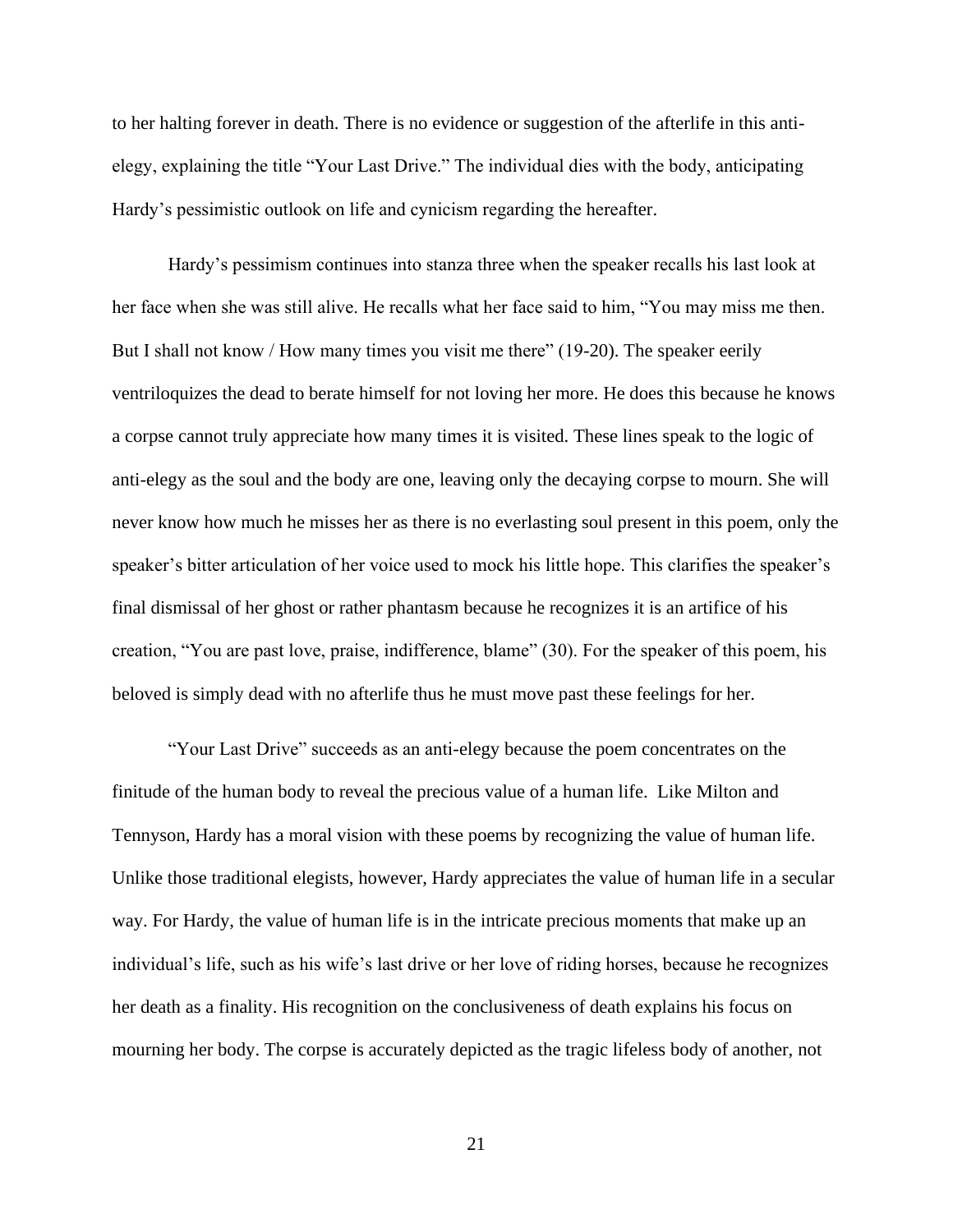the former vessel of a soul. The poem bitter-sweetly recalls the last ride of the dead other while acknowledging her ceased existence.

Like "The Going," there are no selfish depictions of her soul fleeing her body to join the infinity of God, only grief over losing her. The dutiful grief of "Your Last Drive" makes sense considering the anti-elegy aims to ethically mourn someone by never forgetting them. The form tends to recall precious memories of the deceased other to acknowledge their finitude in the body: which "Your Last Drive" executes perfectly by focusing on Emma's last trip home. The next selection, "Rain on A Grave," also emphasizes the body as a place of mourning, but now with full attention to her burial mound. Unlike Milton and Tennyson's elegies which mourn male figures, Hardy's poems mourn a female not connected to some grand Christian meta-narrative and therefore they are a more modest as poems of mourning.

"Rain on A Grave" begins with a quip that firmly bonds the dead beloved's identity to her buried body. Hardy writes, "Clouds spout upon her" (1). This line, though brief, establishes the anti-elegiac tone of the poem by saying her dead body is her, whereas in traditional elegies the speaker articulates the dead other's soul in the afterlife. For example, Lycidas' body rests in the sea while his soul is noted to haunt the shore in Milton's "Lycidas". Similarly in Tennyson's *In Memoriam*, Arthur Hallam's corpse is carried over the ocean to be buried in England, but the speaker claims to know that Hallam's soul is one with Jesus Christ. Here in Hardy's poem the identity of the individual is inherently bound to her physical form: the buried body is the "her" being rained upon, with no presence of the spirit nor soul.

Following the establishment of the body and individual as one, Hardy inserts some bitterly ironic lines regarding her corpse laying underground as the rain pours down from above. He recalls she was, "Her who but lately / Had shivered with pain" (4-5). These lines again affirm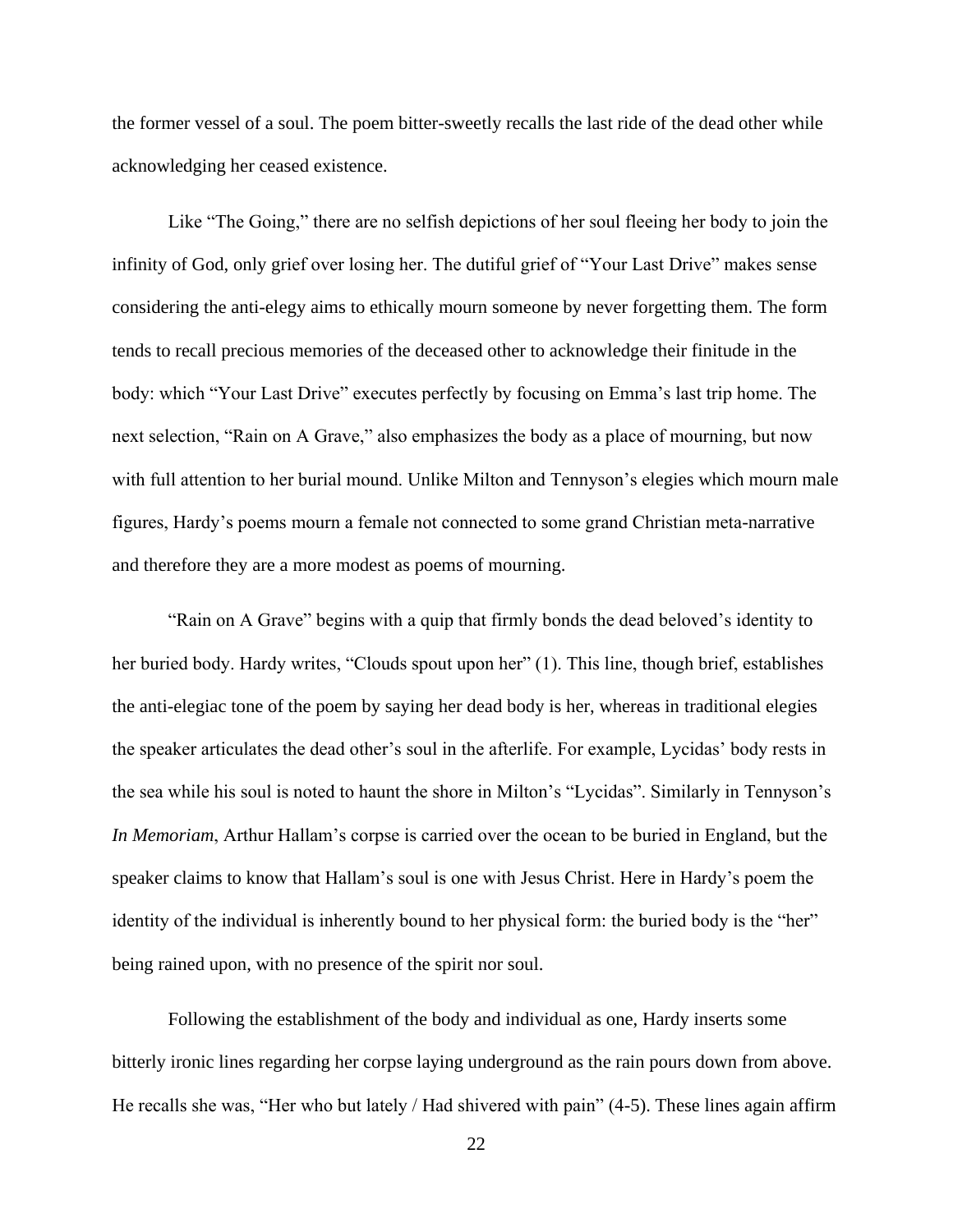the connection between the body and her identity as the speaker recalls how she used to shiver with pain when the rain hit her body. Now she shudders no more because she is dead and lays in the grave. This spurs the speaker to romantically proclaim, "Would that I lay there / And she were housed here!" (19-20). With this, the speaker reinforces the definitiveness of her death while acknowledging the finitude of his own body before turning to another proposition. He continues, "Or better, together" suggesting they are better off dead together where they are, "Exposed to one weather" (21-3). The speaker proposes he and his beloved are better off to bear the rain together in death where they can feel nothing, in contrast to being alive together and shivering. Likewise, the speaker implies he would rather they be together in the nonexistence of death than separated by from each other with one alive and the other dead. Like the previous anti-elegies discussed, there is no mention of the afterlife here, only the finality of death. All that is for certain is the totality yet tenuousness of their physical forms, hence his focus on her grave and his wishes to be with her.

The final stanza is a realistic yet eerily wholesome view of the decomposition of the body via a reflection on how much she (Emma) loved daises and in turn how much the speaker loved her beyond measure adding, "[Loved w]ith a child's pleasure / All her life's round" (35-6). This final remark is ironic because her body now feeds the daises she loved so much, so the speaker says, "Till she form part of them" which includes a possible play on words with the usage of "till" as in tilling the ground for growing crops (32). Specifically, her decomposition provides what the speaker calls "the sweet heart of them" (33). Indeed, her corpse pumps the bodily fluids into the ground providing hearty nutrients for the roots of the daisies and the grass above her. In "Rain on A Grave" there is no glorious turn to consolation, only the harsh reality of the individual's death and reduction into a thing meant for consumption. Hardy's poem "Lament" is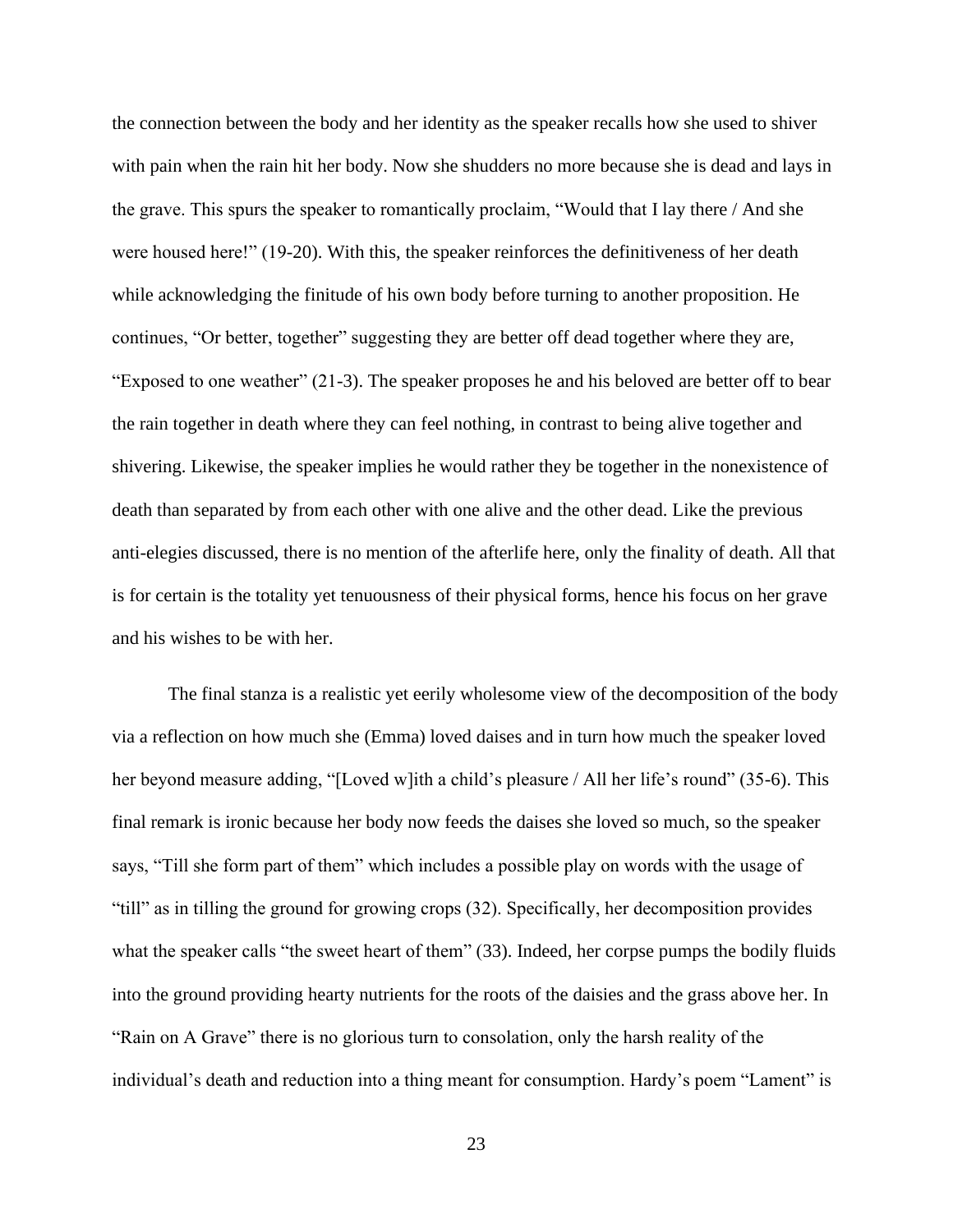worth exploring for this discussion as it is a four-stanza poem that acknowledges the corpses home in a coffin.

The last lines of "Lament's" first stanza suggest the woman of the poem is imprisoned as the speaker writes, "In the jailing shell / Of her tiny cell" (10-1). While being confined to a small space is certainly uncomfortable, Hardy reveals a morbid truth regarding her imprisonment when he reveals, "She is shut under grass," (19). Like the rhetoric of "Rain on a Grave," the usage of "She" implies the beloved other's body and identity are inherently bound to the now buried body. However, Hardy uses the first stanza regarding a missed party and the misdirection of imprisonment to build dramatic tension before revealing she has died, a direct parody of the turn towards consolation in traditional elegies.

Because she is dead and buried, the speaker asserts "[She is] Powerless to know / That it might be so" (21-2). She is powerless because her body contains no energy to function nor think about the things above her. There is no way for her to know that parties and dinners go on without her because she is dead and buried, affirming there is no afterlife. Hence why the speaker says this about her. He proclaims, "Wholly possessed / By an infinite rest!" (32-3). Upon first reading, this exclamation woefully recognizes the finitude of her body rotting in the ground with no visions of the afterlife. At the same time, the line mocks Christian belief in the infinity of individual identity via the soul and God. With no belief in the soul nor any presence of a phantasm here in the poem, the mourned other is inherently tied to the decaying body in the ground. Though she is dead, she is still deserving of lamentations hence the simple title of the poem. Likewise, the speaker closes his lament and affirms the definitiveness of her death by saying, "To all done and said / In her yew-arched bed" (43-4). She has died and been reduced to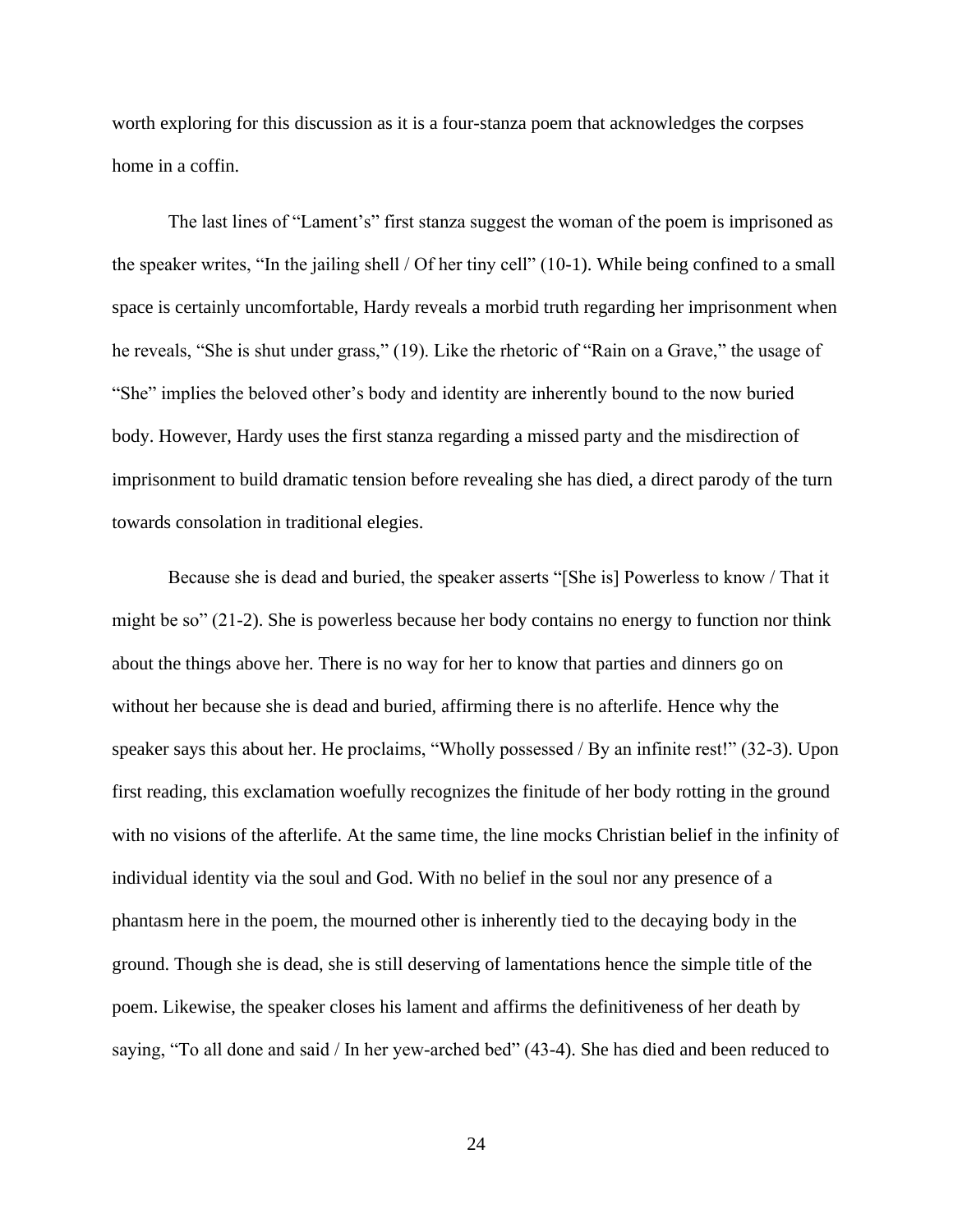thingness. Her body is now an object like the coffin she is placed in, and so the speaker has nothing left to say.

In "Lament," the speaker acknowledges that his dead beloved is never coming back nor does her soul live with God. Therefore, his lamentations or rather his mourning must continue to grieve over losing her as an individual. This anti-elegy is simple in structure, yet it achieves the profound mission of mourning the other via acknowledgement of the body and individual identity as one. With every reading of the poem the speaker's mourning recommences and the life and death of the individual is mourned. Hardy's anti-elegies hyper-focus on the fragile mortality of the human form while combatting the "thingification" of Emma Hardy by incessantly mourning her body.

Unlike elegies of the past, Thomas Hardy's sequence of poems cannot find solace in believing Emma lives forever through God or the beauty of nature. His lack of faith is spurred by the publicized horrors of modernity: imperial violence, extreme poverty, and grotesque working conditions under capitalism which comes back later to haunt Sassoon, Bataille, and Jarrell in their respective works. For Hardy and other writers like him, if God were real these terrifying conditions would not exist, so an afterlife cannot exist, and therefore Emma dies and rots with her physical form. Jahan Ramazani's text *Poetry of Mourning: The Modern Elegy from Hardy to Heaney*, comments on Hardy's anxieties related to modernity. Ramazani remarks, "Hardy may well be the first English poet to display fully the psychological burdens, anxieties, and contradictions that attend secular mourning and the act of writing about it" (49). Hardy's *Poems of 1912-1913* help spur the evolution of understanding death as something sacred, noble, and admirable to tragic, meaningless, and therefore much more worthy of mourning. His anti-elegies expose death as the grand finale for the living, hence his never-ending mourning over Emma's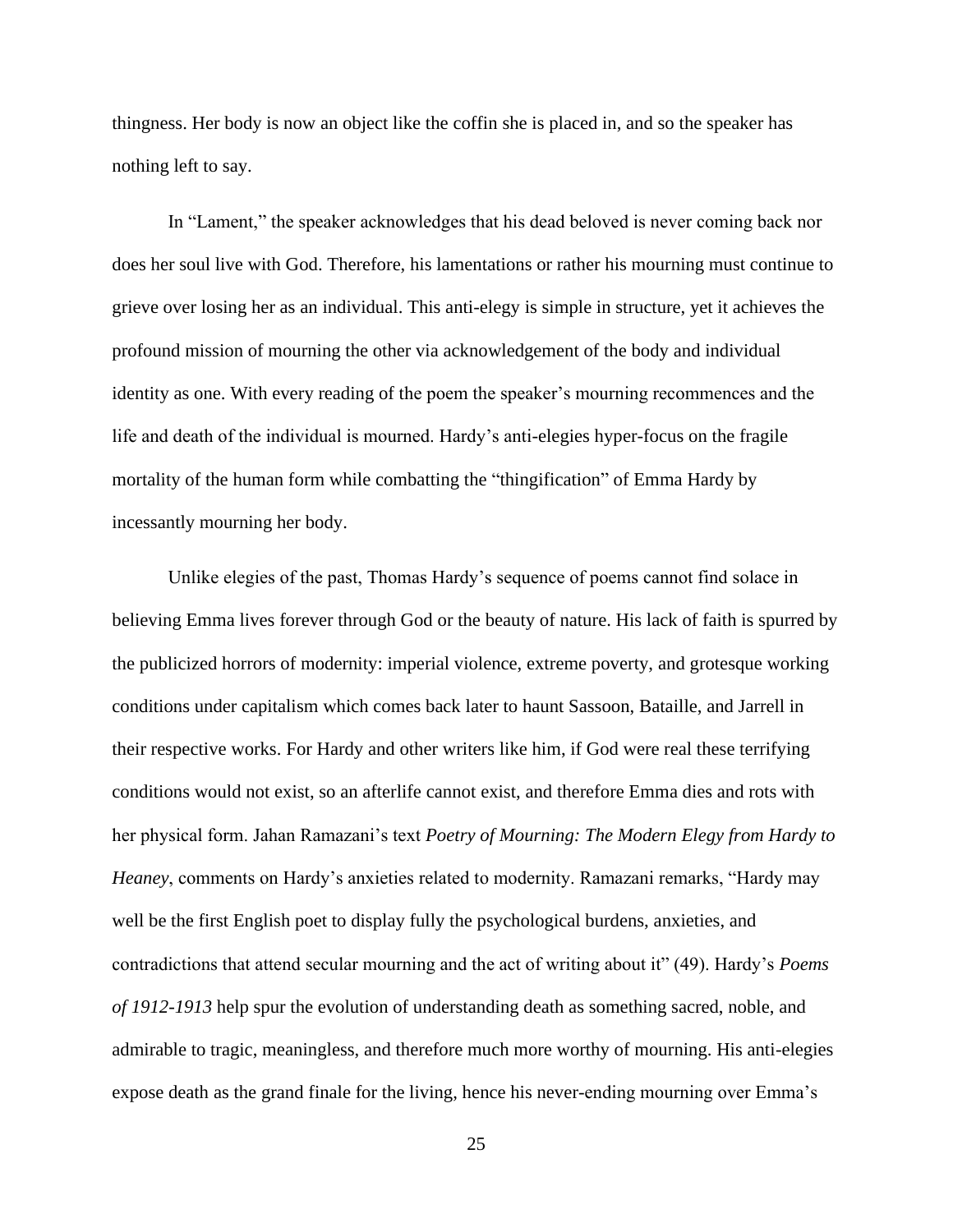body. Ramazani also studies Hardy's elegies in his article "Hardy's Elegies for an Era: 'By the Century's Deathbed'." Ramazani explains, "[Hardy] surveys such organic recycling with blank indifference. Death does not move him; it is a mere redistribution of living matter" (132). Likewise, Sassoon, Bataille, and Jarrell understand death as an ultimate reduction of the human organism into nothingness. Hardy's anti-elegies for Emma, with their fatalist overtones and mode of eternal mourning, impact the anti-elegiac rhetoric of Siegfried Sassoon. This is made clear as Sassoon kept a copy of Hardy's selected poems in his pocket while serving in the trenches of the First World War and later dedicated his second book, *The Old Huntsman*, to Hardy (Ghosh 133). Through his poetry, Hardy influences Sassoon to carry on and evolve the anti-elegiac form with his war poems containing the conventional emphasis on the body.

Although Hardy's *Poems of 1912-1913* do not look like Sassoon's war poems, they share a deep structural relationship with them via the anti-elegy. Both Hardy's elegies to his wife and Sassoon's war poetry deny the idea of the soul and focus on the fragility of humanity. For example, the preceeding moment from Sassoon's "The Redeemer" contains the body-centric language which defined Hardy's anti elegies. Sassoon remarks:

[The flare] lit the face of what had been a form

Floundering in mirk. He stood before me there;

I say that He was Christ; stiff in the glare (12-4).

These lines capture the speaker witnesses the helpless flailing of a fellow soldier who has fallen in the mud. Curiously, he says the face "had been a form," implying the dehumanizing conditions of the war have tortured this soldier's body past the point of recognition as human. Thus, the speaker connects the soldier to Christ as both are sentenced to die for the sins of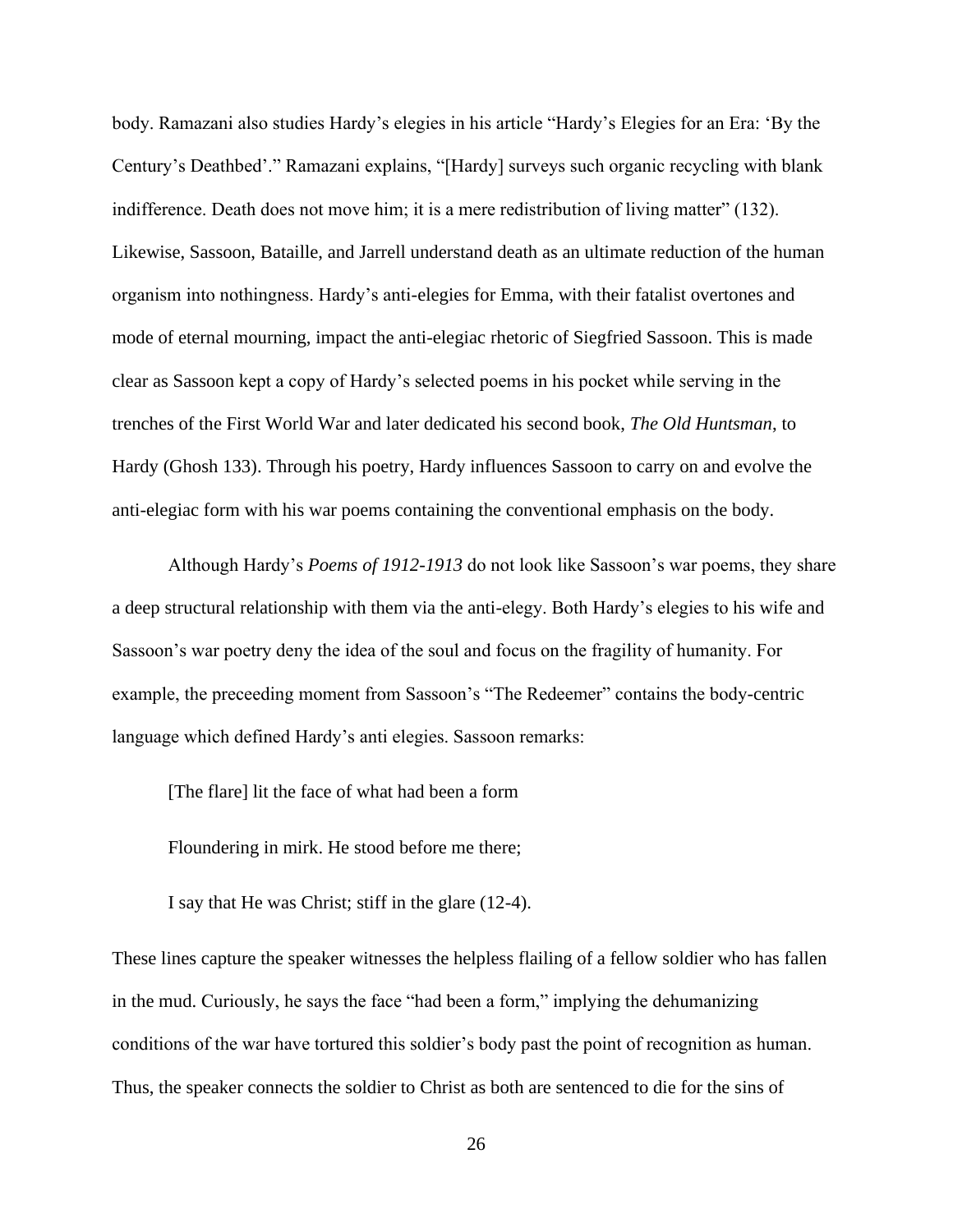humans. Whereas Christ sacrifices his body for the sins of all Christians, this soldier, standing in for all soldiers, gives his body to be slaughtered for the glory of the English nation. Furthermore, Sassoon's usage of "He" glues the soldier's identity to his broken body which is what Hardy does with his usage of "She" in his anti-elegies above. The earth's consumption of the soldier's body is a bizarre mockery of the Catholic tradition of consuming Christ's body through bread and wine. Although the lamented subject is not dead, the gruesome war setting destines the soldier to be sacrificed for England, hence the speaker always already mourning his body by connecting him to Christ. In the logic of this anti-elegy there is no afterlife nor some foreign field that can forever be England, only sorrow over the deteriorating body of the soldier as Christ. Unlike the story of Christ in the Bible, here there is no chance of an afterlife nor resurrection, only the decay of the body and the total loss of the individual who could have been the savior of the world. In the end, Sassoon's "The Redeemer" laments the slow death of a Christ like soldier in the mud, a fate undeserving of any human let alone the son of God.

As we can see the form of Sassoon's war poem structurally resonates with Hardy's antielegies, but there is a more immediate influence. In many ways, Sassoon's war poetry is a commentary and expansion of the anti-war, anti-elegy par excellence, Hardy's "Drummer Hodge." Hardy's poem anticipates the deeper anti-elegies of his *Poems of 1912-1913* and gives another anti-elegiac model for Sassoon and the other English war poets to follow.

Hardy's "Drummer Hodge" opens with, "They throw in Drummer Hodge, to rest" (1). As seen in "Your Last Drive" and "Rain on a Grave," Hodge's body and identity are inherently tied in the eyes of the speaker. The dead body of Drummer Hodge is simply one of the many casualties of war hence his body being "thrown" into the ground "Uncoffined" (2). Hodge's body is simply a lifeless object, another colonialist warfare casualty statistic. The violent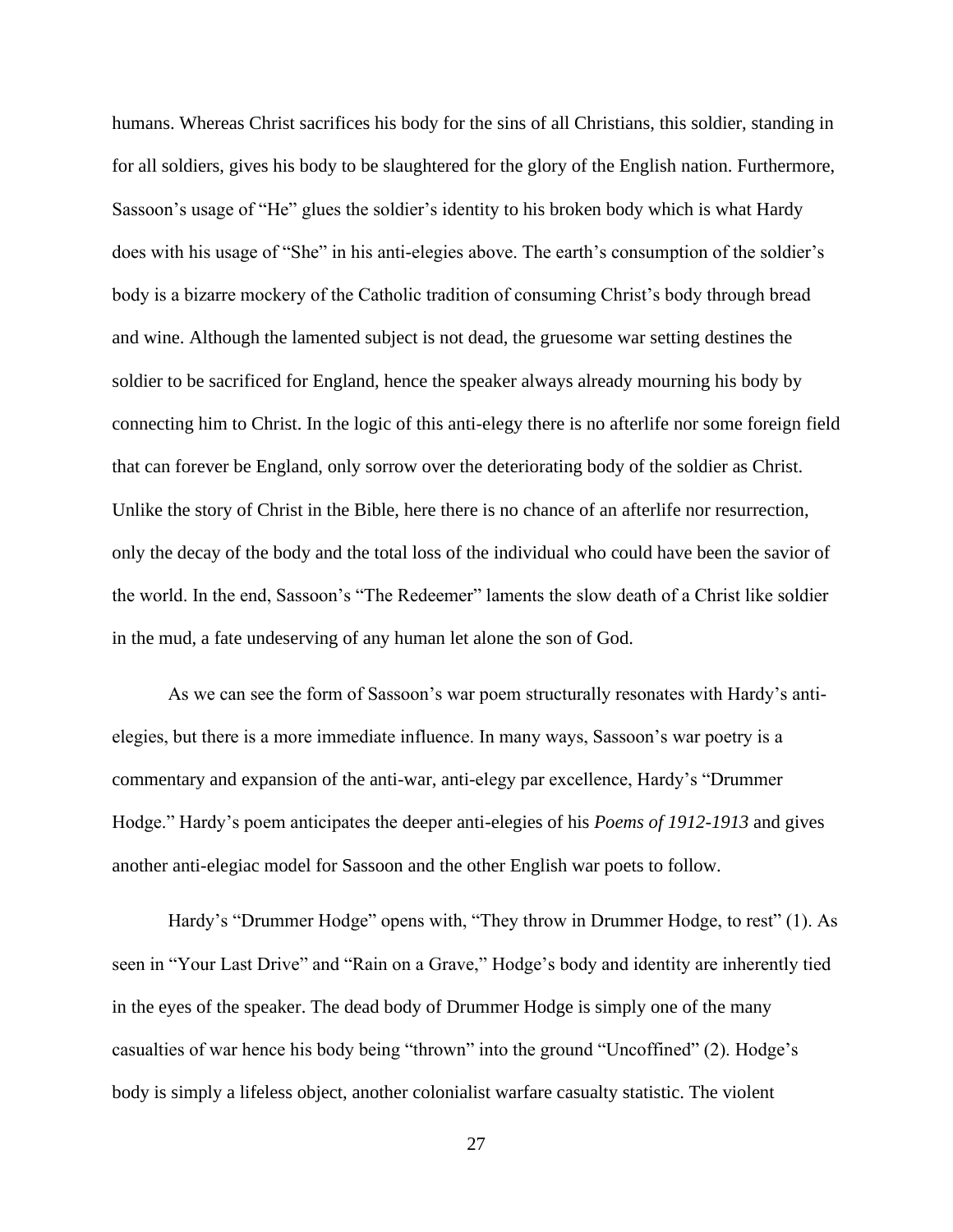throwing of the body into the ground is ironic considering the previous line's usage and placement of "rest." While the usage of the word "rest" harkens back to the Christian ideals of death, the poem acknowledges the truth: individual identity and the body are one rendering Hodge utterly dead. His body is now an object for the earth to slowly reclaim, so "They" simply throw him into the ground as if his body were rubbish.

Hodge's identity being tied to his corpse is further conveyed by the poem's acknowledgment of "his mound" (6 emphasis mine). The line better ties Hodge's identity to his body and even the earth, invoking the classic verse from Genesis once again. Yet, in this poem there is no spiritually driven turn to consolation, only cynical humor regarding the loss of Drummer Hodge and the brutal treatment of his body. Hodge's youth is noted in the second section of the poem, where the speaker notes with pity, "Young Hodge the Drummer never knew—" (7). He then proceeds to list things the youth never got to experience because his life was cut short (9-10). All these things are potential objects of precious memory that will never be noted by Hodge as he was killed in the name of imperial expansion on the veldt of South Africa.

As noted above in the discussion of Hardy's anti-elegies to his wife, the typical turn to consolation is replaced with a turn to harsh pessimism. He remarks, "Yet portion of that unknown plain / Will Hodge for ever be" (13-4). Indeed, Hodge will remain in the ground for some time before his bones disintegrate and no trace of him remains. Though the speaker states otherwise, Hodge's corpse will not last forever as he was not embalmed, nor even given the pleasure of a coffin before he was chucked into the ground. At the very least, Hodge's decaying "breast and brain" will provide nourishment to the soil, finalizing his de-evolution into a consumable object. Possibly Hodge will provide some nourishment, "to some Southern Tree," (16). This is the second time in one of Hardy's anti-elegies that there is noticeable growth from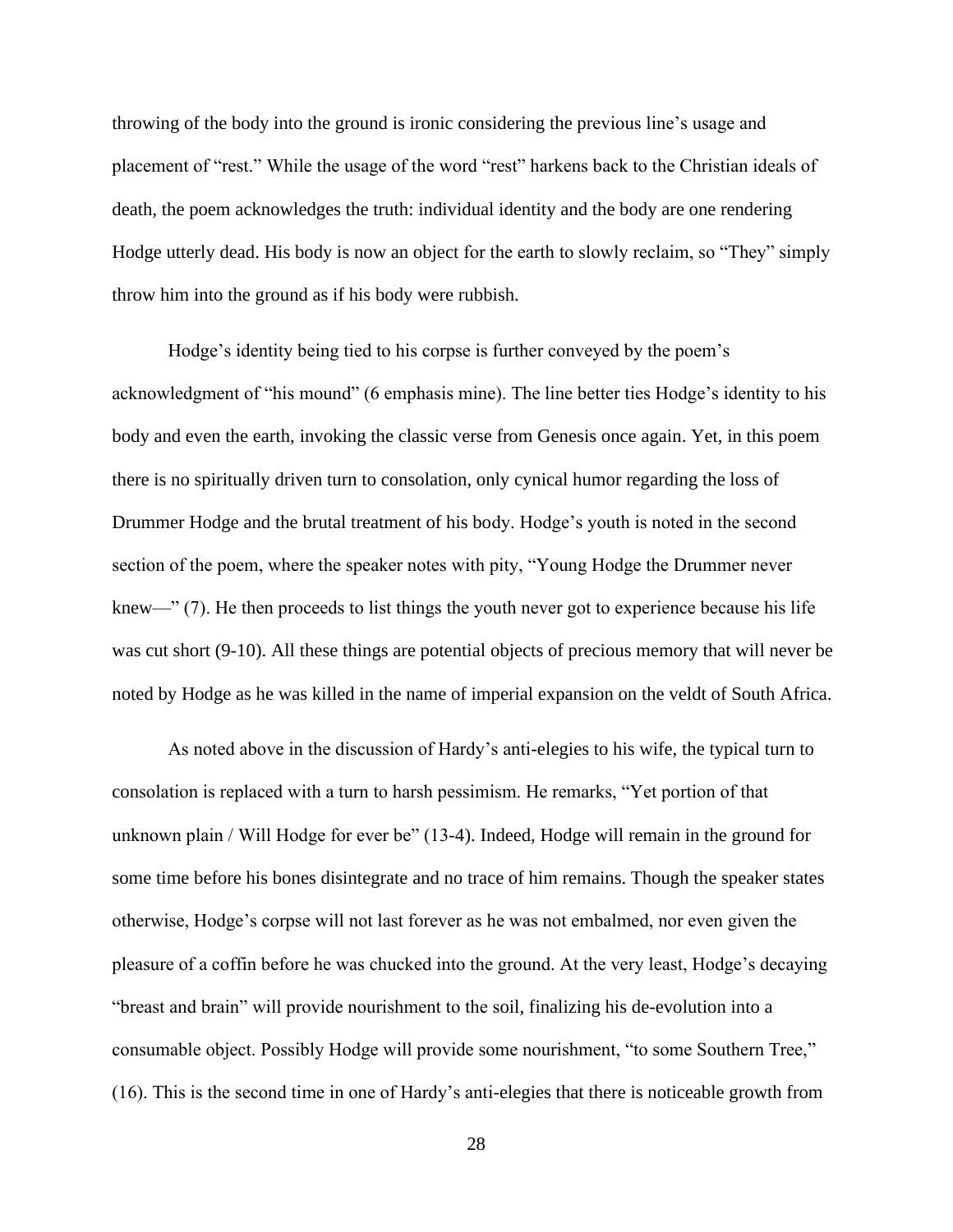the burial mound with the first being discussed above with "Rain on A Grave." Certainly, the attention of detail to the grave makes sense considering the anti-elegy's plight for remembrance of the departed, recognizing the finality of the body, and therefore detailed recollection of the resting place.

The comprehensive description of Hodge's grave mimics real directions a person could give to someone's grave, as if the reader too could physically travel there to mourn over Hodge's grave. The convincing directions are fitting for the anti-elegiac form considering its mission of incessant mourning. Still, the commodification of the young soldier's corpse is told as the antielegy unfolds. Hardy's later anti-elegies contained in *Poems of 1912-1913* are certainly informed by the earlier anti-elegiac rhetoric of "Drummer Hodge" which explains why his later antielegies, though they have little to do with war, are so transferable to the anti-elegies of Sassoon and other English war poets. For example, Hardy expands on the themes of hyper-focus on the corpse and its housing in the earth in "Rain On a Grave."

Noticeably, each stanza of "Drummer Hodge" mentions "foreign" or "strange" star arrangements. These references to constellations are akin to the following lines from "Rain on A Grave" when Hardy writes, "And daises be showing / Like stars on the ground," (30-1). Regarding both instances in "Drummer Hodge" and "Rain on A Grave," consider the fact that a buried corpse will not see the real stars of the atmosphere, or anything anymore for that matter, but only the star-like, sprouting seedlings above their faces giving vegetation to earth above them. Regardless, Drummer Hodge is eternally no more.

Following this close reading of "Drummer Hodge" we can trace Hardy's anti-elegiac rhetoric to the war poetry of Siegfried Sassoon. Moved by Hardy's emphasis on the identity tied to physical body, Sassoon crafts his anti-elegies to expose the brutal destruction and continuing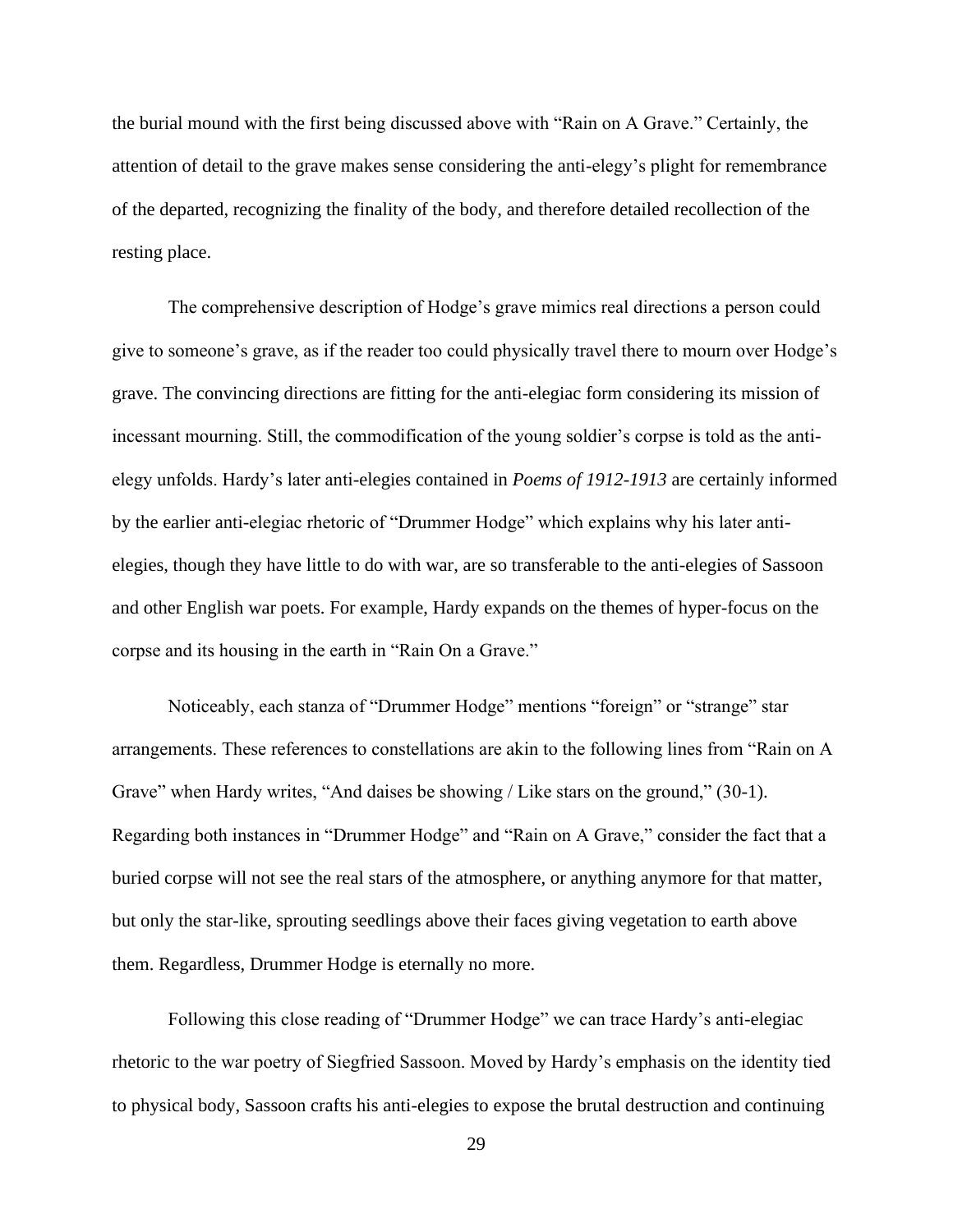commodification of individual's corpses by the technological advancements in warfare. Sassoon's poems reject the nationalistic ideals of a glorious death found in patriotic poems like Rupert Brooke's "The Soldier." Sassoon is crucial for this conversation based on a direct transfer of anti-elegiac knowledge from Hardy to Sassoon regarding the body, identity, and death.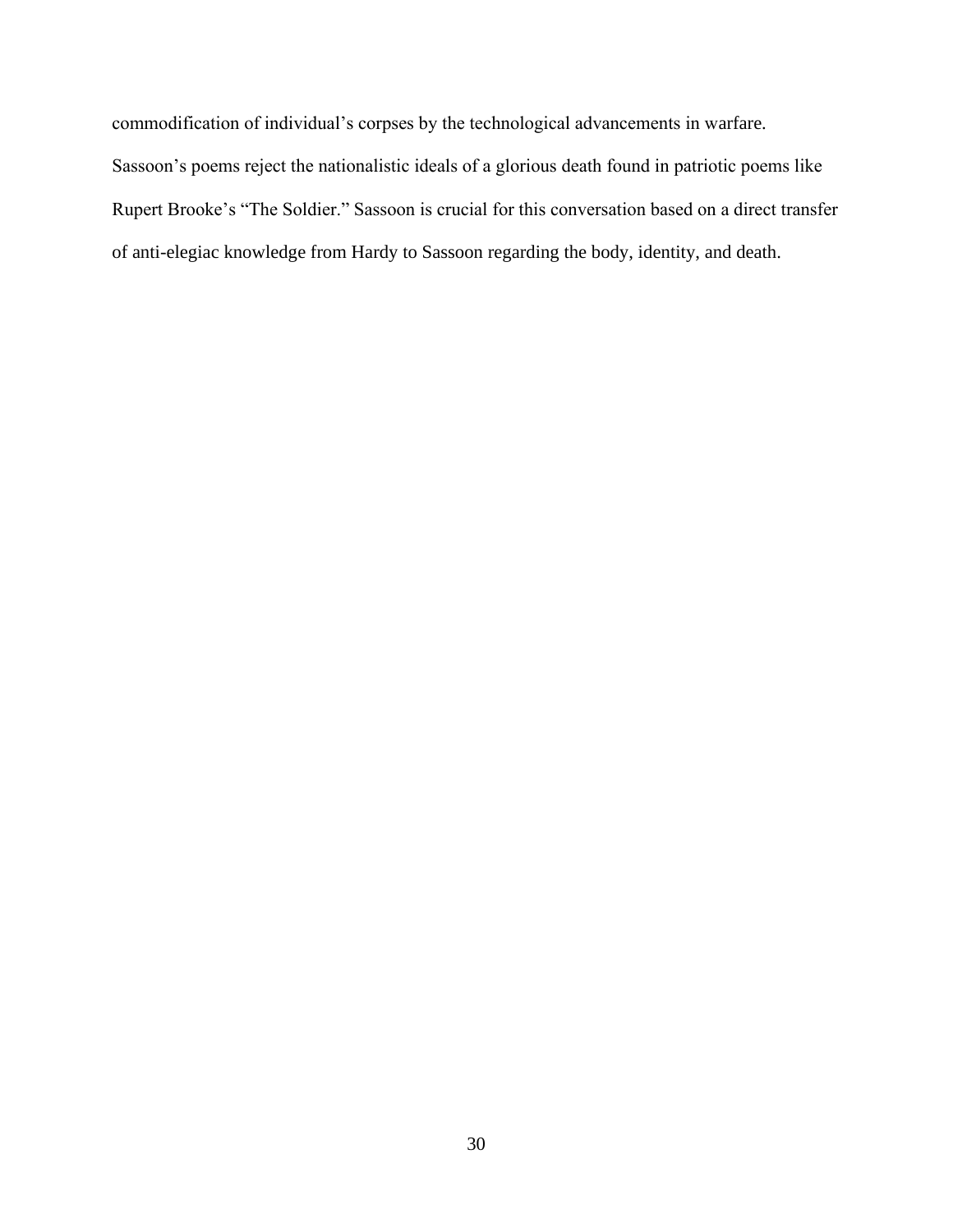#### CHAPTER 5. ANTI-ELEGIES BY A FOX-HUNTING MAN

<span id="page-31-0"></span>Siegfried Sassoon criticizes the nationalistic sentimentality of poets such as Rupert Brooke using his brutally ironic anti-elegies. For poets like Brooke, death is a sacred transcendent experience to become one with the English nation and God. Rupert Brooke's "The Soldier" best highlights this rhetoric of death as a patriotic, romantic transformation of the soul in an elegy he wrote for himself at the start of the First World War. Brooke remarks, "That there's some corner of a foreign field / That is for ever England  $[\dots]$ " (2-3). These lines depict death as a transcendent state of being. The poem positions the individual's corpse as an everlasting monument to not only the individual who gave his life, but to the English empire as well. These are the lines that fuel the nationalistic war machine which churns out an entire generation of inspired young men, willing to sacrifice their bodies for the glory of the nation.

For Siegfried Sassoon, the human body is a sacred and finite thing as inspired by his readings of Hardy, hence their poems detailing the tragic brutalized corpses of fallen soldiers. Unlike Brooke, Sassoon's anti-elegies reveal how modern industrial warfare destroys the individual body through apocalyptic firepower. Because of this, Sassoon and his fellow soldiers witness the obliteration of human bodies beyond recognition, which strengthens Sassoon's secular feeling picked up from his readings of Hardy. Sassoon's anti-elegies show a loss in the belief in death as a glorious transcendent state after seeing their comrades exploded across French fields and only pieces of their bodies remaining. In this way, their anti-elegies intentionally show the ugliness of death and how modern warfare has de-sanctified the body, all the while grieving the loss of their comrades via mourning the destroyed bodies of nameless soldiers.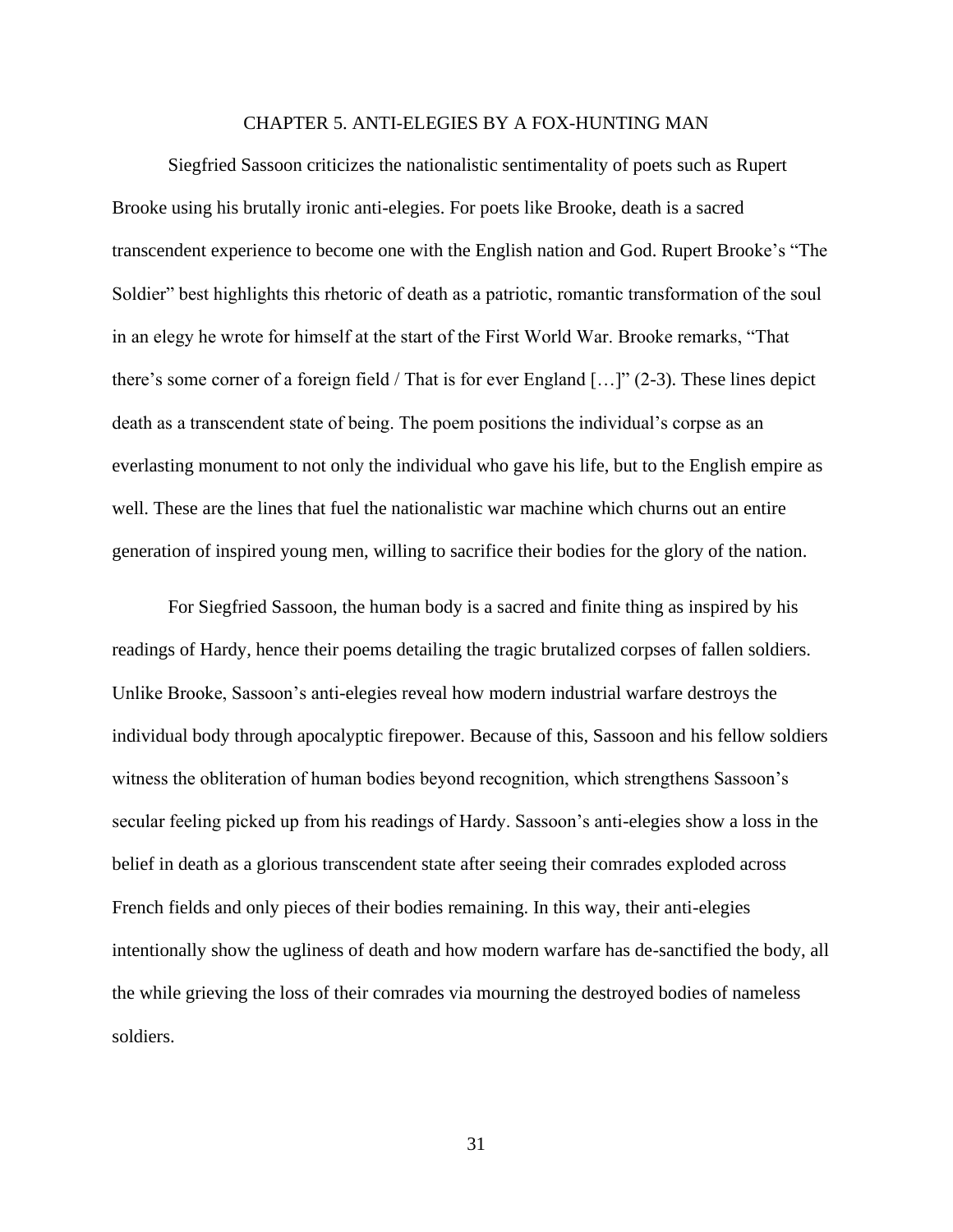For instance, Sassoon's poem "A Night Attack" takes the reader through a trench landscape filled with soldiers' corpses. The poem is anti-elegiac in its way of taking the reader slowly through a hellish trench system to show the atrocious living environments and obliterated bodies of fallen soldiers. In this way, the poem aims to clearly illustrates how modern warfare reduces individual human bodies to interchangeable cogs in a capitalist war machine as the poem opens with a gruesome scene for the senses. Sassoon writes, "The rank stench of those bodies haunts me still, / And I remember things I'd best forget" (1-2). In contrast to Sassoon's "The Redeemer," the speaker of "A Night Attack" cannot apply a face nor a name to the dead because all he can identify them by is the dreadful odor of their decomposing corpses. This vile opening image mocks the flowery, environmental language at the beginning of "Lycidas" where Milton writes, "Yet once more, O ye laurels and once more / Ye myrtles brown, with ivy never sere" (1- 2). Whereas Milton repeatedly calls upon the laurels, myrtles, and ivy with benevolence, Sassoon satirically evokes the appalling environment he is forced to suffer through during the First World War. The corpses in Sassoon's "A Night Attack," resurface like the seasonal plants of Milton's "Lycidas," only to be stomped back into muddy earth to be forgotten. The stark contrasting image from the traditional elegy aids in the identification of Sassoon's poem as an anti-elegy. Sassoon's play with scent could also be a parody of the industrial smells and sights which covered the urban skies of England in the late nineteenth century, though in the fighting fields of the Great War the main industrial product was corpses.

The continuous churning of the war machine produces more wounded, dying, and dead. The speaker vividly recalls, "The spouting shells dig pits in fields of death, / And wounded men are moaning in the woods" (11-2). This first line hints at the fact how constant shellfire into No Man's Land churned up buried corpses to the surface in a grotesque parody of the Christian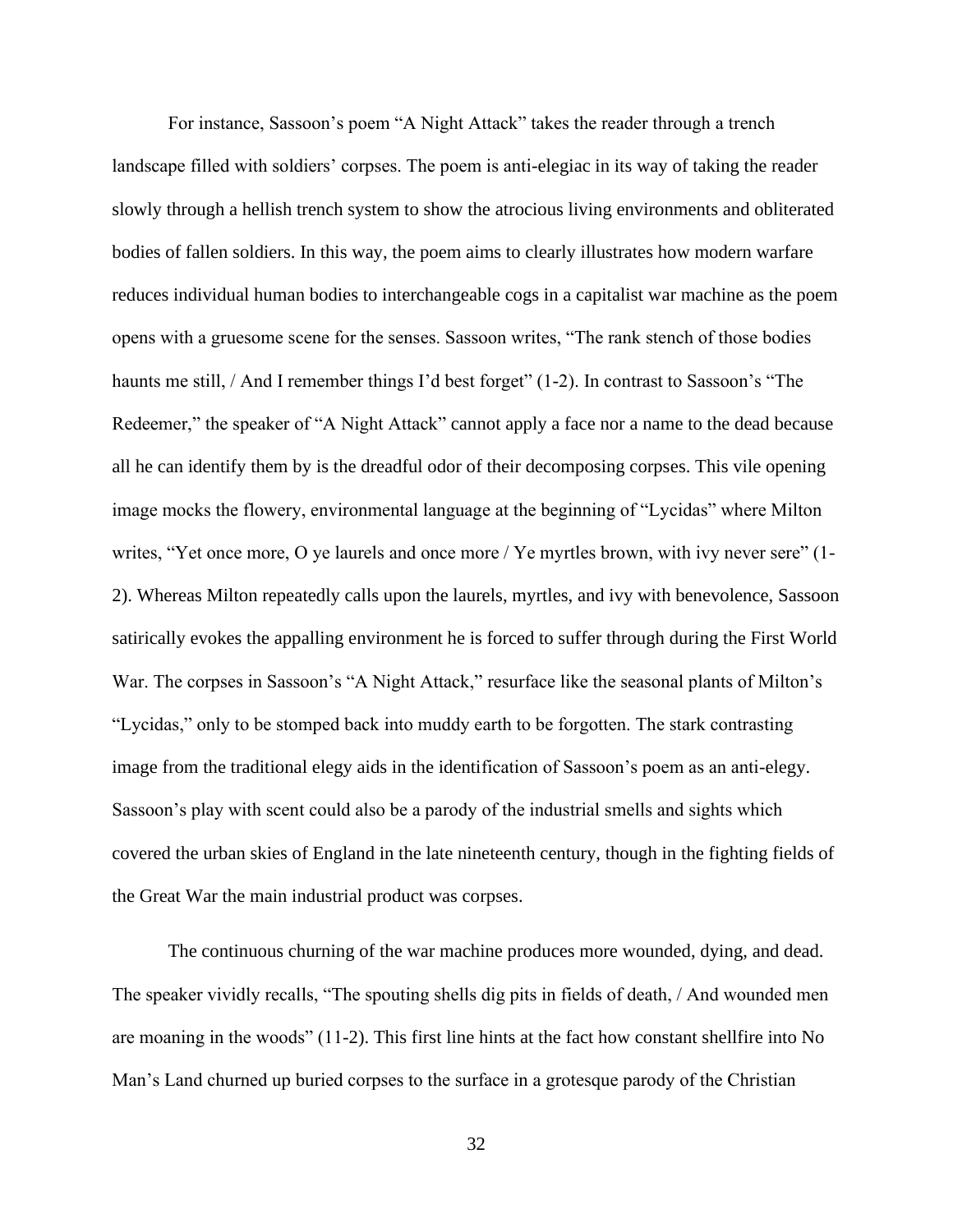resurrection. Meanwhile, wounded men hiding in the woods to avoid further devastation of their bodies seem to celebrate, though truly lament, the surreal uprooting of their dead brothers in arms. Though the corpses return to the surface, they are eventually tramped back deep into the mud by running feet. The speaker remembers one mistreated body in particular, "Heedless of toiling feet that trod him down. / He was a Prussian with a decent face" (30-1). Despite the appalling neglect of his corpse, the Prussian soldier appears to retain his recognizable face as metaphor for his individual humanity. However, the Prussian's face is incessantly trampled on, sending the individual's corpse deeper into the mud to be wholly consumed by the earth.

Indeed, death tends to come quickly to all those fighting in the First World War. The speaker notices, "Men stooped and shovelled; someone gave a grunt, / And moaned and died with agony in the sludge" (39-40). The dead are not even given a decent burial despite the company of fellow men, unlike the poetry previously explored. Their corpses are forgotten to sink ever deeper into the mud, awaiting to be uncovered by a shell, or the remains are pushed into sandbags and used to support the ever-collapsing trench walls. The sacredness and individuality of the human body, previously seen in traditional elegies, is lost with all the dead in the mud of World War One. In this way, the poem tries to mourn all corpses, no matter their nationality.

Sassoon ends his poem remarking on a fellow British soldier shot by a sniper. Sassoon writes:

### I found him there

In the gray morning when the place was held.

His face was in the mud; one arm flung out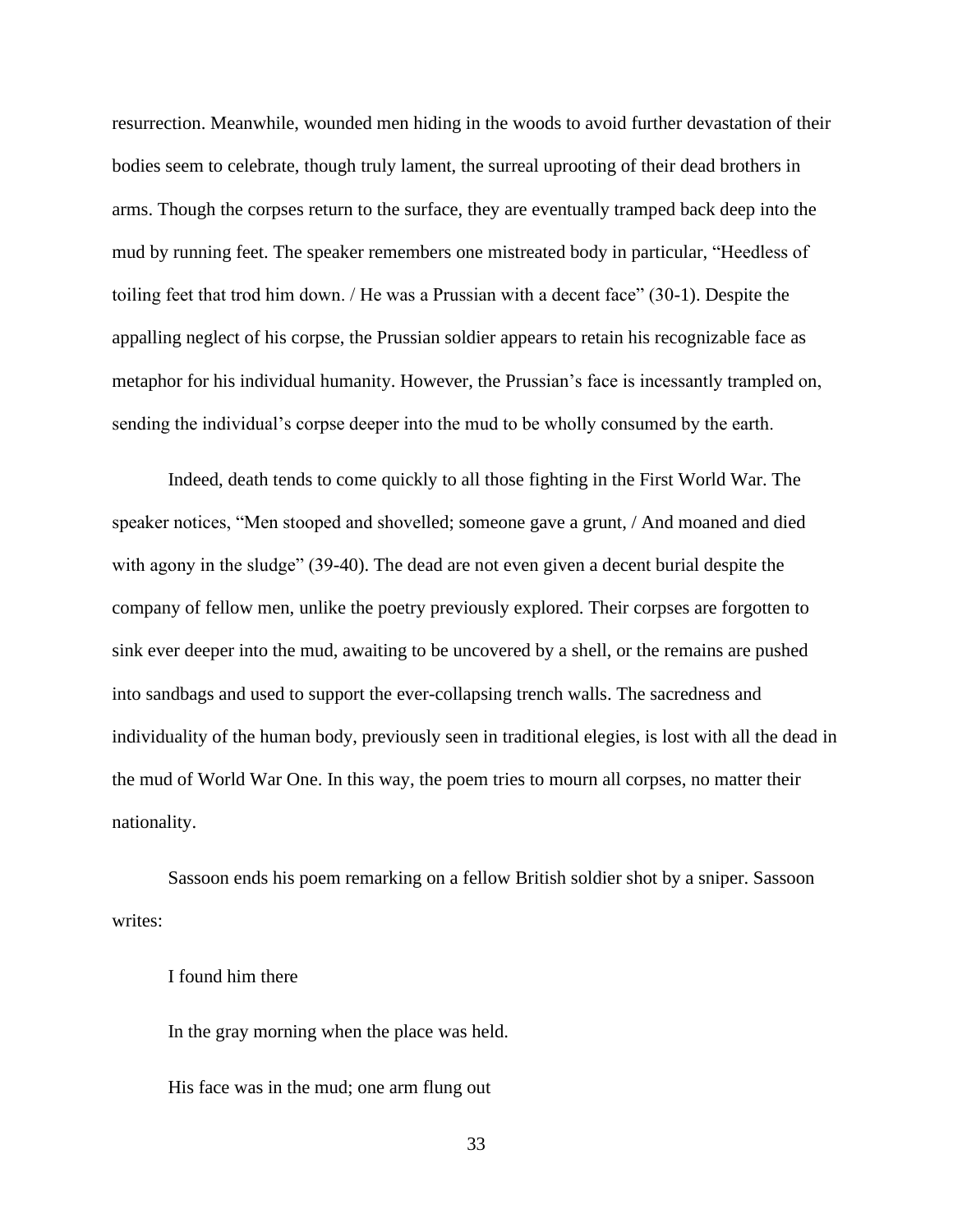As when he crumpled up; his sturdy legs

Were bent beneath his trunk; heels to the sky. (Sassoon 53-7)

Sassoon focuses on a corpse mawkishly portrayed to be ascending in reverse, not unlike the faux resurrection of the carcasses thrown upwards by shellfire earlier in the poem. The emphasized usage of "him" and "his" implies yet again the fundamental connection of the individual to his body with no language of the soul nor afterlife present. The reverse ascension of the corpse reinforces the fact there is no hereafter nor piece of a foreign field that will forever hold this soldier. Especially with the incessant shellfire bringing up corpses and destroying them even more.

Using the sickening landscape of "A Night Attack," Sassoon acknowledges the brutalization of every soldier's body. The infinite number of nameless, faceless, dead are mourned in totality in this anti-elegy for all fallen combatants of the First World War. At the same time, the absolute obliteration of the human body by capital fueled war machines annihilates the identity of the individual soldier. Thus, there are no idyllic spirits nor phantasms that emanate from this poem, only the tortured bodies the speaker smells, sees, and hears from the dead and dying men surrounding him. The purpose of this anti-elegy to mourn the devastating loss of countless young men while revealing the reality of death created by unhinged capitalistic warfare. The massive amounts of colonial capital created the advanced technology specifically designed for killing efficiently therefore creating the horrific circumstances forcibly witnessed by Sassoon and shared in his war poetry. Interestingly, "A Night Attack" is a bit reminiscent of Hardy's "Your Last Drive" with Hardy opening the poem by remarking, "Here by the moorway you returned,  $/$  And saw the borough lights ahead"  $(1-2)$ . Hardy establishes the poem as a recollection which connects it to the beginning lines of Sassoon's "A Night Attack"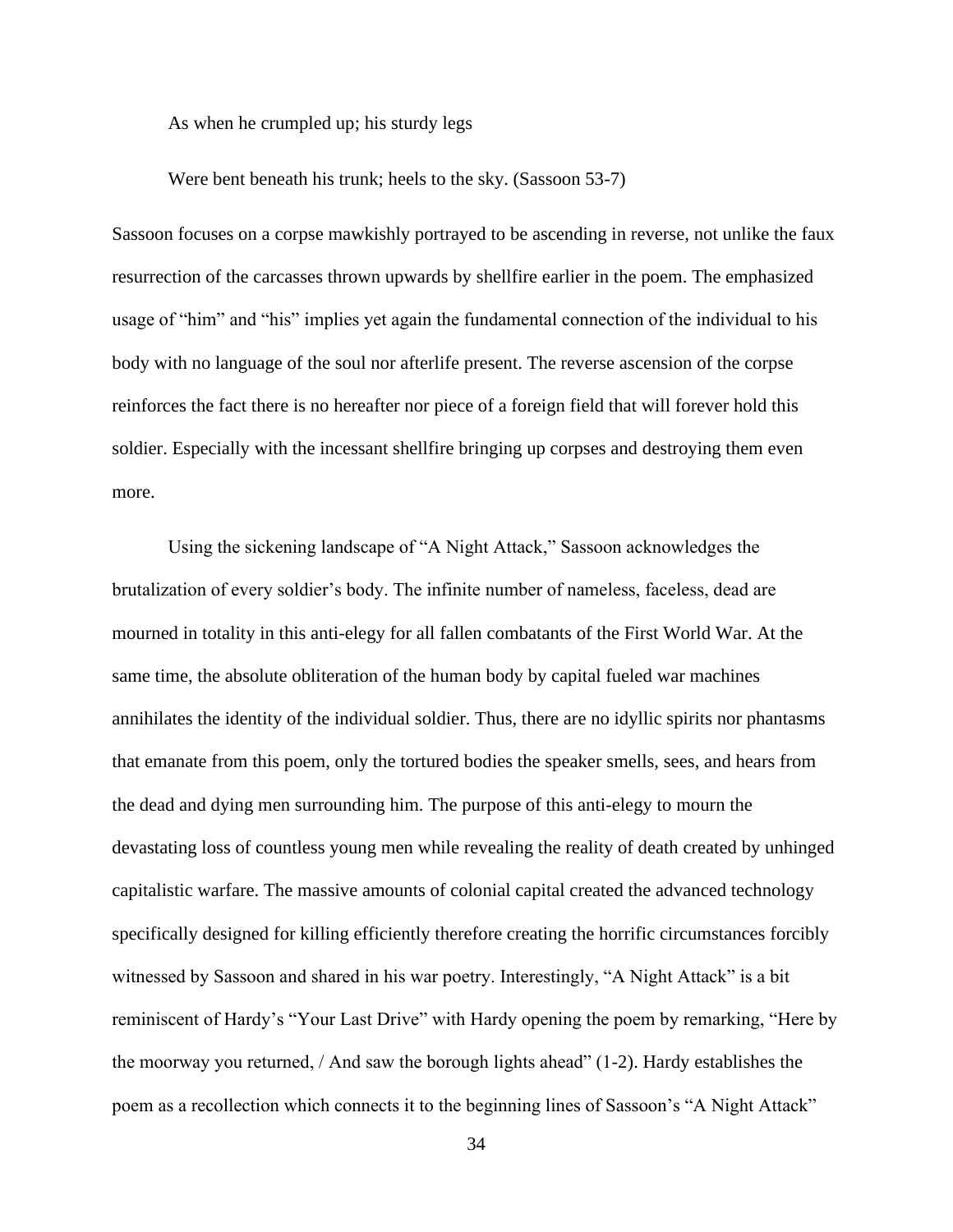and how he remembers things he'd best forget (2). Whereas Hardy recalls a scene from memory as a means for him to bracket his grief, Sassoon uses his poem to bracket his disbelief and shock at the horrors he has seen.

Sassoon tries to use his anti-elegies as an attempt to save the truly human from the inhumanity that Bataille sees as inevitable in modern industrial capitalism. Sassoon's war poems, with their deep attention to the details of the elegized corpse, try to show how the human is sacred, but at the same time he shows how they have been turned into things. Sassoon tries to show the soldiers' lives as invaluable and meaningful. He uses his war poetry to rage against his fellow humans' devolving into things. Sassoon's anti-elegiac war poetry fights for the sacred space of the human, but in the same breath it tells of humanity's ultimate reduction to the state of things. Which is what Bataille warns us of in his The Accursed Share, following the things he witnessed as he came of age during the First World War and after surviving the inconceivable atrocities of World War Two. Sassoon's poem "The Rear Guard," for example, is an intense study of a discovered corpse with an intense focus on the deterioration of its flesh: its reduction into thingness.

"The Rear Guard" opens with a solider making his way through the trenches at night. He writes, "Groping along the tunnel, step by step," (1). The unguided movement forward satirizes the light at the end of a tunnel a person supposedly sees and moves toward during the moment of their death. Yet, there is little light here besides the torch he carries so all the fumbling soldier notices is waste on the ground. He comments, "Tins, boxes, bottles, shapes too vague to know" (4). The lack of certain identity regarding these pieces of trash imitates the inability of soldiers to identify the ruined corpses of their comrades. In the view of Bataille, the corpses of the fallen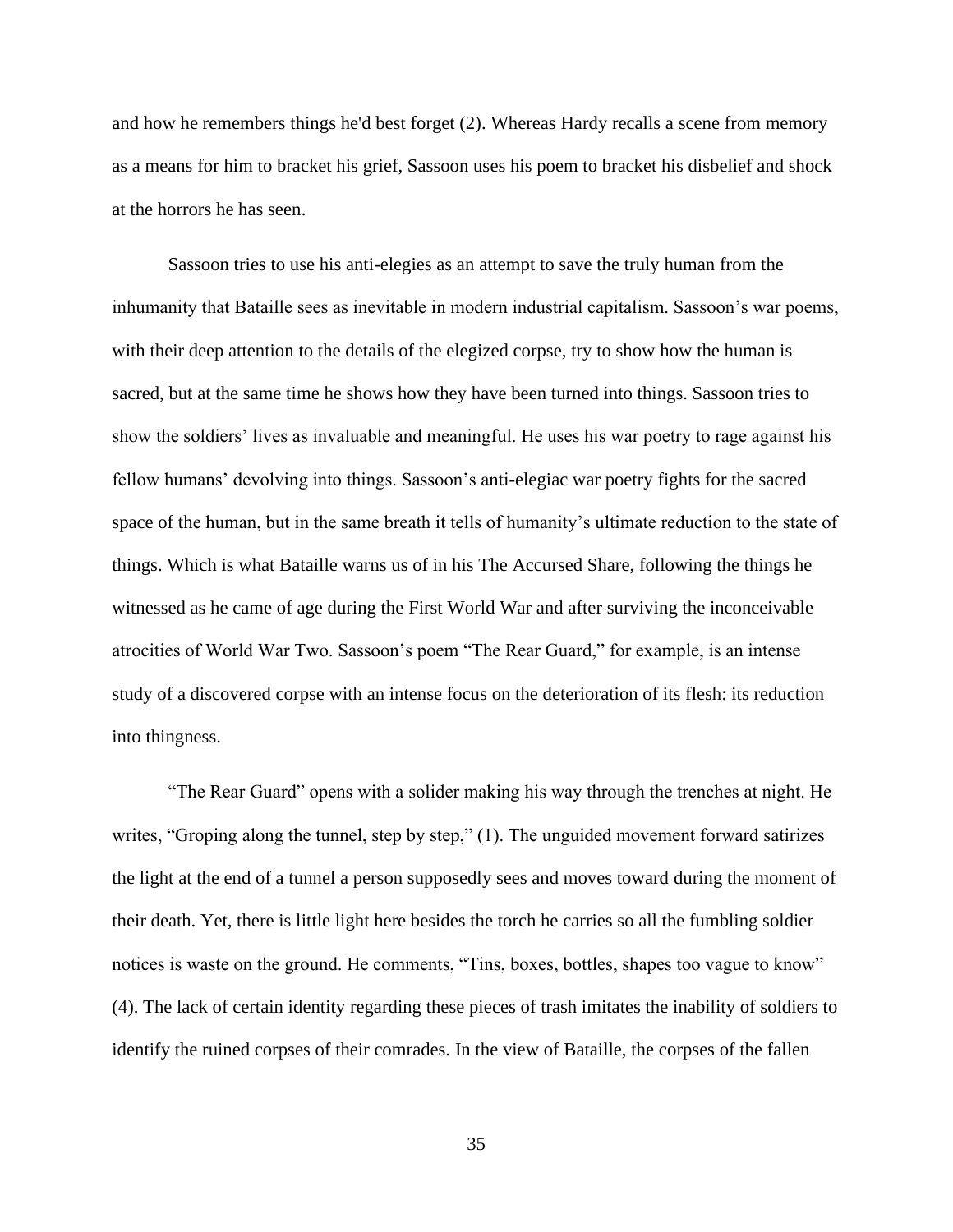soldiers have become things, objects, like the rubbish the quoted line makes note of. People, reduced to commodities, are used until they too become shapes too vague to recognize.

The lost soldier proceeds through the blinding darkness and confusing trench system until he inadvertently finds a familiar figure. The speaker recalls, "Tripping, he grabbed the wall; saw someone lie / Humped at his feet, half-hidden by a rug" (8-9). It was not uncommon for soldiers to sleep upright or laying down in the trenches, at the risk of tripping one of their comrades or dying in the night from a haphazard shell. The lost soldier asks the sleeping man for guidance, but he gets no reply causing him to angrily react. Sassoon relates the scene:

Savage, he kicked a soft, unanswering heap,

And flashed his beam across the livid face

Terribly glaring up, whose eyes yet wore

Agony dying hard ten days before.

And fists of fingers clutched a blackening wound. (14-8)

The ghastly revelation about the supposed sleeping soldier mimics the generation of Englishmen who had a similar horrifying reality exposed to them regarding the evolved nature of warfare in the early twentieth century. The technological advancement of weaponry in the First World War created heaps of corpses, like masses of garbage, like the one witnessed here. The poem builds incredible tension as the lines move from emphasizing the face, eyes, and fists before settling on the fatal wound that ended this man's life ten days prior. The lacking individual characteristics of these bodily features suggests the corpse is purposefully anonymous to stand in for all the disregarded corpses found in the trenches of the First World War. The lack of individuality of the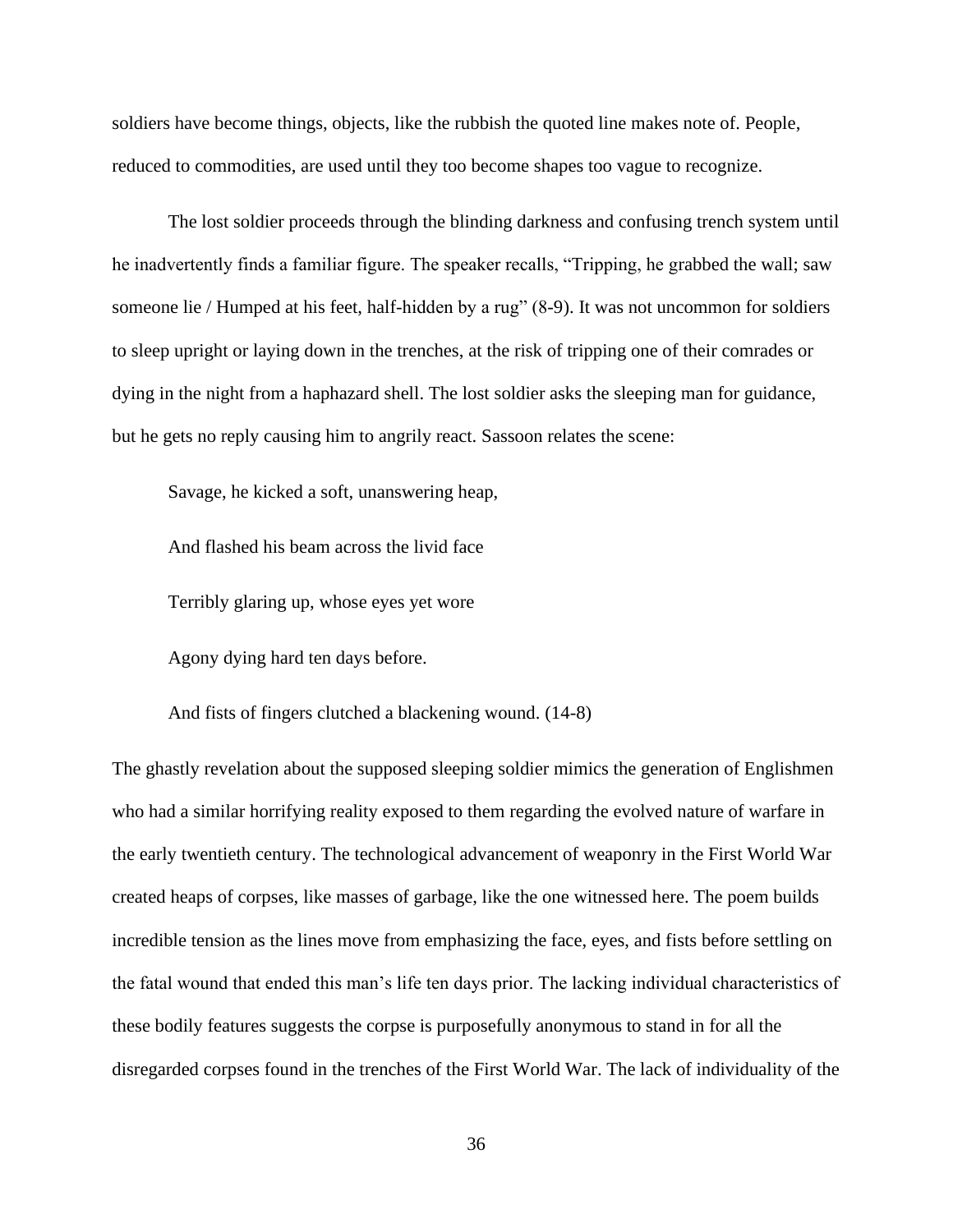corpse speaks to the corpse's reduction to the status of thing initiated by the first reference to the body as a "heap." The slow movement towards the killing wound means to highlight the ghastliness of war, and the fourth stanza focuses on these aspects of the dead to mourn the unknown soldier and all the others like him. The mention that he died ten days before implies his body was tragically forgotten and discarded like the trash found in the second stanza. The neglect of his corpse and solidification of his status as thing is emphasized by him being covered with a rug, another discarded object like the corpse itself, rather than being given a proper burial. Those who threw the rug on him likely knew the impossibility of proper burial in the trenches, so his comrades threw anything they could find over him: concluding his de-evolution into Bataille's thing.

The subsequent alienation felt by soldiers who saw the dreadful mistreatment of their comrades' corpses yet could not speak of their fears is reflected in the first line of the final stanza. Sassoon observes, "Alone he staggered on until he found" (19). The lost soldier remains isolated even when he finds a dugout full of friendly soldiers or when he returns home. The abrupt ending of the line with no punctuation suggests there is little to no hope to be found like the lack of respect for corpses on the battlefield. The proceeding lines reveal even the bodies of the living are equally as ruined as those of the dead. Sassoon writes, "Dawn's ghost that filtered down a shafted stair / To the dazed, muttering creatures underground" (20-1). The lost soldier finally finds some light, some hope, only to meet the deteriorated bodies and minds of soldiers in a dugout. The usage of "muttering" reflects how veterans of the First World War were unable to communicate the terrible things they saw in combat when they returned home to their families. Like the dead soldier of the previous stanza, the living too must bear the physical and mental trauma of modern combat and industrial capitalism. The last line of the poem reads, "Unloading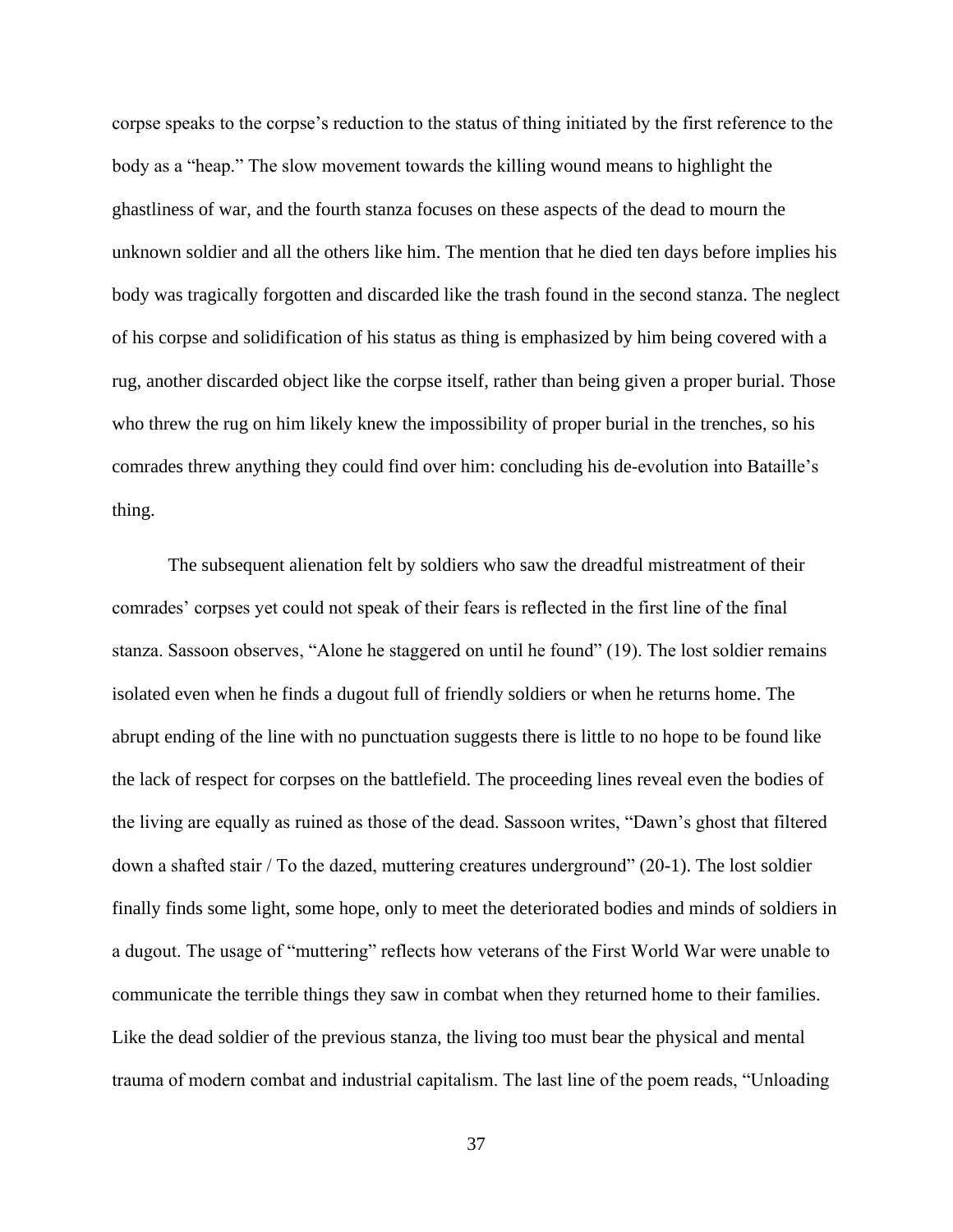hell behind him step by step." (25). Henceforth they carry the traumatic weight of seeing their bodies reduced to rubbish, yet they carry onward as witnesses in mourning against the religious nationalism which initially spurred to enlist, as seen in Brooke's "The Soldier."

Following the unrelenting reality check of Sassoon's "The Rear Guard," perhaps the most Hardy-esque anti-elegy of Sassoon's war poems is "Glory of Women." The poem speaks directly to the women on the English home front. On the surface, the speaker seems to be noting the contributions of the women, but the abrupt turn to brutal irony in the last half of the poem characterizes this poem as anti-elegy. The irony begins when he chides, "You make us shells. You listen with delight, / By tales of dirt and danger fondly thrilled." (5-6). Indeed, the women are back in England working in the factories making artillery shells for the men to use in battle. However, those very same shells they make are creating corpses or shells out of the men's bodies which are then lost to the treacherous mud. The speaker accuses the women of loving to hear about these purportedly courageous, but truly horrid stories from the front. In the language of Bataille, the women on the home front are part of the problematic system that reduces human bodies to things, or more specifically shells. The play with the usage of "shells" matched with the ripping satire of cheerful wartime propaganda supplements the merciless mission of this antielegy.

The poem then turns back to the battlefield to a retreat of British soldiers that the women praise so much. Sassoon chides, "When hell's last horror breaks them, and they run, / Tramping the terrible corpses—blind with blood" (10-1). The hellscape of the frontlines breaks the minds and bodies of the living, as highlighted in "The Rear Guard," only for them to trample the broken bodies of the fallen in this brutal twist of irony. The retreating soldiers' disregard of the corpses they trample makes sense considering their reduction into thingness. The usage of "blind with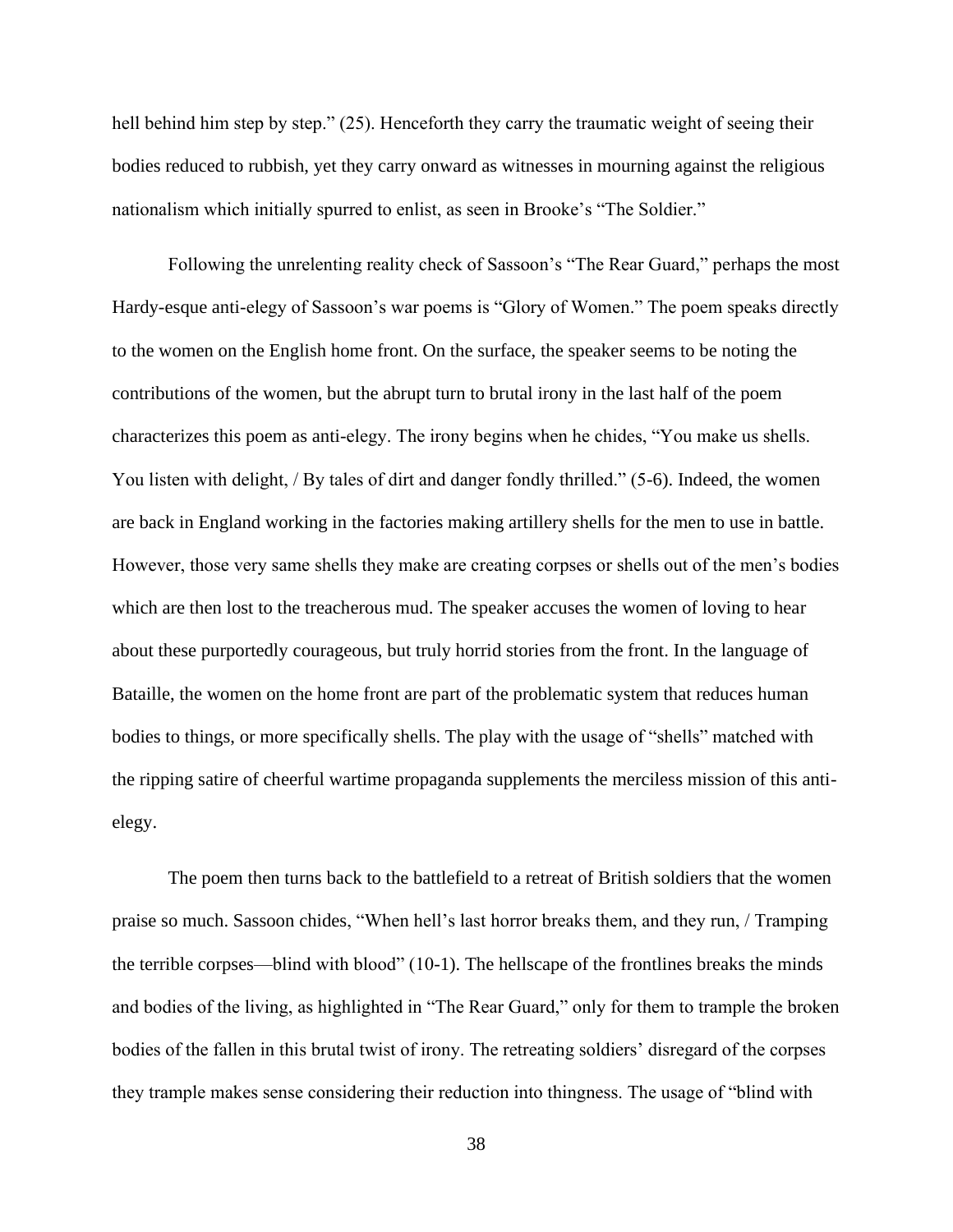blood" mocks how these young men were initially blinded mentally by their forebears' jingoistic rhetoric and sent to war, only to be physically blinded by the blood of their bodies as they are torn to shreds by machine gun bullets and artillery shells. In another grotesque situation of brutal irony, the soldiers are killed by objects created by their fellow humans which are meant to reduce their bodies into insignificant things. The brilliant slant rhyme of run and blood mocks the basic rhymes of patriotic poetry from the time while mimicking the slant rhymes of Hardy in his antielegies. The anti-elegies distinctive focus on the human body continues with the final image of the poem:

O German mother dreaming by the fire

While you are knitting socks to send your son

His face is trodden deeper in the mud. (13-5)

Sassoon opens with a wholesome image of a German mother by the fire only to turn to the broken body of her son in mockery of the turn towards consolation in traditional elegies. The usage of "face" rather than "body" implies that the majority of the German's corpse has been obliterated. The identity of the body as German highlights how the catastrophe of capitalistic warfare is not solely a British issue, but a horror forced upon all men of all nations. A deeper irony is his face being the only true identifier of his individual body, yet it sinks deeper into the mud never to be found. The poem is a larger anti-elegy in scope in aiming to mourn all the destroyed and lost bodies of the First World War. Sassoon speaks to not only the camaraderie shared in the trenches, but the shared fragility of life in all humans. He silently rages against modern capitalism's reduction of the human body to thingness via focus on the German's lack of a visible face, the main identifier of his status as an individual. Despite the face being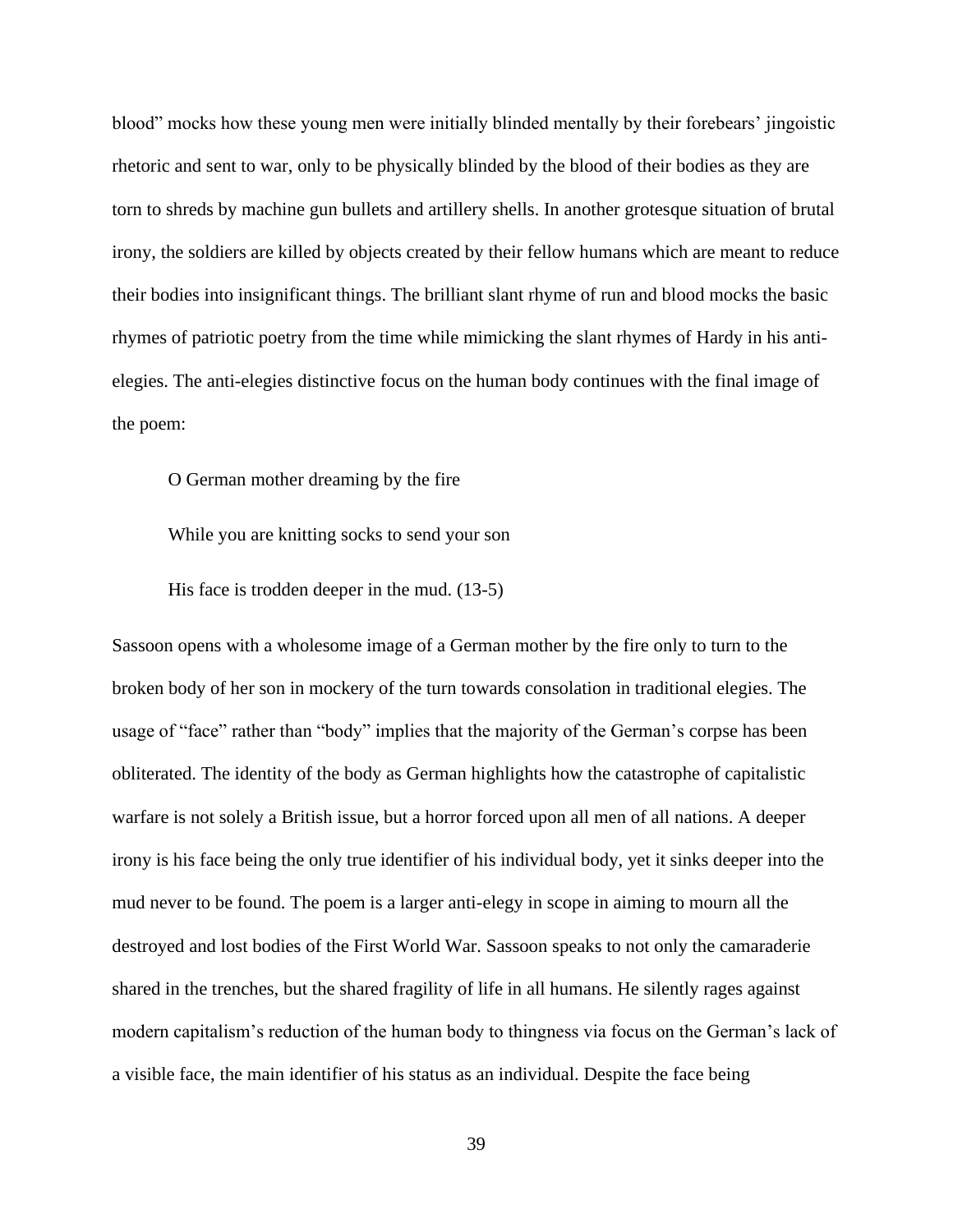acknowledged as a German's it is still doomed to be consumed by the earth. All shared the capitalist-funded nightmare of the First World War, but there were millions who did not survive the war. The diminishment into Bataille's thing haunted not only the soldiers on the battlefield, but the civilians on the homefront as well. Bataille argues that the commodification of the human body is a cultural, now a global, phenomenon.

The Great War lasted only four years, but its memory still haunts us. Soldiers charged through hellish landscapes filled with the desecrated corpses of their comrades. Death became another form of industry in battlefields of the First World War. The grueling month-long battles between trenches traumatized a generation who was raised on nostalgic tales of Napoleonic warfare. Siegfried Sassoon and other Englishmen who managed to survive the First World War, raised on Victorian ideals regarding death, could not fathom the mass desecration of corpses. Fallen soldiers were abandoned in No Man's Land, used as supports in trench walls, or simply forgotten in the sinking mud in the battlefields such as Passchendaele. Claire Buck reflects on mourning in First World War English Elegies. She informs, "Who we mourn and how we mourn are part of the production and reproduction of structures of gender, class, sexuality, and nationalism" (Buck 431). The obliteration of human bodies by shells terrified Christians who feared for their loved ones' souls while structuring the Lost Generation's understanding of death. The Victorian aesthetics and Christian romanticism surrounding death as an ideal was demolished by the combat experience of the First World War.

Though a Victorian himself, the anti-elegies of Thomas Hardy contain the pessimistic outlook on death, carried forward to a new generation by Siegfried Sassoon's war poetry. Sassoon certainly has no ideal Emma in his poetry, yet Hardy's anti-sentimentality, fatalistic outlook on death and rejection of the Christian afterlife seeps into the language of the war poet's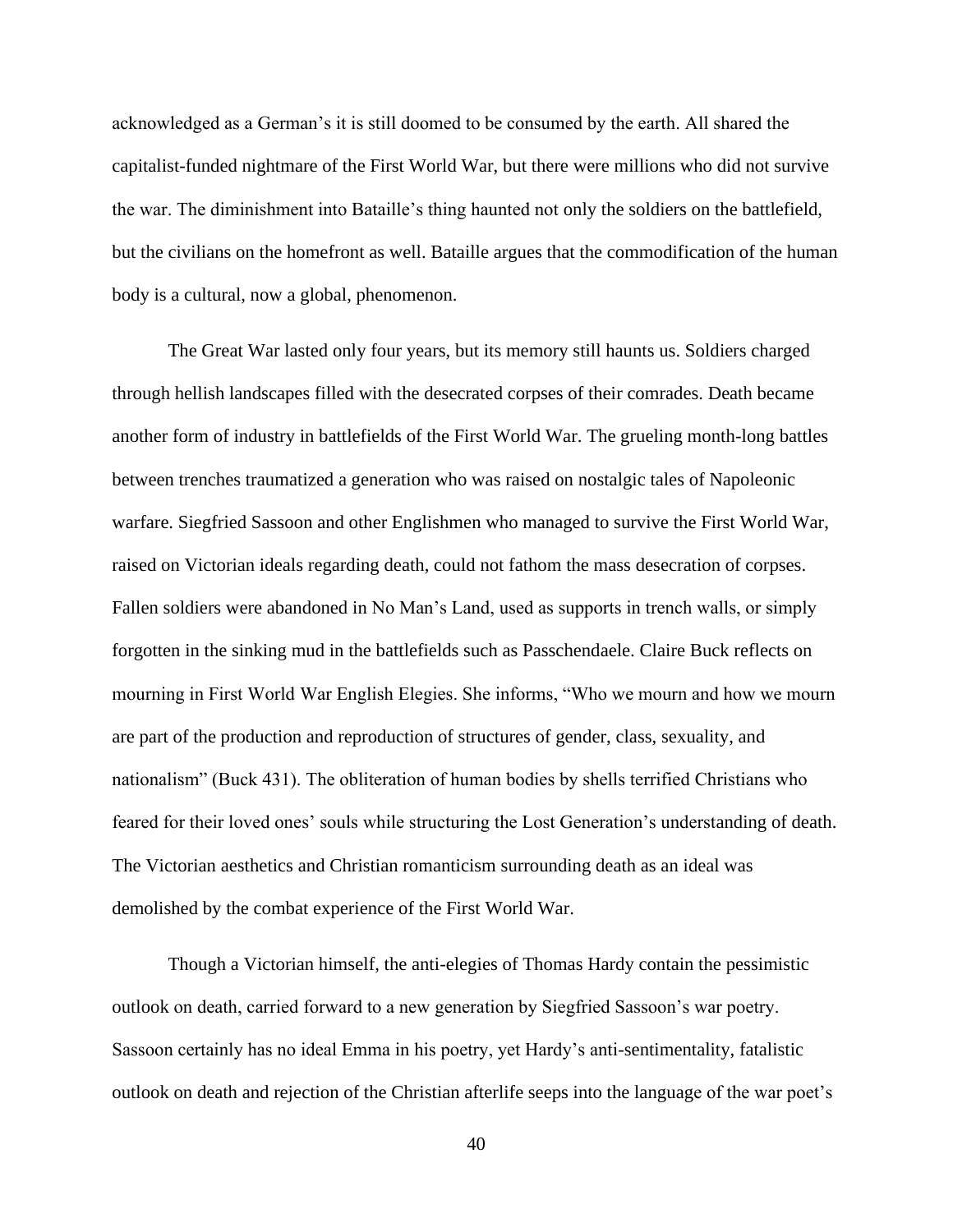anti-elegies to show and protest the dehumanizing effects of late capitalistic warfare, highlighted above with Georges Bataille's *The Accursed Share*. While for Hardy the anti-elegy is a means to forever mourn the ideal memory of his wife, Sassoon's poems are meant to protest the neglection of the human body during industrial wartime. However, Sassoon's anti-elegies eventually become a part of the ethical problem. The rejection of the soul and the lack of individual identity for the mourned corpses in Sassoon's anti-elegies render the elegized bodies as consumed objects. The lifeless corpse can no longer fulfill a purpose in a capitalist system and therefore is a devoured entity.

Although the anti-elegy began as a refusal of closure to protect the memory of the dead, the form devolves into a vile, diminishing appraisal of humanity under the ever-seeing eye of global capitalism. Bataille confirms this when he writes, "The multitude has surrendered to the somnolence of production, living the mechanical existence—half-ludicrous, half-revolting—of things" (134). Beneath the critical lens of global capitalism, all humans are reduced to the status of thing. They are no longer the infinite beings created by God nor do they live forever in the immeasurable beauty of nature. Humans are now simply flesh and bone, doomed to their fate as commodities and must enact said consumption upon themselves: that is what Bataille considers the accursed share. For Bataille, capitalism cannot allow for the human body to become sacred or else humanity will recognize its self-oppression and the system will be overthrown. Capitalism must always adapt whatever opposes it into another means of subjugation, including the antielegiac form, which gives birth to Randall Jarrell's "The Death of the Ball Turret Gunner."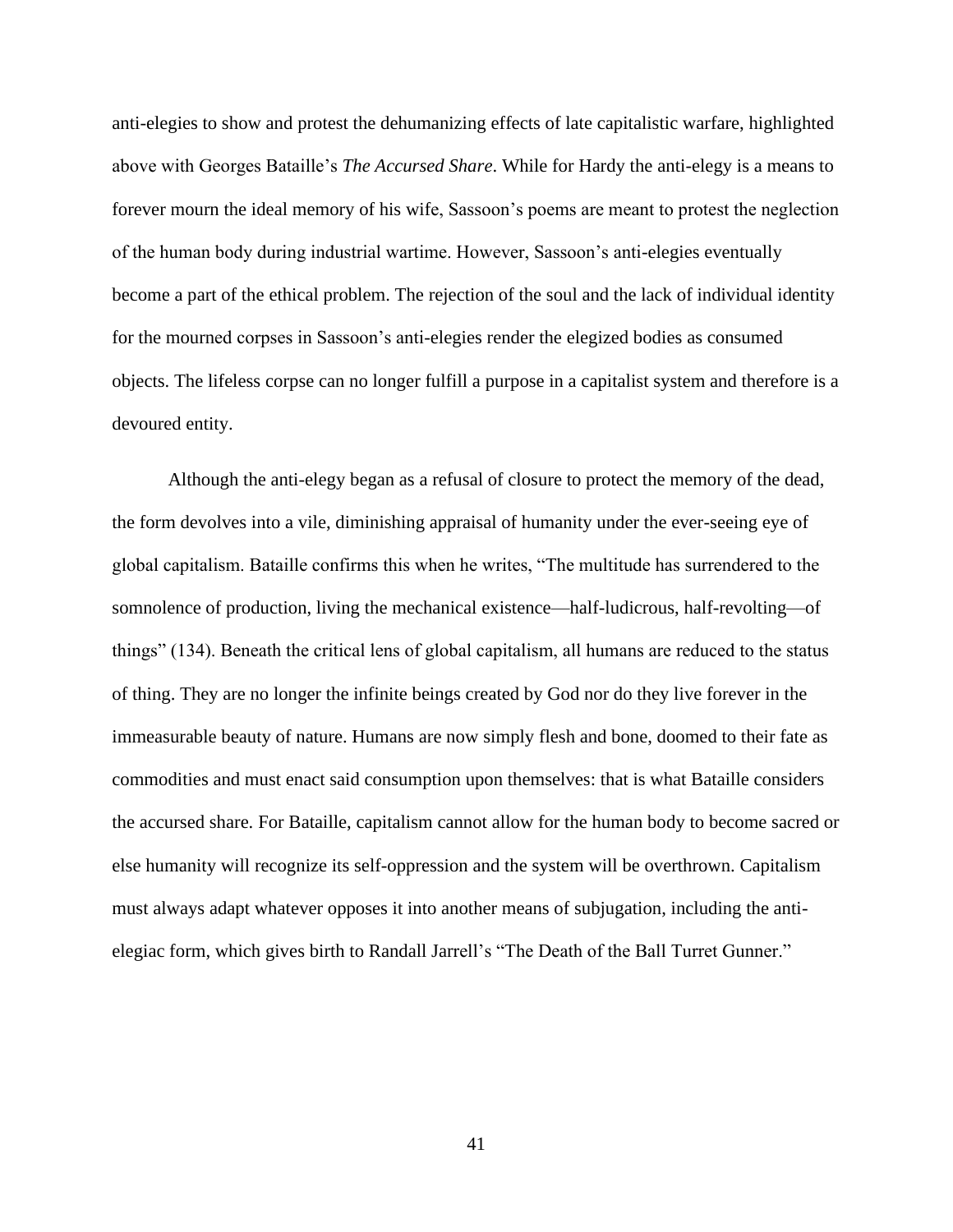### CHAPTER 6. THE ANTI-ANTI-ELEGY?

<span id="page-42-0"></span>Randall Jarrell's "The Death of the Ball Turret Gunner" delivers a highly post-modernist anti-elegy using just five intense lines. The title of the poem itself already has reduced the mourned individual to be remembered only by occupation. This point connects to Bataille's The Accursed Share because in a capitalist society humans are considered valuable only when they are producing another object. This observation is ironic because the product a ball-turret gunner produces is flaming scrap metal and human corpses. The ball-turret gunner defends his plane from attacking fighters in a plexiglass sphere armed with dual machine guns in the bottom of the plane. The gunner hunches upside down in his turret and revolves around with it, like a fetus in a womb (Ferguson 1553). The poem's publishing date of 1945 historically contextualizes the piece at the end of the Second World War. Troops were moved and death was dealt with unfathomably speeds by further technological developments created by capital. Veterans of the war saw incomprehensible forms of aerial combat in contrast to the World War One dogfights in small, fabric winged fighters. World War Two bore massive metal flying machines which brought mass destruction to the enemies in the sky and on land below. Our collective consciousness is still haunted by the massive loss of life in the bombings of Dresden, Nagasaki, and Hiroshima. A small acknowledgment of that inconceivable violence brings us to our final anti-elegy. Jarrell writes:

From my mother's sleep I fell into the State,

And I hunched in its belly till my wet fur froze. Six miles from earth, loosed from its dream of life, I woke to black flak and the nightmare fighters.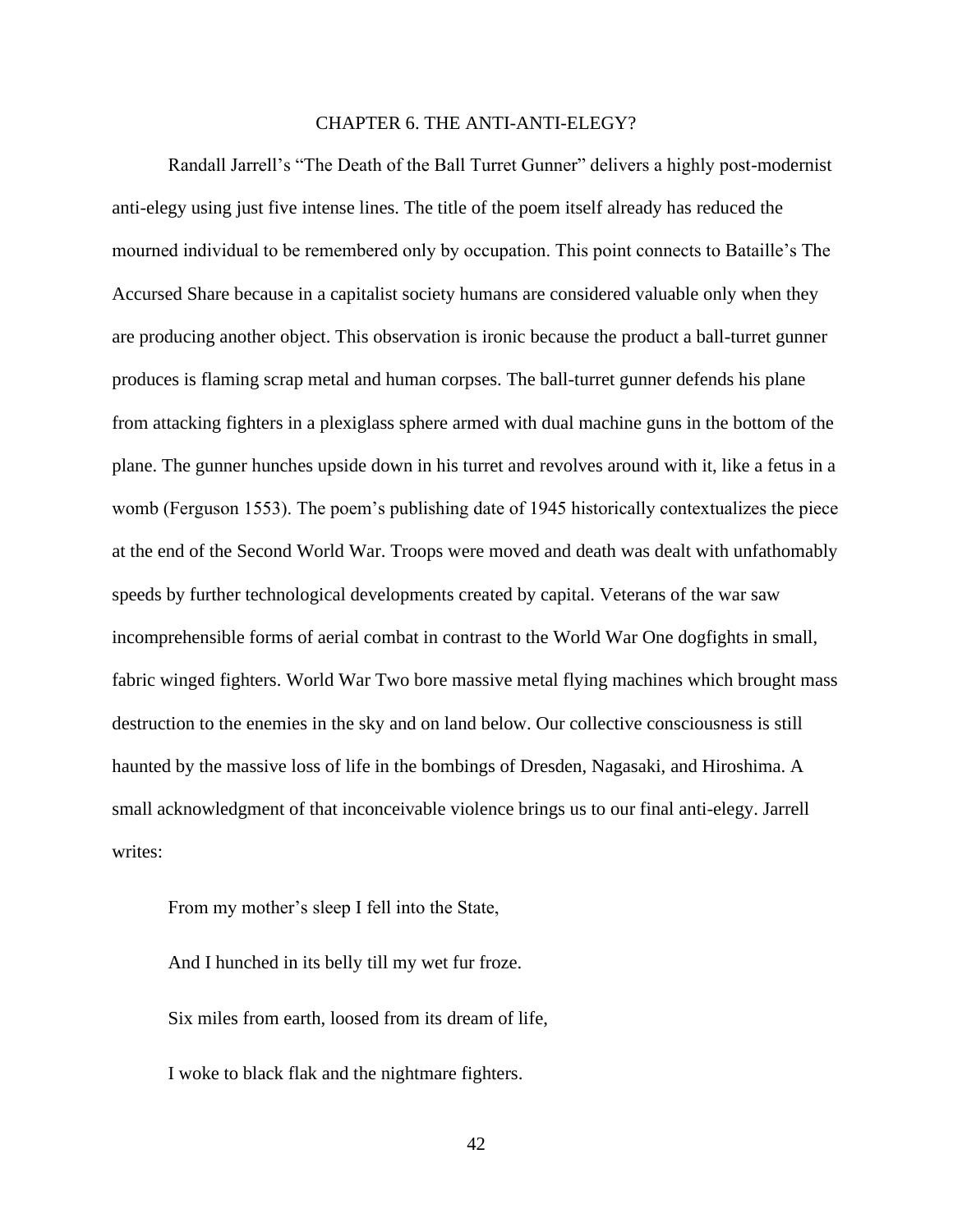When I died they washed me out of the turret with a hose.

The first line of the poem reflects how from the moment people are born; the indoctrination of the state begins. Specifically, in Bataille's view, the programming of the capitalist state to view other humans as consumable commodities begins with birth, just as this line begins the poem.

The anthropomorphizing of the bomber with the use of "belly" in the second line uses language that invokes cybernetics: the study of relationships between humanity and technology. The wording implies that though we as humans have reduced ourselves to commodities, we still give machines humanistic properties to regain some of our own lost subjectivity using the systems we create. The line also puts forth an image of the organic ball-turret gunner in a metallic womb further cementing the inherent connection between man and machine in the poem. However, the usage of "fur" suggests the gunner still retains animalistic properties. As Bataille warned in his *The Accursed Share*, humans like the gunner are destined to consume or be consumed, kill or be killed, like animals in the wild living to Darwin's principles. Thus, we must continue reading the poem to determine the fate of the gunner.

The stated distance from the ground in the third line mimics the burial mound imagery from Thomas Hardy's anti-elegies. Whereas his poems focused on the corpse six feet beneath the ground, Jarrell's poem focuses on the soon-to-be corpse of the gunner six miles above the ground. The latter half of the line regarding the dream of life inversely acknowledges the death filled reality of warfare which is embodied by the following line detailing anti-aircraft fire and incoming fighter pilots committed to destroy the bomber and the gunner with it. Though the former remains, the latter is no more with so little of his physical form remaining in the plexiglass sphere, they have no choice but to wash him out with a hose. The corpse which was necessary for mourning in the anti-elegies of Hardy and Sassoon is totally obliterated and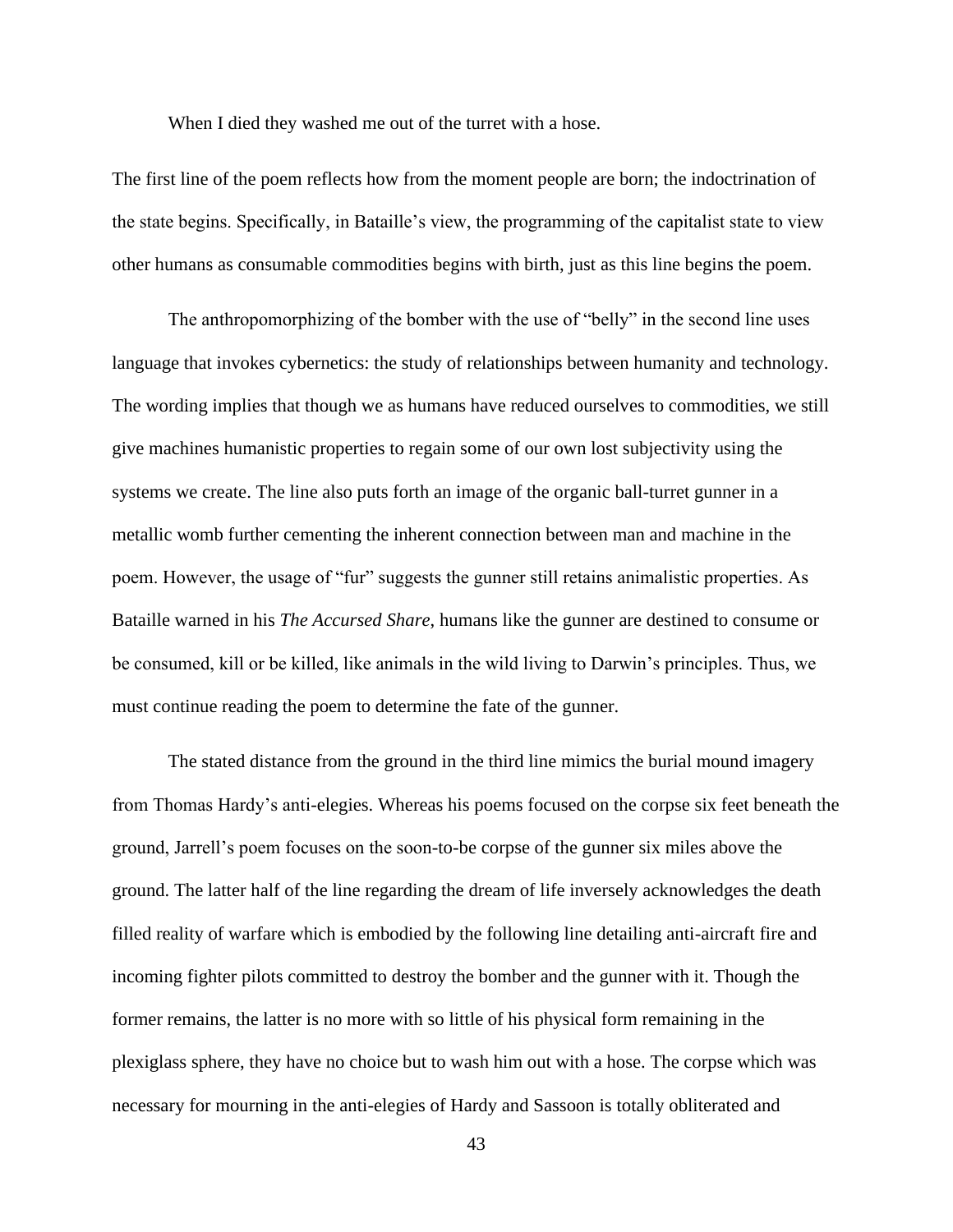consumed by the end of Jarrell's poem. Still, in the last line, the voice of Bataille's thing appears as the sacredly human fights to retain status as individual as thing. The last line gives subjectivity to the status of thingness with a voice that is aware of its own annihilation. The short length of poem as speaks to the diminishing value of the human body under capitalism while revealing the powerful means of destruction created by capital.

There is nothing physically left to mourn by the end of "The Death of the Ball Turret Gunner," so there is nothing left to say. This abrupt ending to the poem is unlike the prolonged romantic grief of Milton and the seemingly epic length verse of Tennyson, even the sense of witnessing the remains of what formerly was a person in Hardy and Sassoon is no longer here. Instead, the dead speak for themselves in Jarrell's poem to dispute their deterioration into thingness. The consistent "I" throughout the poem implies that there is a trace of individual subjectivity that remains after "thingification." To protect itself from being totally consumed by capitalism, the anti-elegy evolves into an anti-anti-elegy: a poem spoken by the dead for mourning the dead.

Ultimately, the anti-elegy morbidly forecasts death as a deterioration into thingness though it initially proclaimed to ethically mourn the loss of another human being. Likewise, Thomas Hardy and Siegfried Sassoon's anti-elegies inadvertently aid in industrial capitalism's objectification of the human body despite their initial moral aims with their poems. Capitalism's assimilation of the anti-elegiac rhetoric of Hardy and Sassoon confirms humanity's diminishment into commodity, which is fully understood as Georges Bataille's "thing" in The Accursed Share. Using Bataille's text as theoretical lens, we can understand Randall Jarrell's "The Death of the Ball Turret Gunner" as the apogeic form of the anti-elegy. Through Jarrell's poem, the anti-elegy mourns its initial promise of ethical mourning over the commodification of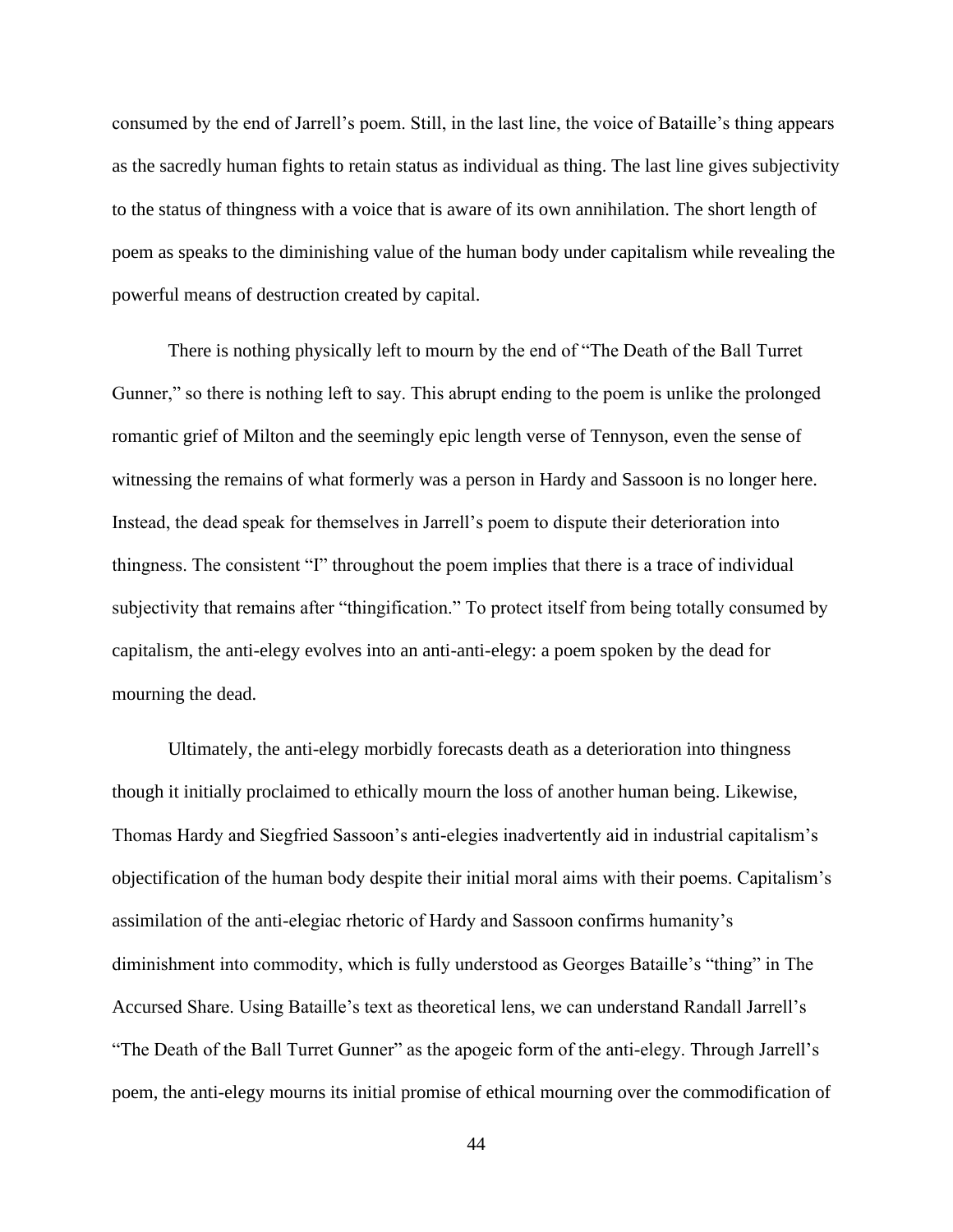the human body in our global capitalistic society. Jarrell's anti-elegy mourns the reduction of human beings to nothingness. Despite objectification of the elegized other, Jarrell's poem gives subjectivity back to the ruined corpse using speech as means to protest its reduction into thingness, thus creating the anti-elegy for the anti-elegy.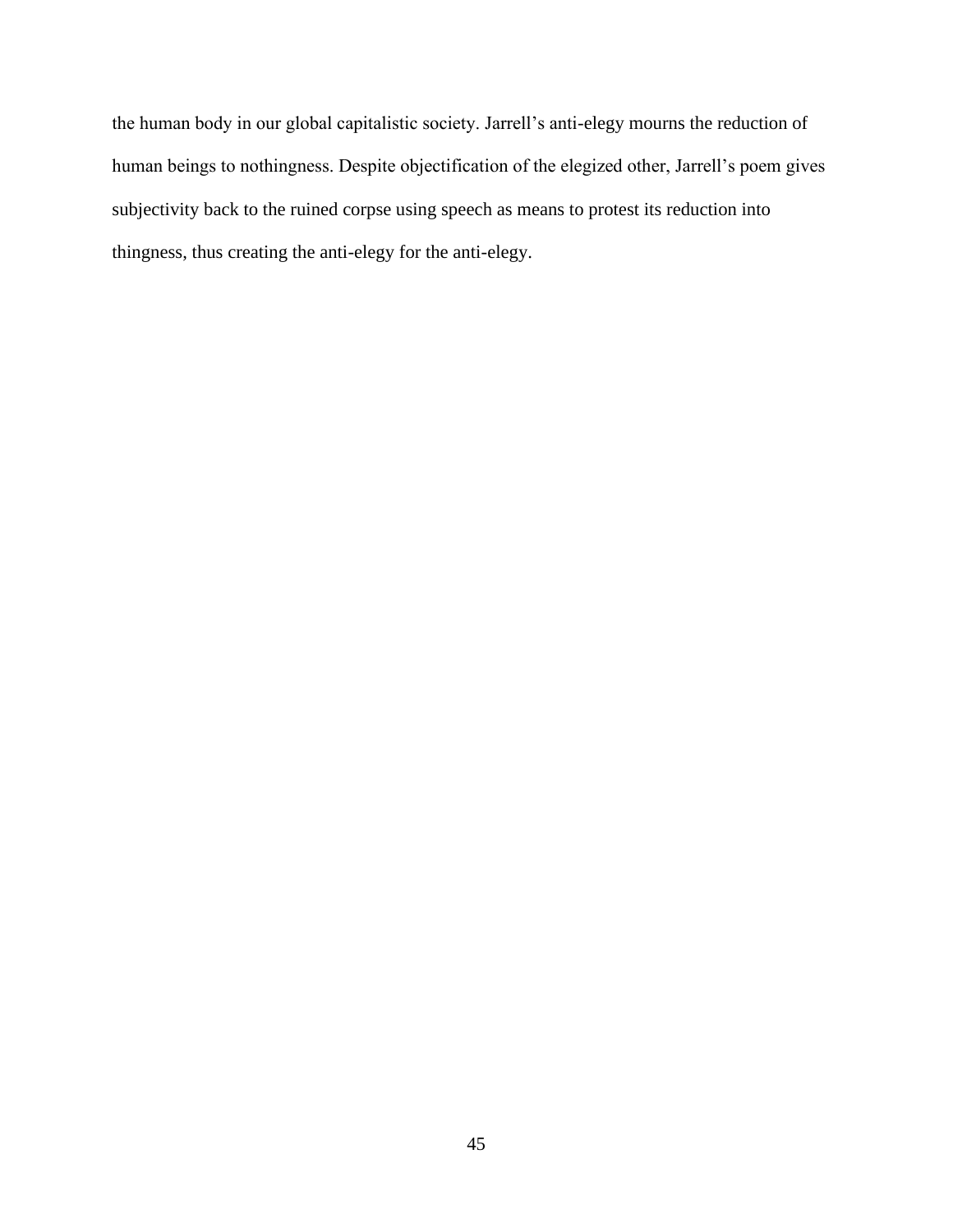#### WORKS CITED

- <span id="page-46-0"></span>Altick, Richard D. Victorian People and Ideas: A Companion for the Modern Reader of Victorian Literature. W. W. Norton, 1973.
- Ball, Andrew J. "Redemptive Mourning: Virginia Woolf's Transformation of the Elegiac Form." *Journal of Comparative Literature & Aesthetics*, vol. 43, no. 3, Vishvanatha Kaviraja Institute of Comparative Literature and Aesthetics, 2020, p. 23–33.

Bataille, Georges. *The Accursed Share: An Essay on General Economy*. Zone Books, 1988.

- Brooke, Rupert. "The Soldier." *The Norton Anthology of Poetry*, edited by Margaret W. Ferguson, W. W. Norton, 2005, pp. 1327.
- Buck, Claire. "First World War English Elegy and the Disavowal of Women's Sentimental Poetics." *English Literature in Transition, 1880-1920*, vol. 53, no. 4, ELT Press, 2010, pp. 431–50.
- Ferguson, Margaret W., editor. *The Norton Anthology of Poetry*. Fifth Edition, W. W. Norton, 2005.
- Ghosh, Oindrila. "Quaint And Curious War Is: Hardy and the Poets of the First World War." *Thomas Hardy Journal*, vol. 31, Thomas Hardy Society, 2015, pp. 130–39.
- Hardy, Thomas. "Drummer Hodge." *Selected Poems*, edited by Robert Mezey, Penguin Books, 1998, pp. 15–6.
- ---. "Rain on a Grave." *Selected Poems*, edited by Robert Mezey, Penguin Books, 1998, pp. 82 –3.
- ---. "The Going." *Selected Poems*, edited by Robert Mezey, Penguin Books, 1998, pp. 79–80.
- ---. "Your Last Drive." *Selected Poems*, edited by Robert Mezey, Penguin Books, 1998, pp. 80 –1.
- Holy Bible King James Version. Thomas Nelson Inc, 1972.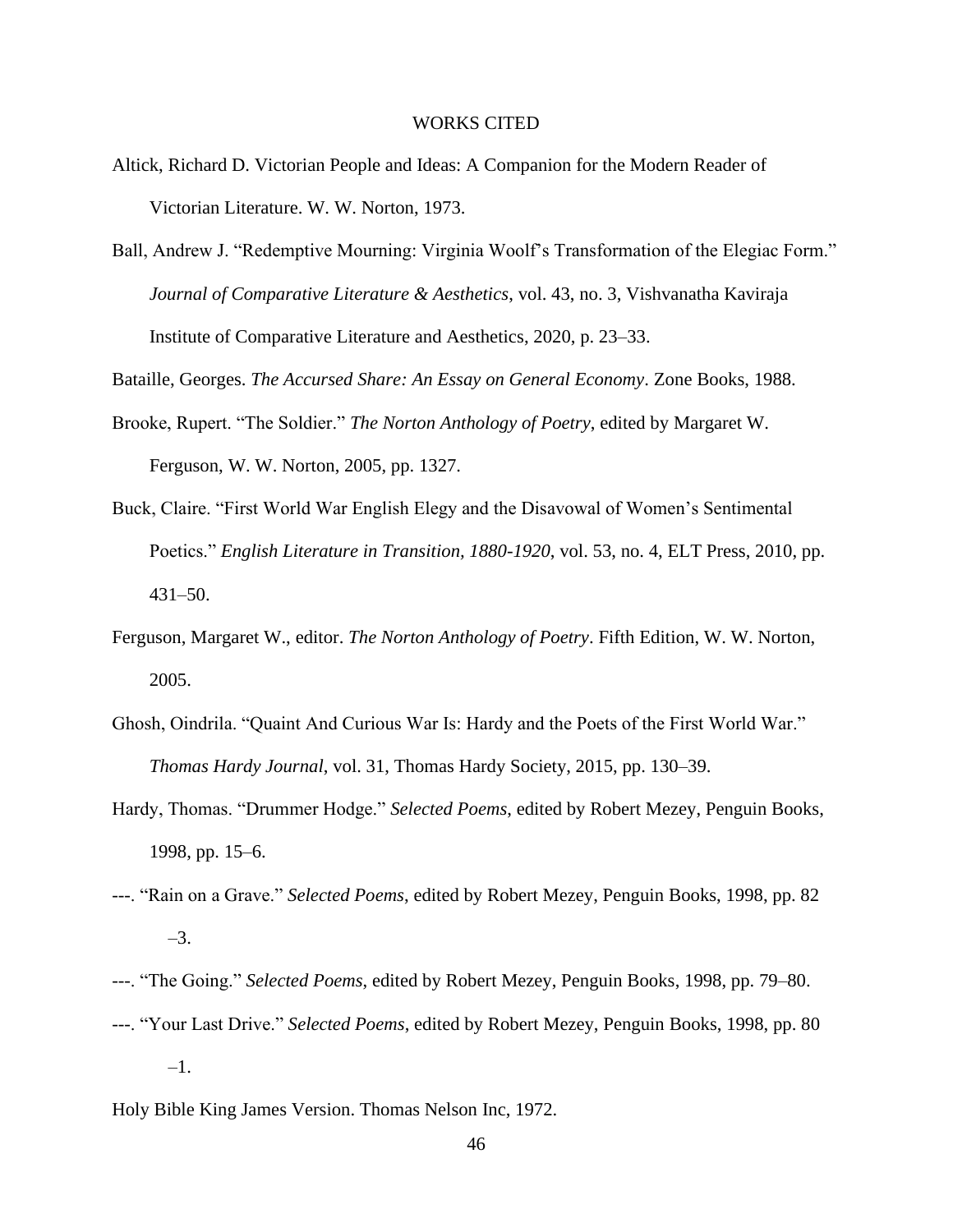Jarrell, Randall. "The Death of the Ball Turret Gunner." *Norton Anthology of Poetry*, edited by Margaret W. Ferguson, W.W. Norton, 2005, pp. 1553.

Klossowski, Pierre. *Nietzsche and The Vicious Circle*. University of Chicago Press, 1997.

- Milton, John. "Lycidas." *Norton Anthology of English Literature,* Tenth Edition, vol. B, W.W. Norton, 2018, pp. 1468–73.
- Ramazani, Jahan. "Hardy's Elegies for an Era: 'By the Century's Deathbed.'" *Victorian Poetry*, vol. 29, no. 2, 1991, pp. 131–43.
- ---. *Poetry of Mourning: The Modern Elegy from Hardy to Heaney*. University of Chicago Press, 1994.
- Sassoon, Siegfried. "A Night Attack." *Poetry of the First World War: An Anthology*, edited by Tim Kendall, Oxford University Press, 2013, pp. 91–2.
- ---. "Glory of Women." *Poetry of the First World War: An Anthology*, edited by Tim Kendall, Oxford University Press, 2013, pp. 100.
- ---. "The Rear Guard." *Poetry of the First World War: An Anthology*, edited by Tim Kendall, Oxford University Press, 2013, pp. 96.
- ---. "The Redeemer." *Poetry of the First World War: An Anthology*, edited by Tim Kendall, Oxford University Press, 2013, pp. 88–9.
- Spargo, R. Clifton. *The Ethics of Mourning: Grief and Responsibility in Elegiac Literature*. Johns Hopkins University Press, 2004.
- Tennyson, Alfred Lord. "In Memoriam A. H. H." *The Norton Anthology of English Literature*, Ninth Edition, vol. E, W.W. Norton, 2012, pp. 1187–1234.